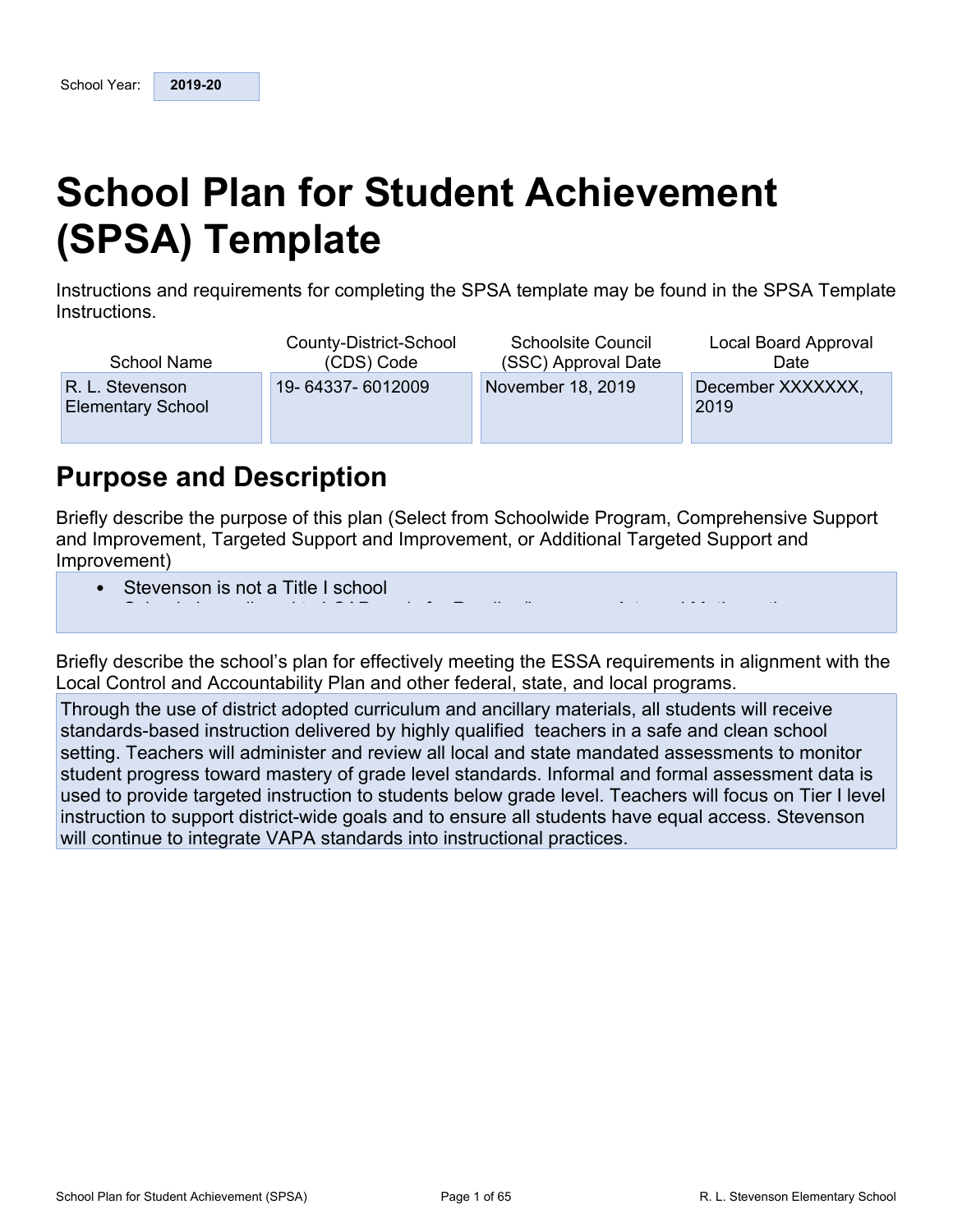# <span id="page-1-0"></span>**Table of Contents**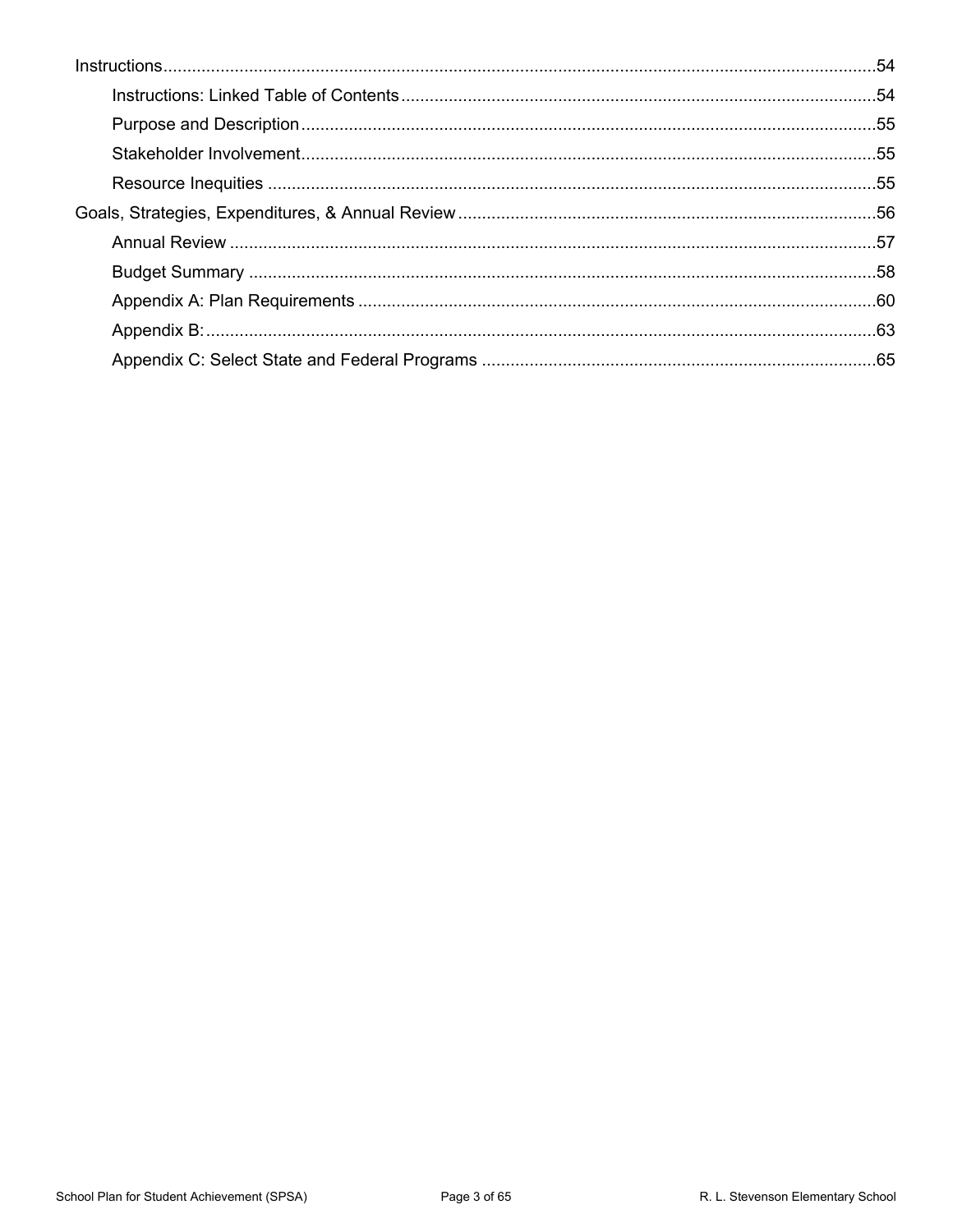## <span id="page-3-0"></span>**Comprehensive Needs Assessment Components**

## <span id="page-3-1"></span>**Data Analysis**

Please refer to the School and Student Performance Data section where an analysis is provided.

## <span id="page-3-2"></span>**Surveys**

This section provides a description of surveys (i.e., Student, Parent, Teacher) used during the schoolyear, and a summary of results from the survey(s).

BUSD annually surveys parents and district employees with the Hanover study. They use this information to guide their mission, vision, and goals. Stevenson also gathers input from parents at PTA meeting, FFS meetings, ELAC meetings and School Site Council meetings.

## <span id="page-3-3"></span>**Classroom Observations**

This section provides a description of types and frequency of classroom observations conducted during the school-year and a summary of findings.

The principal conducts regular formal and informal classroom visits. Observations include monthly visits to the classrooms serving the English Language Learners, GATE clusters, and SPED instruction per district wide master plans.

## <span id="page-3-4"></span>**Analysis of Current Instructional Program**

The following statements are derived from the Elementary and Secondary Education Act (ESEA) of 1965 and Essential Program Components (EPCs). In conjunction with the needs assessments, these categories may be used to discuss and develop critical findings that characterize current instructional practice for numerically significant subgroups as well as individual students who are:

- Not meeting performance goals
- Meeting performance goals
- Exceeding performance goals

Discussion of each of these statements should result in succinct and focused findings based on verifiable facts. Avoid vague or general descriptions. Each successive school plan should examine the status of these findings and note progress made. Special consideration should be given to any practices, policies, or procedures found to be noncompliant through ongoing monitoring of categorical programs.

## **Standards, Assessment, and Accountability**

Use of state and local assessments to modify instruction and improve student achievement (ESEA)

Using California State Standards, with an emphasis on reading comprehension positively impacts scores across all strands in English Language Arts and Math. We have a school-wide focus to increase the number of students proficient in ELA and math. Even though English Learner and Socioeconomic Disadvantaged subgroups are not significant for our school site, we continue to monitor progress. Teachers use State-adopted, district curriculum based Benchmark assessments, GoMath assessments, STAR, CAASPP results, and other assorted assessments to guide **instruction**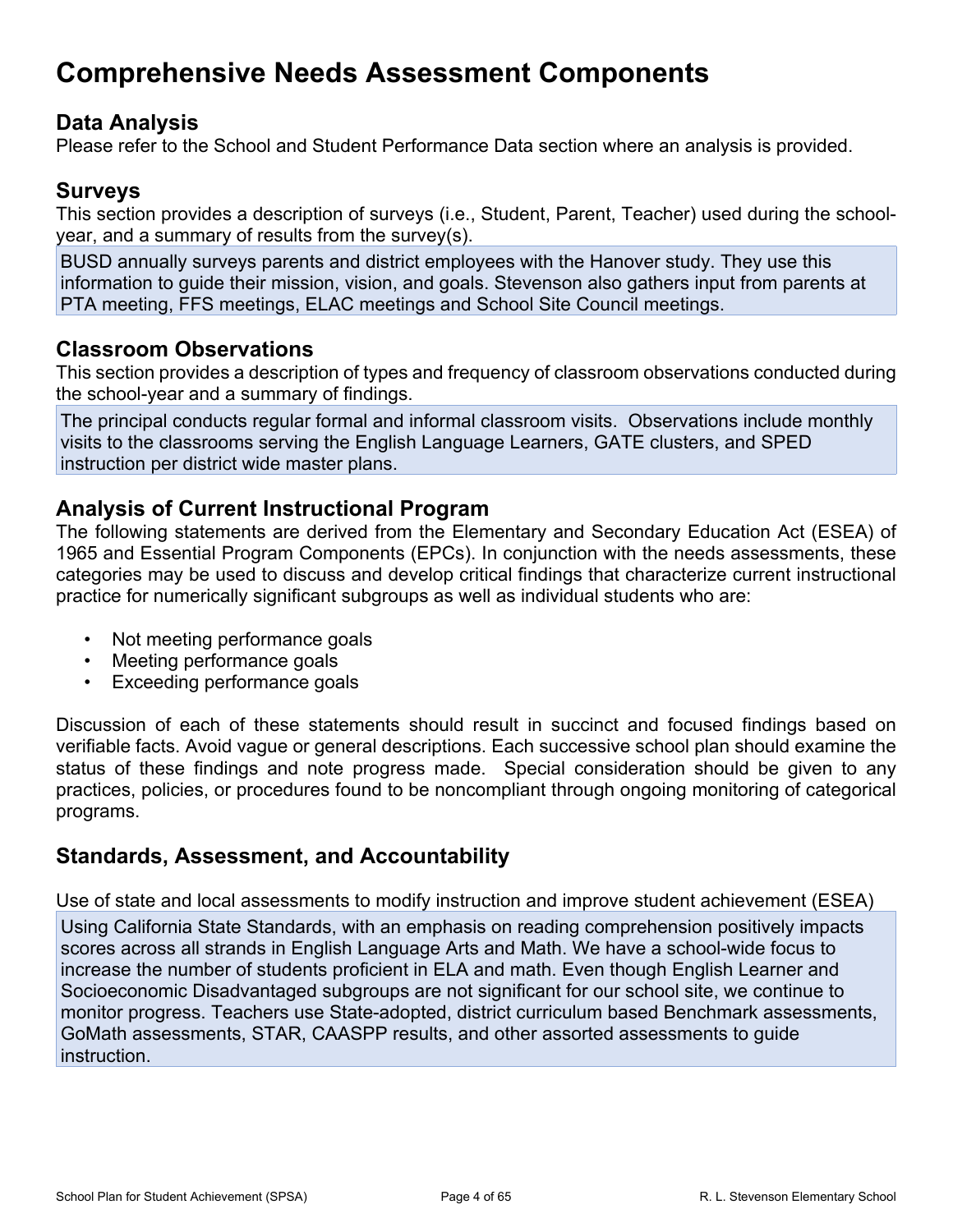Use of data to monitor student progress on curriculum-embedded assessments and modify instruction (EPC)

Analysis of our site-based assessment data indicated that we continue to increase student proficiency rates. During interim assessment meetings, the principal, curriculum specialist, and grade level teams analyze internal assessment data. Based on grade level analysis, instruction and tiered supports are modified to meet grade level needs and class assignments are determined at the end of the year meeting.

## **Staffing and Professional Development**

Status of meeting requirements for highly qualified staff (ESEA)

All certificated staff meet ESSA requirements. All instructional assistants meet ESSA requirements. All teachers meet ESSA highly qualified teacher status through their State certification.

Sufficiency of credentialed teachers and teacher professional development (e.g., access to instructional materials training on SBE-adopted instructional materials) (EPC)

Stevenson Elementary School meets the sufficiency requirements of credentialed teachers. Teachers participate in district-wide professional development related to California State Standards, school-wide staff development related to the California State Standards, and development and implementation of successful instructional strategies. Stevenson is participating in the district wide, site-base Excellent First Instruction to support Tier 1 instructional strategies in the classroom.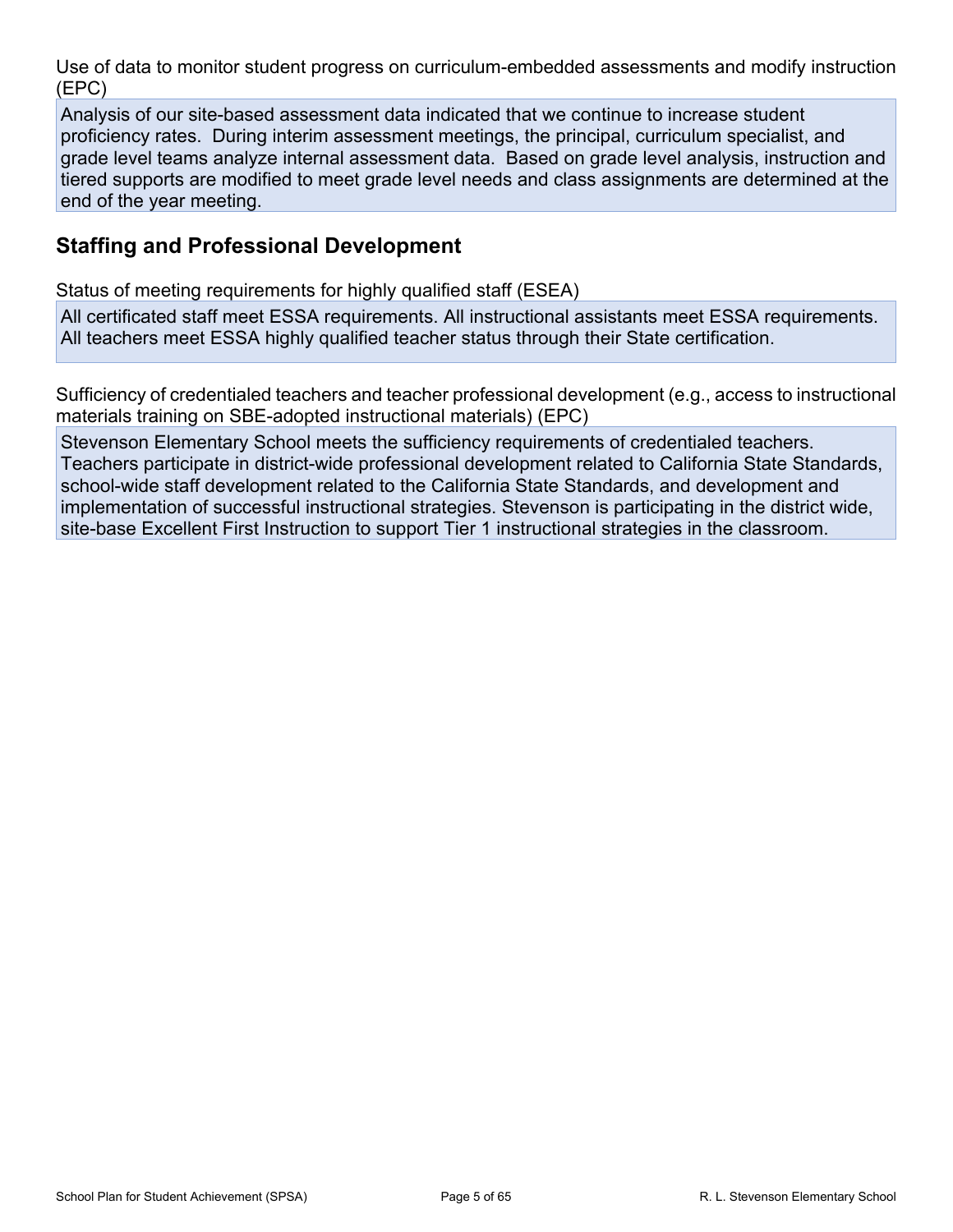Alignment of staff development to content standards, assessed student performance, and professional needs (ESEA)

It is our job to provide for the academic needs of our students during the hours they spend with us at our school. By focusing on the academic growth of our students, we hope to see strong growth in reading, math, comprehension, vocabulary, and writing strategies. Alignment of staff development is critical to the success of student achievement and performance:

- Teachers will participate in site-based professional development for the implementation of Excellent First Instruction Tier 1 supports, Formative assessment in the classroom, Math instruction, Technology instruction integration, Video production, Music Integration, Visual Arts integration, and DramaWorks.
- Teachers will implement best practices from California State Standards to increase student achievement in language arts (Benchmark Universe) and math (GoMath) and a wide variety of supplemental curriculum.
- Teachers will continue to implement Step Up to Writing program in addition to the Benchmark writing program.
- Teachers will continue to implement strong student engagement strategies that will increase the involvement of ALL students.
- We will continue to utilize three certificated teachers to support our instructional program.
- We will continue to support our ELL students with a full-time instructional assistant and a one day a week certificated teacher.
- We will continue providing professional development in GATE strategies that are good for all students.
- Teachers will be given opportunities to attend district professional developments.
- Teachers will implement Next Generation Science Standards (NGSS) sponsored STEMScopes science curriculum.
- Teachers will continue to implement Houghton Mifflin Social Studies curriculum as well as teacher researched curriculum.

Ongoing instructional assistance and support for teachers (e.g., use of content experts and instructional coaches) (EPC)

Stevenson Elementary School teachers receive professional development in understanding California State Standards, Benchmark Universe Language Arts Curriculum, STEMScopes science and GoMath at the district and site level. Improving student engagement remains a focus and continued opportunities for training in student engagement strategies are offered during the school year. In addition, effective instructional strategies for Tier 1 classroom supports are researched and discussed during staff and grade-level collaborative meetings.

Teacher collaboration by grade level (kindergarten through grade eight [K–8]) and department (grades nine through twelve) (EPC)

During early release Tuesdays once a month grade-level meetings, teachers meet with grade-level colleagues to discuss student progress and to collaborate on effective instructional practices per the district wide focus goals. Grade-level teams are provided substitute release time one to two times a year to engage in assessment review meetings analyze data in-depth in order to discover programmatic trends, as well as specific student needs. Target students and instructional strategies are discussed to ensure student success and achievement.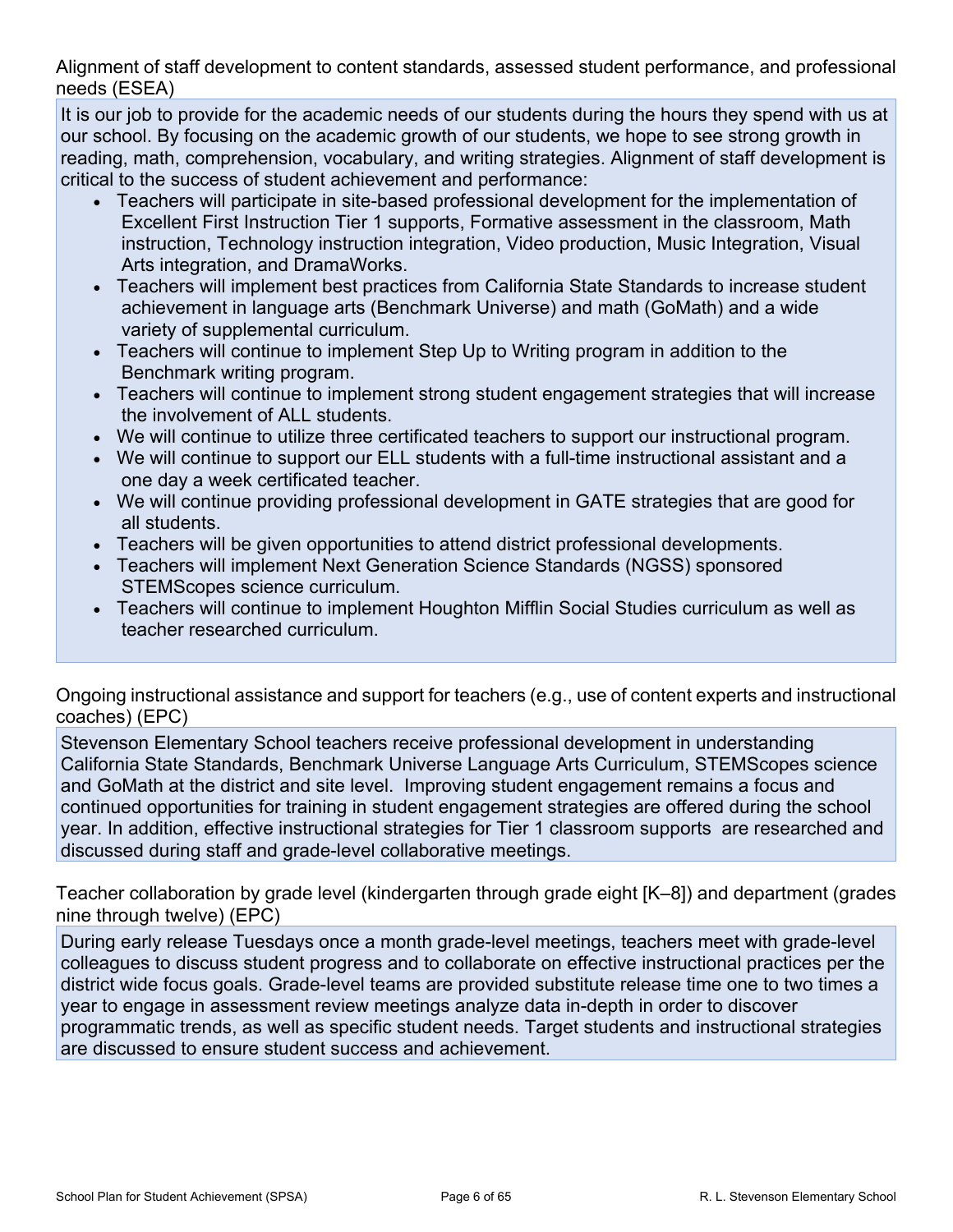## **Teaching and Learning**

Alignment of curriculum, instruction, and materials to content and performance standards (ESEA)

The curriculum, instructional plans and materials at Stevenson Elementary School are strategically aligned to the California State Standards. Teachers are provided with grade level collaboration time and early dismissal Tuesday time to plan and pace, per grade-level. At these meetings, we make sure to address the district performance standards for all students, and set goals to surpass the federally designated proficiency rates in ELA and Math.

Adherence to recommended instructional minutes for reading/language arts and mathematics (K–8) (EPC)

All students are provided with the resources and opportunities necessary to meet State content standards at grade level. All instructional minutes are monitored by BUSD and have been found to exceed State requirements.

Lesson pacing schedule (K–8) and master schedule flexibility for sufficient numbers of intervention courses (EPC)

Teachers have worked on a lesson pacing schedule for ELA and Math. Interventions are designed for students who need assistance in learning State Standards as well as opportunities for students to extend their learnings.

Availability of standards-based instructional materials appropriate to all student groups (ESEA)

All students have standards-based instructional materials appropriate to all grade-levels and meet Williams compliance. (State-adopted materials)

Use of SBE-adopted and standards-aligned instructional materials, including intervention materials, and for high school students, access to standards-aligned core courses (EPC)

Every student has access to district approved, SBE adopted instructional materials in every subject area, including those materials used in intervention sessions.

## **Opportunity and Equal Educational Access**

Services provided by the regular program that enable underperforming students to meet standards (ESEA)

From the 2018-2019 data, the analysis of student achievement data indicates that we are closing the achievement gap for subgroups of students at Stevenson Elementary School (Latino or Hispanic and socio-economically disadvantaged). As stated above, our subgroups continue to show growth on CAASPP. Tier I instructional strategies in the areas of ELA and Math is an area of focus for all grade levels this year.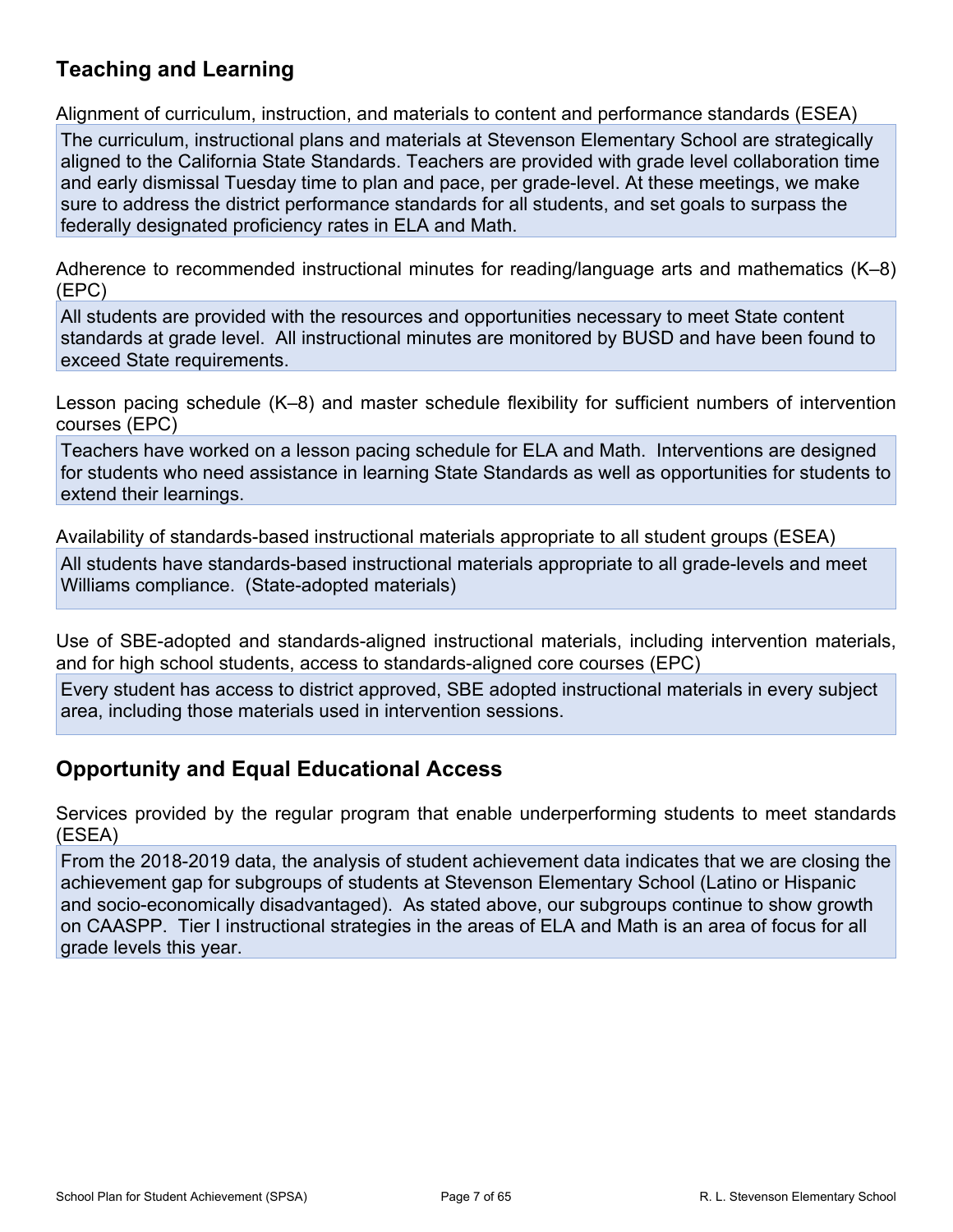Evidence-based educational practices to raise student achievement

Kagan Student Structures: This program is a researched-based engagement strategies program that most teachers use at our school.

Systematic ELD: This program provides all of our English Learners with 30 minutes per day of dedicated instructional time in the area of English Language Development.

GLAD (Guided Language Acquisition Design) training will be taken and utilized by many classroom teachers.

Intervention program: During this dedicated daily block of time, students receive differentiated Language Arts or Math instruction at their level, grades K-5.

Second Step will be implemented school wide. This program helps students build self esteem and helps them with conflict management.

Step Up 2 Writing along with the Benchmark writing component is utilized by all teachers. STEMscopes Science is being used by all grades.

## **Parental Engagement**

Resources available from family, school, district, and community to assist under-achieving students (ESEA)

The district provides support by offering Parent Academies on various topics. Stevenson offers an instructional technology parent academy and hosts a science night. GoMath has an on-line component for parents. PTA provides parent information nights.

Involvement of parents, community representatives, classroom teachers, other school personnel, and students in secondary schools, in the planning, implementation, and evaluation of ConApp programs (5 California Code of Regulations 3932)

Parents are offered a wide variety of involvement opportunities at our school. Back to School Night at the beginning of the school year is a time for parents to hear about curriculum and expectations for the school year from their child's teacher. At Open House in the Spring parents are able to celebrate their child's learning. PTA and Families for Stevenson Fundraising offer many opportunities to volunteer at many school events. Many teachers ask for parent volunteers to help in the classroom or help at home. Parents also have the opportunity to chaperone during school field trips. We consistently make a conscious effort to improve the level of contact and the involvement of all parents in classrooms.

Parent representatives involved in School Site Council are involved in approving the Single Plan for Student Achievement where data information will be shared. A parent and teacher representing the English Learner Advisory Committee is part of our School Site Council.

The Kindergarten Orientation for new kindergarten parents gives parents of brand new students an early insight into elementary education. At our school, we host one mandatory and one optional parent-teacher conference each year. At these meetings, teachers have the opportunity to connect with every parent, as they provide detailed information about each child's performance.

An Instructional Technology parent workshop is offered in September.

The principal will hold two Coffee With the Principal meetings this year.

School tours are hosted from November 2019 to May 2020.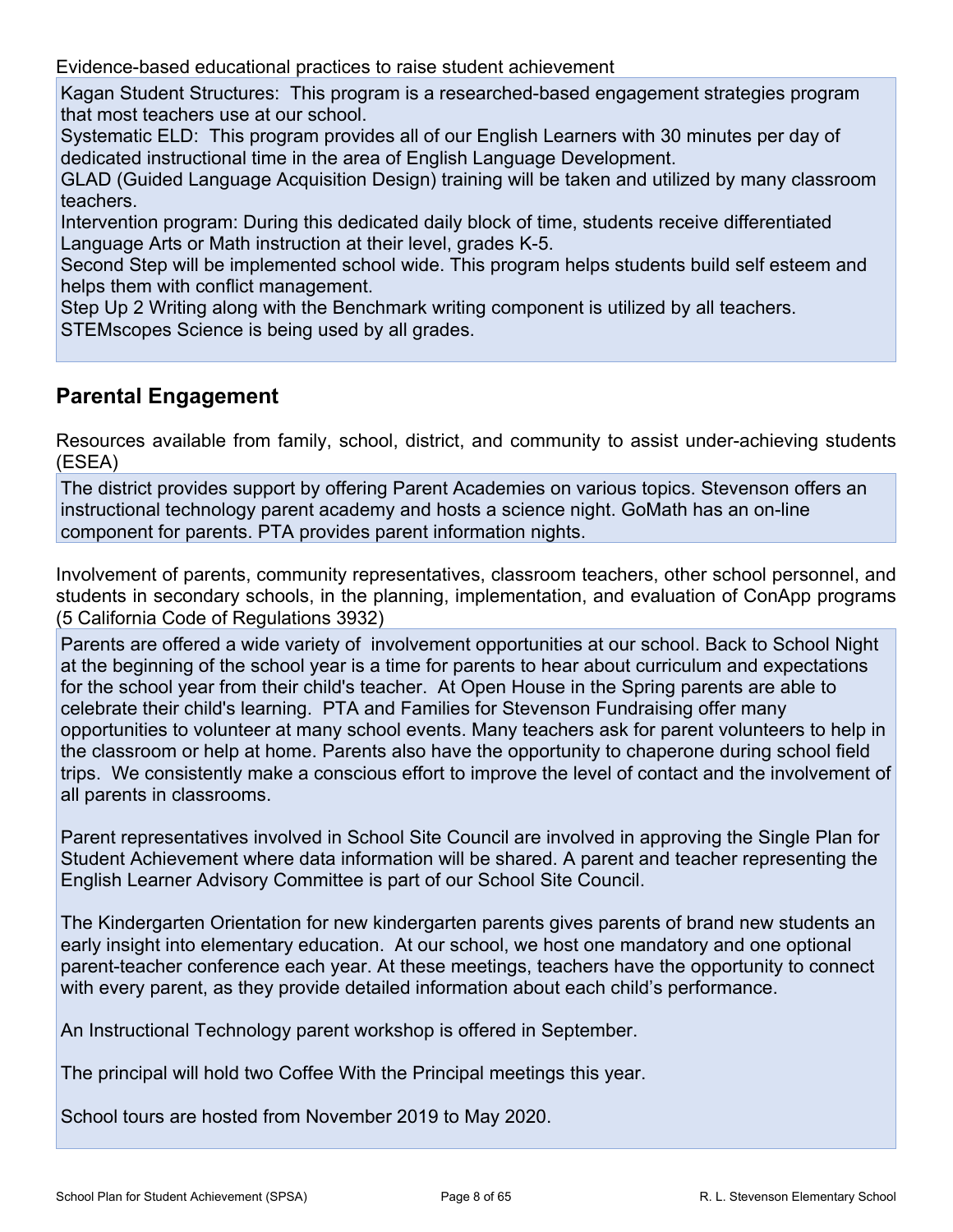### **Funding**

Services provided by categorical funds that enable underperforming students to meet standards (ESEA)

LCFF Supplemental funds are used to help students (below and far below grade level) improve academically. These funds are specifically targeted to help low-socioeconomic, Hispanic/Latino and SPED students. These are not categorical funds.

LCFF funds are used to assist English Learners in the areas of acquiring the English language and for improving in English/language arts and math. These are not categorical funds.

Federal Title III Immigrant Education Program funds are used to assist students who have been in the country for one year or less. These funds will be used to provide classroom support for these students.

Federal Title III funds are used to assist under-performing English Language Learners. This year we will provide a five-week intervention class and one parent education night.

Fiscal support (EPC)

Title III English Learner funds 2019-2020: \$3,987.00 Title III Immigrant Education Program funds 2019-2020: \$2462.00

## <span id="page-8-0"></span>**Stakeholder Involvement**

How, when, and with whom did the school consult as part of the planning process for this SPSA/Annual Review and Update?

### **Involvement Process for the SPSA and Annual Review and Update**

Principal, staff, School Site Council representatives, and ELAC representative were consulted a part of the planning process for the Annual Review and Update. Specific strategies were discussed to attend to the learning needs of students, professional development for staff, and parent engagement activities.

## <span id="page-8-1"></span>**Resource Inequities**

Briefly identify and describe any resource inequities identified as a result of the required needs assessment, as applicable.

Given the data and the review of the comprehensive needs assessment no resource inequities were identified.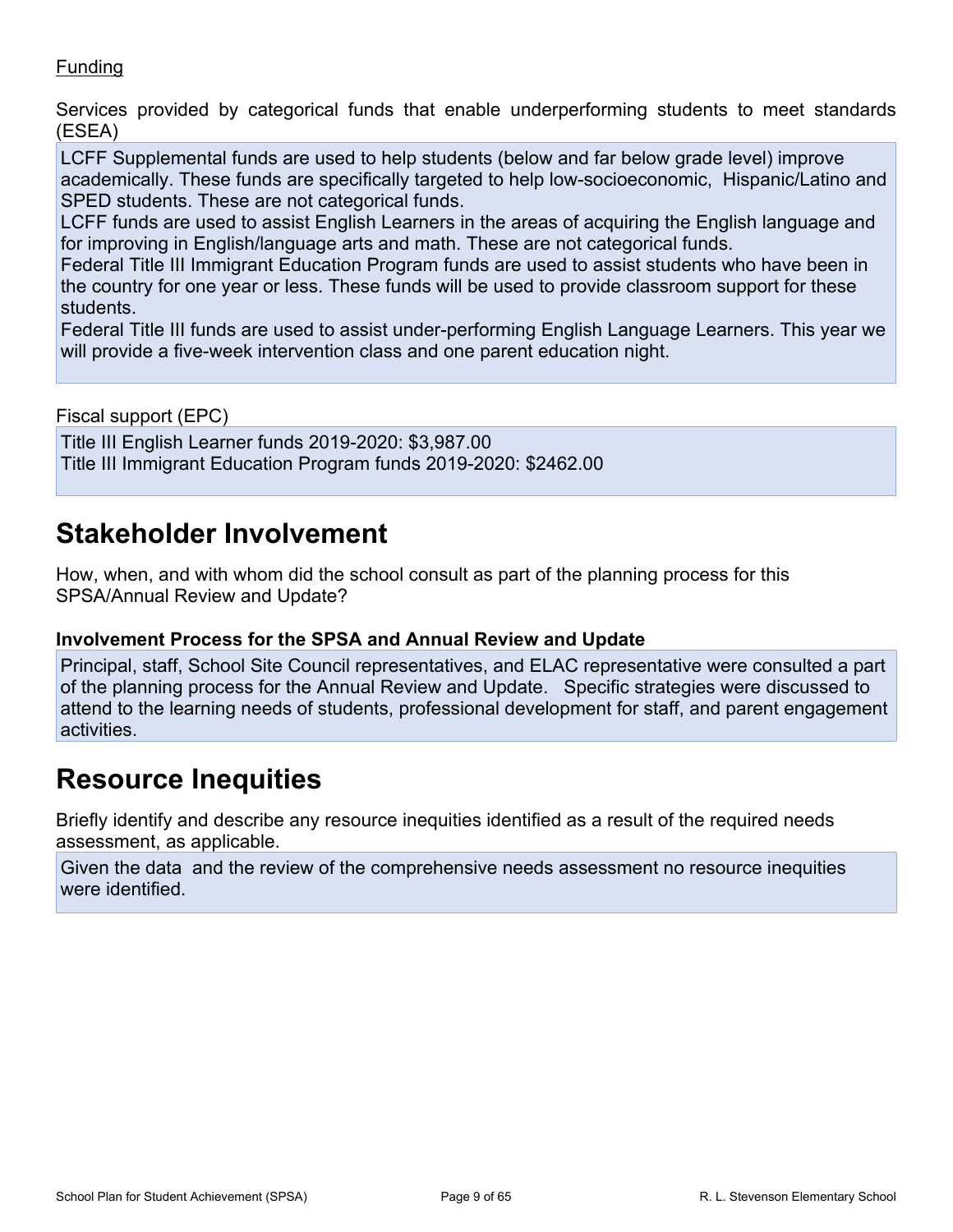<span id="page-9-0"></span>

| <b>Student Enrollment by Subgroup</b> |         |                              |                         |         |                           |         |  |  |  |  |  |
|---------------------------------------|---------|------------------------------|-------------------------|---------|---------------------------|---------|--|--|--|--|--|
|                                       |         | <b>Percent of Enrollment</b> |                         |         | <b>Number of Students</b> |         |  |  |  |  |  |
| <b>Student Group</b>                  | 2016-17 | 2017-18                      | 2018-19                 | 2016-17 | 2017-18                   | 2018-19 |  |  |  |  |  |
| American Indian                       | $0.2\%$ | $0.17\%$                     | 0.16%                   |         |                           |         |  |  |  |  |  |
| <b>African American</b>               | 2.9%    | 3.47%                        | 3.66%                   | 17      | 21                        | 23      |  |  |  |  |  |
| Asian                                 | 7.6%    | 7.44%                        | 8.27%                   | 45      | 45                        | 52      |  |  |  |  |  |
| <b>Filipino</b>                       | 4.0%    | 3.31%                        | 3.66%                   | 24      | 20                        | 23      |  |  |  |  |  |
| Hispanic/Latino                       | 27.4%   | 25.62%                       | 25.6%                   | 163     | 155                       | 161     |  |  |  |  |  |
| <b>Pacific Islander</b>               | %       | %                            | $\%$                    |         |                           |         |  |  |  |  |  |
| White                                 | 47.5%   | 48.60%                       | 46.26%                  | 283     | 294                       | 291     |  |  |  |  |  |
| <b>Multiple/No Response</b>           | 2.7%    | 3.31%                        | 2.86%                   | 16      | 20                        | 18      |  |  |  |  |  |
|                                       |         |                              | <b>Total Enrollment</b> | 596     | 605                       | 629     |  |  |  |  |  |

## <span id="page-9-1"></span>**Student Enrollment Enrollment By Student Group**

## **Student Enrollment Enrollment By Grade Level**

| <b>Student Enrollment by Grade Level</b> |                           |         |         |  |  |  |  |  |  |  |
|------------------------------------------|---------------------------|---------|---------|--|--|--|--|--|--|--|
|                                          | <b>Number of Students</b> |         |         |  |  |  |  |  |  |  |
| Grade                                    | 2016-17                   | 2017-18 | 2018-19 |  |  |  |  |  |  |  |
| Kindergarten                             | 101                       | 82      | 99      |  |  |  |  |  |  |  |
| Grade 1                                  | 95                        | 111     | 93      |  |  |  |  |  |  |  |
| Grade 2                                  | 87                        | 99      | 117     |  |  |  |  |  |  |  |
| Grade3                                   | 118                       | 88      | 98      |  |  |  |  |  |  |  |
| Grade 4                                  | 97                        | 125     | 101     |  |  |  |  |  |  |  |
| Grade 5                                  | 98                        | 100     | 121     |  |  |  |  |  |  |  |
| <b>Total Enrollment</b>                  | 596                       | 605     | 629     |  |  |  |  |  |  |  |

#### **Conclusions based on this data:**

- **1.** Enrollment continues to steadily increase.
- **2.** White students are the largest subgroup.
- **3.** African American, Asian, and Hispanic/Latino subgroups continue to increase at the school site.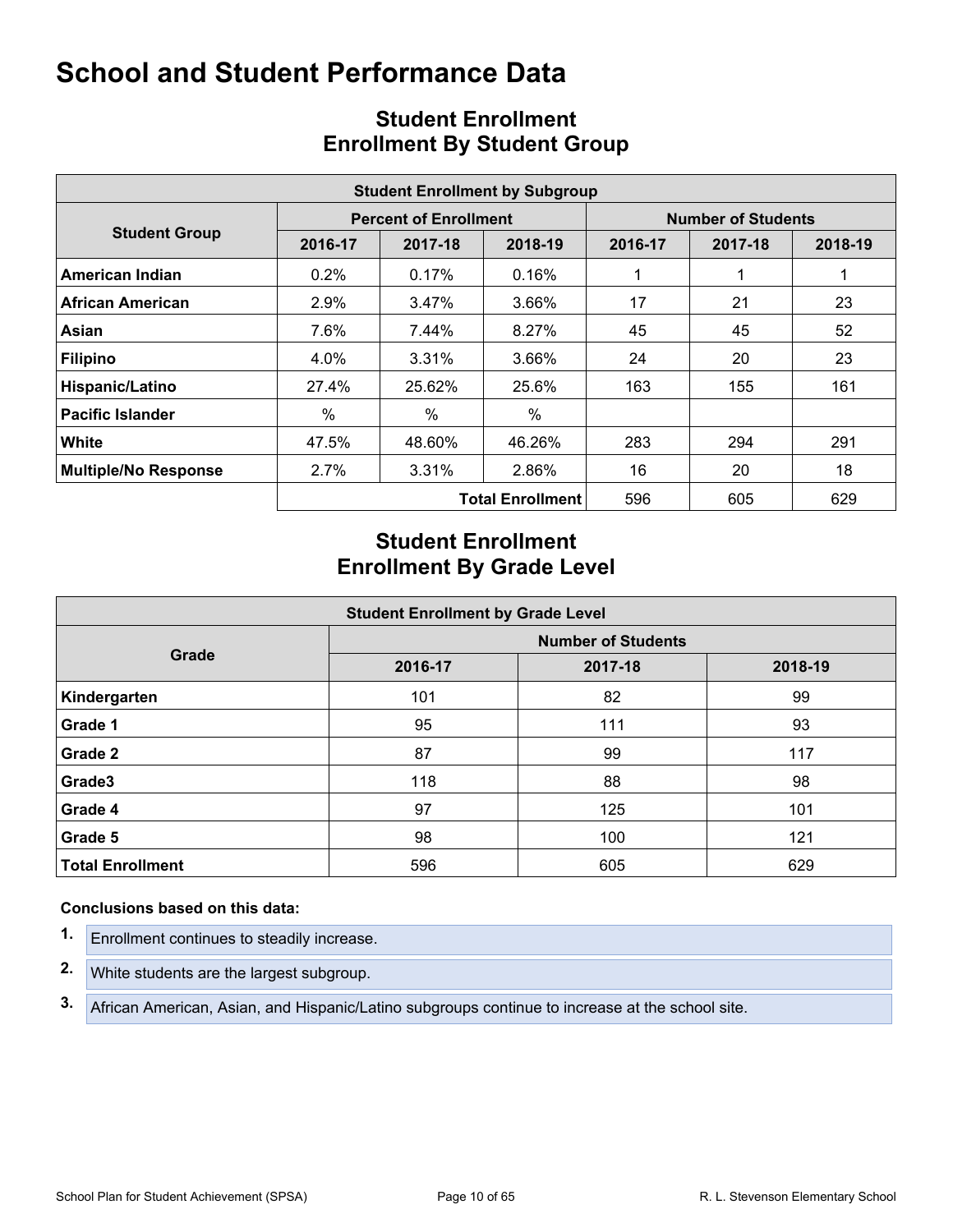## **Student Enrollment English Learner (EL) Enrollment**

| <b>English Learner (EL) Enrollment</b>               |         |                           |         |                            |         |         |  |  |  |  |  |
|------------------------------------------------------|---------|---------------------------|---------|----------------------------|---------|---------|--|--|--|--|--|
|                                                      |         | <b>Number of Students</b> |         | <b>Percent of Students</b> |         |         |  |  |  |  |  |
| <b>Student Group</b>                                 | 2016-17 | 2017-18                   | 2018-19 | 2016-17                    | 2017-18 | 2018-19 |  |  |  |  |  |
| <b>English Learners</b>                              |         |                           | 47      |                            |         | 7.5%    |  |  |  |  |  |
| <b>Fluent English Proficient (FEP)</b>               |         |                           | 68      |                            |         | 10.8%   |  |  |  |  |  |
| <b>Reclassified Fluent English Proficient (RFEP)</b> |         |                           | 4       |                            |         | 9.1%    |  |  |  |  |  |

#### **Conclusions based on this data:**

- **1.** English Learners enrollment represents a small population of the school.
- **2.** Fluent English proficient students represent a higher level of enrollment.
- **3.** Reclassified enrollment is low due to a low English Learner Enrollment.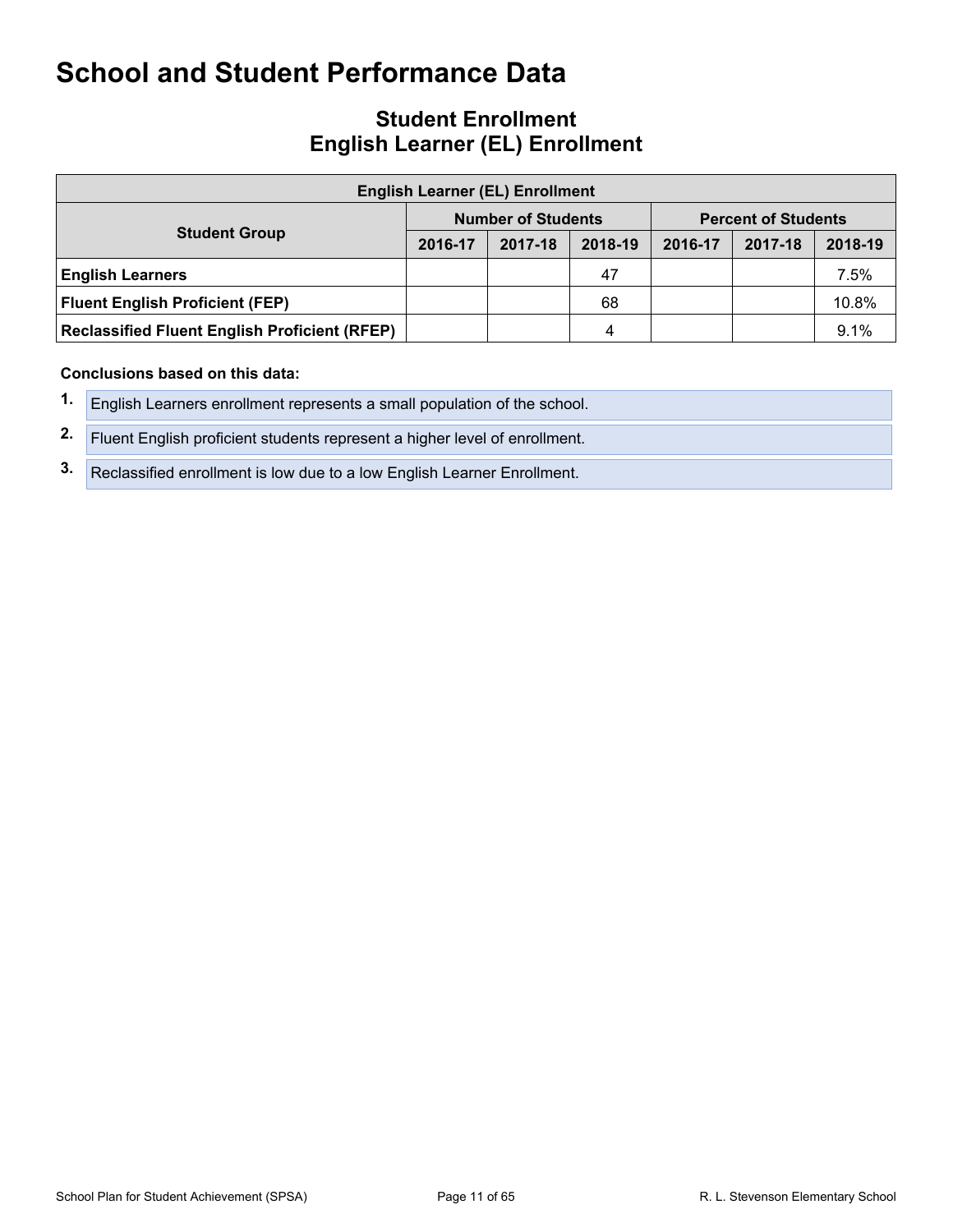## <span id="page-11-0"></span>**CAASPP Results English Language Arts/Literacy (All Students)**

|                                 | <b>Overall Participation for All Students</b> |           |                      |         |           |         |                    |           |         |                        |           |         |  |
|---------------------------------|-----------------------------------------------|-----------|----------------------|---------|-----------|---------|--------------------|-----------|---------|------------------------|-----------|---------|--|
| # of Students Enrolled<br>Grade |                                               |           | # of Students Tested |         |           |         | # of Students with |           |         | % of Enrolled Students |           |         |  |
| Level                           | $16-17$                                       | $17 - 18$ | $18-19$              | $16-17$ | $17 - 18$ | $18-19$ | $16-17$            | $17 - 18$ | $18-19$ | $16-17$                | $17 - 18$ | $18-19$ |  |
| Grade 3                         | 116                                           | 90        | 93                   | 112     | 90        | 92      | 112                | 90        | 92      | 96.6                   | 100       | 98.9    |  |
| Grade 4                         | 93                                            | 119       | 94                   | 92      | 117       | 93      | 92                 | 117       | 93      | 98.9                   | 98.3      | 98.9    |  |
| Grade 5                         | 89                                            | 92        | 113                  | 89      | 91        | 113     | 89                 | 91        | 113     | 100                    | 98.9      | 100     |  |
| <b>All Grades</b>               | 298                                           | 301       | 300                  | 293     | 298       | 298     | 293                | 298       | 298     | 98.3                   | 99        | 99.3    |  |

\* The "% of Enrolled Students Tested" showing in this table is not the same as "Participation Rate" for federal accountability purposes.

|                   | <b>Overall Achievement for All Students</b> |             |     |            |  |  |  |                                                                                               |  |  |                   |  |               |                                                                                                                       |               |  |
|-------------------|---------------------------------------------|-------------|-----|------------|--|--|--|-----------------------------------------------------------------------------------------------|--|--|-------------------|--|---------------|-----------------------------------------------------------------------------------------------------------------------|---------------|--|
| Grade             | <b>Mean Scale Score</b>                     |             |     | % Standard |  |  |  | % Standard Met                                                                                |  |  | % Standard Nearly |  |               | % Standard Not                                                                                                        |               |  |
| Level             |                                             |             |     |            |  |  |  |                                                                                               |  |  |                   |  |               | 16-17   17-18   18-19   16-17   17-18   18-19   16-17   17-18   18-19   16-17   17-18   18-19   16-17   17-18   18-19 |               |  |
| Grade 3           | 2478.                                       |             |     |            |  |  |  | 2475.   2480.   43.75   46.67   48.91   33.04   27.78   23.91   15.18   15.56                 |  |  |                   |  | 16.30   8.04  | 10.00   10.87                                                                                                         |               |  |
| Grade 4           | 2511.                                       |             |     |            |  |  |  | 2510.   2514.   42.39   41.88   44.09   23.91   27.35   32.26   20.65   16.24   11.83   13.04 |  |  |                   |  |               |                                                                                                                       | 14.53   11.83 |  |
| Grade 5           | 2560.                                       | 2535. 2560. |     |            |  |  |  | 46.07 36.26 38.94 31.46 27.47 39.82                                                           |  |  |                   |  |               | 12.36   15.38   11.50   10.11   20.88                                                                                 | 9.73          |  |
| <b>All Grades</b> | N/A                                         | N/A         | N/A |            |  |  |  | 44.03   41.61   43.62   29.69   27.52   32.55   16.04   15.77                                 |  |  |                   |  | 13.09   10.24 |                                                                                                                       | 15.10   10.74 |  |

| Reading<br>Demonstrating understanding of literary and non-fictional texts |                  |           |         |         |                       |         |         |                  |         |  |  |
|----------------------------------------------------------------------------|------------------|-----------|---------|---------|-----------------------|---------|---------|------------------|---------|--|--|
|                                                                            | % Above Standard |           |         |         | % At or Near Standard |         |         | % Below Standard |         |  |  |
| <b>Grade Level</b>                                                         | $16-17$          | $17 - 18$ | $18-19$ | $16-17$ | $17 - 18$             | $18-19$ | $16-17$ | $17 - 18$        | $18-19$ |  |  |
| Grade 3                                                                    | 47.32            | 46.67     | 48.91   | 41.07   | 43.33                 | 39.13   | 11.61   | 10.00            | 11.96   |  |  |
| Grade 4                                                                    | 42.39            | 35.90     | 41.94   | 50.00   | 50.43                 | 45.16   | 7.61    | 13.68            | 12.90   |  |  |
| Grade 5                                                                    | 46.07            | 40.66     | 44.25   | 46.07   | 37.36                 | 42.48   | 7.87    | 21.98            | 13.27   |  |  |
| <b>All Grades</b>                                                          | 45.39            | 40.60     | 44.97   | 45.39   | 44.30                 | 42.28   | 9.22    | 15.10            | 12.75   |  |  |

| Writing<br>Producing clear and purposeful writing |                  |           |         |                       |           |       |                  |           |         |  |  |  |
|---------------------------------------------------|------------------|-----------|---------|-----------------------|-----------|-------|------------------|-----------|---------|--|--|--|
|                                                   | % Above Standard |           |         | % At or Near Standard |           |       | % Below Standard |           |         |  |  |  |
| <b>Grade Level</b>                                | 16-17            | $17 - 18$ | $18-19$ | $16 - 17$             | $17 - 18$ | 18-19 | $16-17$          | $17 - 18$ | $18-19$ |  |  |  |
| Grade 3                                           | 41.96            | 46.67     | 40.22   | 47.32                 | 40.00     | 51.09 | 10.71            | 13.33     | 8.70    |  |  |  |
| Grade 4                                           | 46.74            | 38.46     | 32.26   | 41.30                 | 46.15     | 55.91 | 11.96            | 15.38     | 11.83   |  |  |  |
| Grade 5                                           | 51.69            | 50.55     | 48.67   | 37.08                 | 35.16     | 42.48 | 11.24            | 14.29     | 8.85    |  |  |  |
| <b>All Grades</b>                                 | 46.42            | 44.63     | 40.94   | 42.32                 | 40.94     | 49.33 | 11.26            | 14.43     | 9.73    |  |  |  |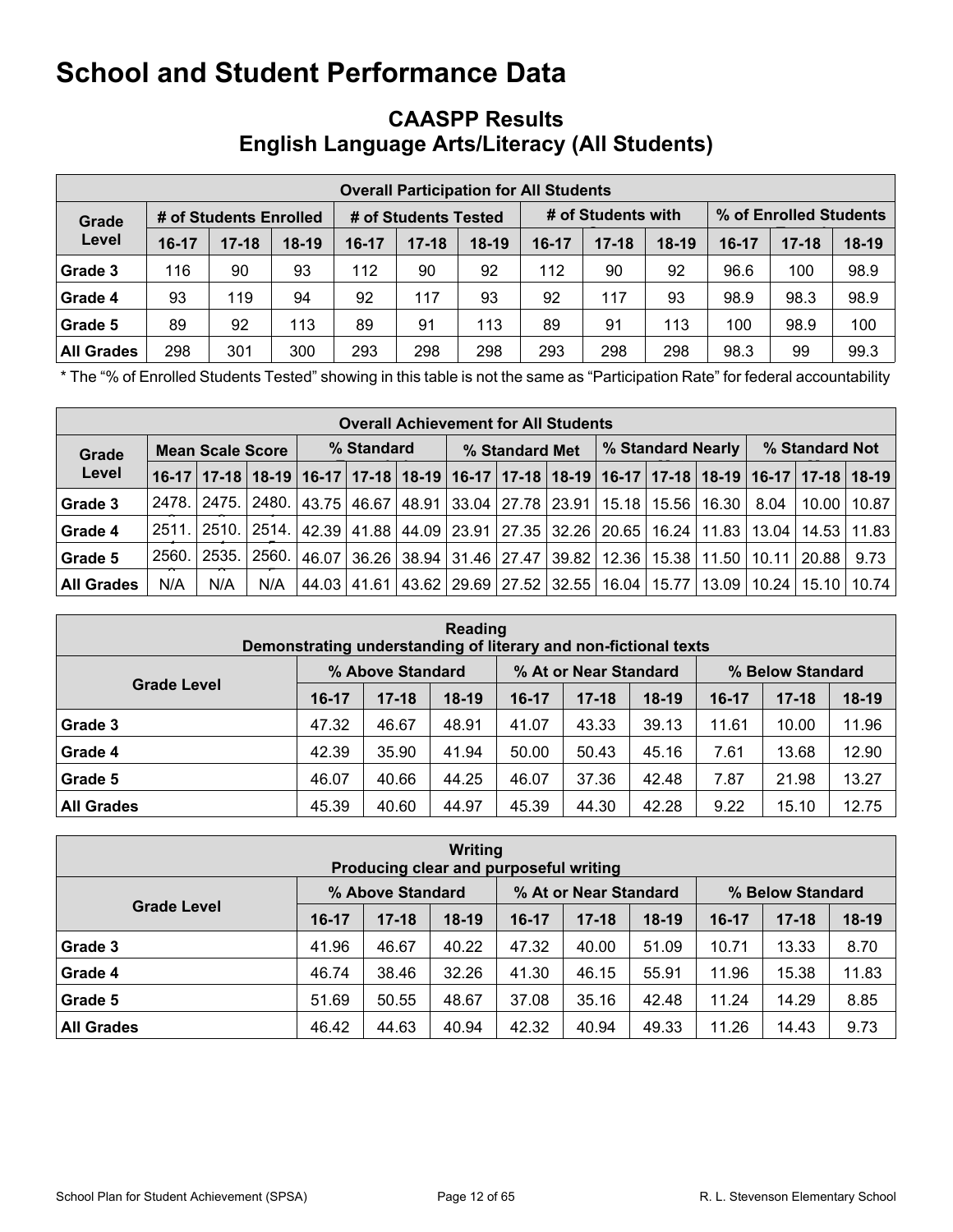| Listening<br>Demonstrating effective communication skills |                  |           |         |                       |           |         |                  |           |         |  |  |
|-----------------------------------------------------------|------------------|-----------|---------|-----------------------|-----------|---------|------------------|-----------|---------|--|--|
|                                                           | % Above Standard |           |         | % At or Near Standard |           |         | % Below Standard |           |         |  |  |
| <b>Grade Level</b>                                        | 16-17            | $17 - 18$ | $18-19$ | 16-17                 | $17 - 18$ | $18-19$ | 16-17            | $17 - 18$ | $18-19$ |  |  |
| Grade 3                                                   | 40.18            | 31.11     | 41.30   | 55.36                 | 61.11     | 52.17   | 4.46             | 7.78      | 6.52    |  |  |
| Grade 4                                                   | 25.00            | 33.33     | 39.78   | 61.96                 | 52.99     | 53.76   | 13.04            | 13.68     | 6.45    |  |  |
| Grade 5                                                   | 34.83            | 24.18     | 32.74   | 55.06                 | 60.44     | 60.18   | 10.11            | 15.38     | 7.08    |  |  |
| <b>All Grades</b>                                         | 33.79            | 29.87     | 37.58   | 57.34                 | 57.72     | 55.70   | 8.87             | 12.42     | 6.71    |  |  |

| <b>Research/Inquiry</b><br>Investigating, analyzing, and presenting information |                  |           |         |                       |           |         |                  |           |         |  |  |
|---------------------------------------------------------------------------------|------------------|-----------|---------|-----------------------|-----------|---------|------------------|-----------|---------|--|--|
|                                                                                 | % Above Standard |           |         | % At or Near Standard |           |         | % Below Standard |           |         |  |  |
| <b>Grade Level</b>                                                              | $16-17$          | $17 - 18$ | $18-19$ | $16-17$               | $17 - 18$ | $18-19$ | $16 - 17$        | $17 - 18$ | $18-19$ |  |  |
| Grade 3                                                                         | 38.39            | 43.33     | 39.13   | 53.57                 | 46.67     | 47.83   | 8.04             | 10.00     | 13.04   |  |  |
| Grade 4                                                                         | 41.30            | 41.88     | 32.26   | 44.57                 | 47.01     | 53.76   | 14.13            | 11.11     | 13.98   |  |  |
| Grade 5                                                                         | 51.69            | 37.36     | 42.48   | 37.08                 | 42.86     | 46.90   | 11.24            | 19.78     | 10.62   |  |  |
| <b>All Grades</b>                                                               | 43.34            | 40.94     | 38.26   | 45.73                 | 45.64     | 49.33   | 10.92            | 13.42     | 12.42   |  |  |

#### **Conclusions based on this data:**

- **1.** According to the spring 2019 CAASPP assessment data, in the area of ELA, about 73% (3rd), 76%(4th), 79% (5th) of students met or exceeded grade level standards.
- **2.** 2019 ELA scores remained the same in 3rd grade, and saw gains in 4th and 5th grades.
- **3.** In conclusion, we will continue working with Benchmark, Step-Up to Writing, Core Literature, and VAPA integration to continue progress.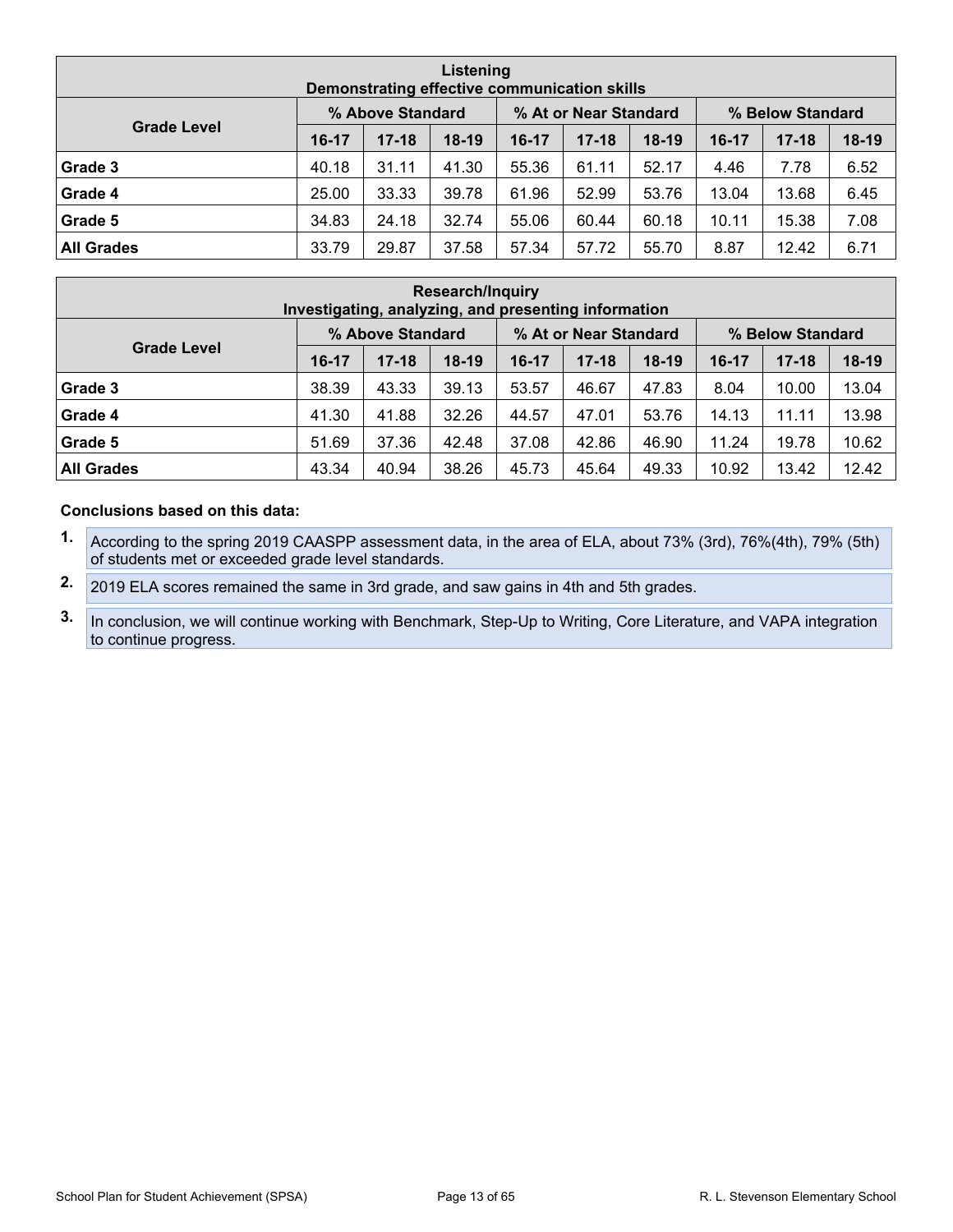## **CAASPP Results Mathematics (All Students)**

|                   |       |                        |         |         |                      |         | <b>Overall Participation for All Students</b> |                    |         |         |                        |         |
|-------------------|-------|------------------------|---------|---------|----------------------|---------|-----------------------------------------------|--------------------|---------|---------|------------------------|---------|
| Grade             |       | # of Students Enrolled |         |         | # of Students Tested |         |                                               | # of Students with |         |         | % of Enrolled Students |         |
| Level             | 16-17 | $17 - 18$              | $18-19$ | $16-17$ | $17 - 18$            | $18-19$ | 16-17                                         | $17 - 18$          | $18-19$ | $16-17$ | $17 - 18$              | $18-19$ |
| Grade 3           | 116   | 90                     | 93      | 114     | 90                   | 92      | 114                                           | 90                 | 92      | 98.3    | 100                    | 98.9    |
| Grade 4           | 93    | 119                    | 94      | 93      | 119                  | 94      | 93                                            | 119                | 94      | 100     | 100                    | 100     |
| Grade 5           | 89    | 92                     | 113     | 88      | 91                   | 112     | 88                                            | 91                 | 112     | 98.9    | 98.9                   | 99.1    |
| <b>All Grades</b> | 298   | 301                    | 300     | 295     | 300                  | 298     | 295                                           | 300                | 298     | 99      | 99.7                   | 99.3    |

\* The "% of Enrolled Students Tested" showing in this table is not the same as "Participation Rate" for federal accountability purposes.

|                   |       |                         |     |            | <b>Overall Achievement for All Students</b>                                           |                                     |  |  |  |                |                                                                                                                       |      |
|-------------------|-------|-------------------------|-----|------------|---------------------------------------------------------------------------------------|-------------------------------------|--|--|--|----------------|-----------------------------------------------------------------------------------------------------------------------|------|
| Grade             |       | <b>Mean Scale Score</b> |     | % Standard |                                                                                       | % Standard Nearly<br>% Standard Met |  |  |  | % Standard Not |                                                                                                                       |      |
| Level             |       |                         |     |            |                                                                                       |                                     |  |  |  |                | 16-17   17-18   18-19   16-17   17-18   18-19   16-17   17-18   18-19   16-17   17-18   18-19   16-17   17-18   18-19 |      |
| Grade 3           | 2456. | 2477.1                  |     |            | 2476.   22.81   40.00   36.96   38.60   34.44   35.87   27.19   16.67   18.48   11.40 |                                     |  |  |  |                | 8.89                                                                                                                  | 8.70 |
| Grade 4           | 2492. | l 2495. l               |     |            |                                                                                       |                                     |  |  |  |                | 2501.   23.66   21.01   34.04   31.18   33.61   26.60   29.03   30.25   26.60   16.13   15.13   12.77                 |      |
| Grade 5           | 2545. |                         |     |            |                                                                                       |                                     |  |  |  |                | 2519.   2529.   35.23   21.98   22.32   29.55   29.67   29.46   23.86   26.37   32.14   11.36   21.98   16.07         |      |
| <b>All Grades</b> | N/A   | N/A                     | N/A |            |                                                                                       |                                     |  |  |  |                | 26.78   27.00   30.54   33.56   32.67   30.54   26.78   25.00   26.17   12.88   15.33   12.75                         |      |

|                    | <b>Concepts &amp; Procedures</b><br>Applying mathematical concepts and procedures |           |         |           |           |         |         |           |         |  |  |  |  |  |
|--------------------|-----------------------------------------------------------------------------------|-----------|---------|-----------|-----------|---------|---------|-----------|---------|--|--|--|--|--|
|                    | % Above Standard<br>% At or Near Standard<br>% Below Standard                     |           |         |           |           |         |         |           |         |  |  |  |  |  |
| <b>Grade Level</b> | $16-17$                                                                           | $17 - 18$ | $18-19$ | $16 - 17$ | $17 - 18$ | $18-19$ | $16-17$ | $17 - 18$ | $18-19$ |  |  |  |  |  |
| Grade 3            | 42.11                                                                             | 54.44     | 52.17   | 39.47     | 32.22     | 38.04   | 18.42   | 13.33     | 9.78    |  |  |  |  |  |
| Grade 4            | 37.63                                                                             | 37.82     | 40.43   | 33.33     | 34.45     | 32.98   | 29.03   | 27.73     | 26.60   |  |  |  |  |  |
| Grade 5            | 40.91                                                                             | 30.77     | 27.68   | 38.64     | 35.16     | 50.00   | 20.45   | 34.07     | 22.32   |  |  |  |  |  |
| <b>All Grades</b>  | 40.34                                                                             | 40.67     | 39.26   | 37.29     | 34.00     | 40.94   | 22.37   | 25.33     | 19.80   |  |  |  |  |  |

| <b>Problem Solving &amp; Modeling/Data Analysis</b><br>Using appropriate tools and strategies to solve real world and mathematical problems |                  |           |                  |         |           |         |         |           |         |  |  |  |  |
|---------------------------------------------------------------------------------------------------------------------------------------------|------------------|-----------|------------------|---------|-----------|---------|---------|-----------|---------|--|--|--|--|
|                                                                                                                                             | % Above Standard |           | % Below Standard |         |           |         |         |           |         |  |  |  |  |
| <b>Grade Level</b>                                                                                                                          | $16-17$          | $17 - 18$ | $18-19$          | $16-17$ | $17 - 18$ | $18-19$ | $16-17$ | $17 - 18$ | $18-19$ |  |  |  |  |
| Grade 3                                                                                                                                     | 39.47            | 54.44     | 43.48            | 39.47   | 30.00     | 42.39   | 21.05   | 15.56     | 14.13   |  |  |  |  |
| Grade 4                                                                                                                                     | 30.11            | 26.89     | 31.91            | 50.54   | 54.62     | 53.19   | 19.35   | 18.49     | 14.89   |  |  |  |  |
| Grade 5                                                                                                                                     | 32.95            | 23.08     | 24.11            | 52.27   | 47.25     | 57.14   | 14.77   | 29.67     | 18.75   |  |  |  |  |
| <b>All Grades</b>                                                                                                                           | 34.58            | 34.00     | 32.55            | 46.78   | 45.00     | 51.34   | 18.64   | 21.00     | 16.11   |  |  |  |  |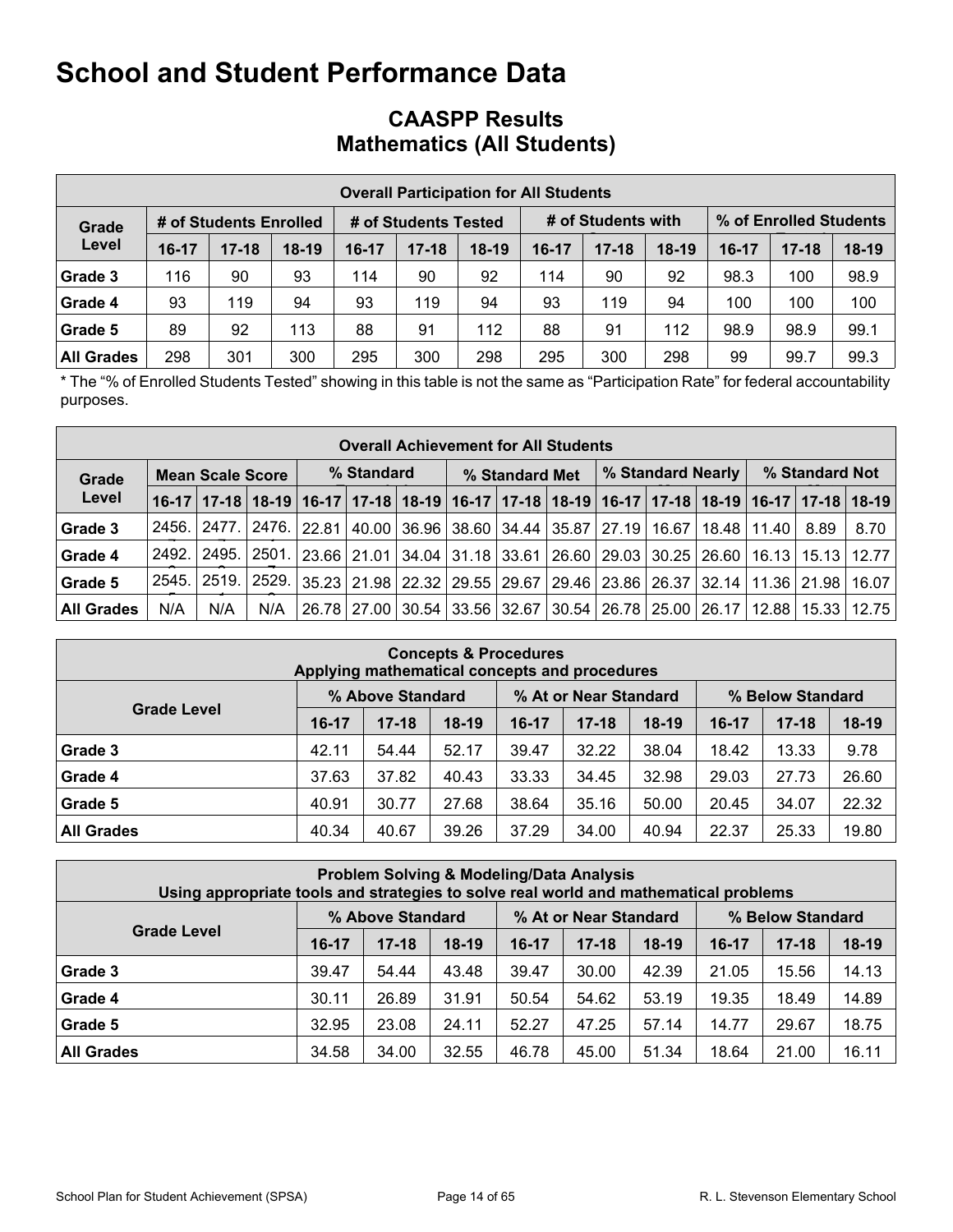| <b>Communicating Reasoning</b><br>Demonstrating ability to support mathematical conclusions |           |                  |         |           |                       |         |                  |           |         |  |  |  |
|---------------------------------------------------------------------------------------------|-----------|------------------|---------|-----------|-----------------------|---------|------------------|-----------|---------|--|--|--|
|                                                                                             |           | % Above Standard |         |           | % At or Near Standard |         | % Below Standard |           |         |  |  |  |
| <b>Grade Level</b>                                                                          | $16 - 17$ | $17 - 18$        | $18-19$ | $16 - 17$ | $17 - 18$             | $18-19$ | 16-17            | $17 - 18$ | $18-19$ |  |  |  |
| Grade 3                                                                                     | 32.46     | 51.11            | 48.91   | 54.39     | 40.00                 | 42.39   | 13.16            | 8.89      | 8.70    |  |  |  |
| Grade 4                                                                                     | 33.33     | 30.25            | 37.23   | 48.39     | 47.90                 | 46.81   | 18.28            | 21.85     | 15.96   |  |  |  |
| Grade 5                                                                                     | 34.09     | 25.27            | 28.57   | 55.68     | 49.45                 | 50.89   | 10.23            | 25.27     | 20.54   |  |  |  |
| <b>All Grades</b>                                                                           | 33.22     | 35.00            | 37.58   | 52.88     | 46.00                 | 46.98   | 13.90            | 19.00     | 15.44   |  |  |  |

#### **Conclusions based on this data:**

- **1.** According to the spring 2019 CAASPP assessment data, in the area of math, about 73% (3rd), 61%(4th), 51% (5th) of students met or exceeded grade level standards.
- **2.** 2019 Math CAASPP scores were relatively the same in 3rd grade and 5th grades. 4th grade made significant gains in 2019.
- **3.** In conclusion, we will focus to increase gains in 3rd and 5th grades, while continuing progress in 4th grade. We will focus on conceptual understanding for all learners and procedures using GoMath and many supplemental materials such as San Francisco Unified Math.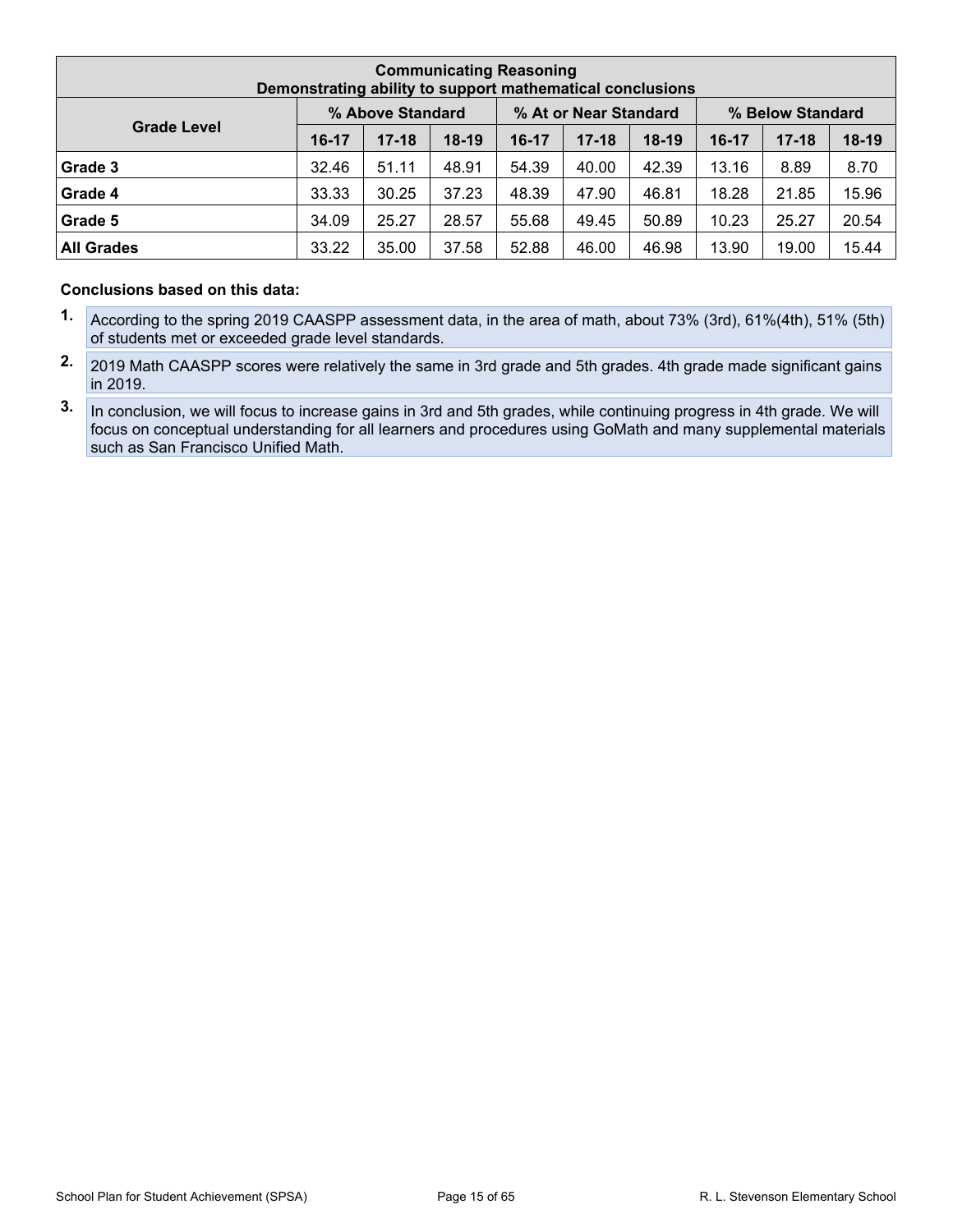## <span id="page-15-0"></span>**ELPAC Results**

|                   | <b>ELPAC Summative Assessment Data</b><br>Number of Students and Mean Scale Scores for All Students |                |           |                      |           |                         |           |                                     |  |  |  |  |  |  |
|-------------------|-----------------------------------------------------------------------------------------------------|----------------|-----------|----------------------|-----------|-------------------------|-----------|-------------------------------------|--|--|--|--|--|--|
| Grade             |                                                                                                     | <b>Overall</b> |           | <b>Oral Language</b> |           | <b>Written Language</b> |           | Number of<br><b>Students Tested</b> |  |  |  |  |  |  |
| Level             | $17 - 18$                                                                                           | $18-19$        | $17 - 18$ | $18-19$              | $17 - 18$ | $18-19$                 | $17 - 18$ | $18-19$                             |  |  |  |  |  |  |
| Grade K           | $\star$                                                                                             | $\star$        | $\star$   | $\star$              | $\star$   | $\star$                 | $\star$   | 5                                   |  |  |  |  |  |  |
| Grade 1           | $\star$                                                                                             | $\star$        | $\star$   | $\star$              | $\star$   | $\star$                 | $\star$   | 8                                   |  |  |  |  |  |  |
| Grade 2           | $\star$                                                                                             | $\star$        | $\star$   | $\star$              | $\star$   | $\star$                 | $\star$   | 8                                   |  |  |  |  |  |  |
| Grade 3           | $\star$                                                                                             | $\star$        | $\star$   | $\star$              | $\star$   | $\star$                 | $\star$   | 8                                   |  |  |  |  |  |  |
| Grade 4           | $\star$                                                                                             | $\star$        | $\star$   | $\star$              | $\ast$    | $\star$                 | $\star$   | 5                                   |  |  |  |  |  |  |
| Grade 5           | $\star$                                                                                             | $\star$        | $\star$   | $\star$              | $\star$   | $\star$                 | $\star$   | 8                                   |  |  |  |  |  |  |
| <b>All Grades</b> |                                                                                                     |                |           |                      |           |                         | 43        | 42                                  |  |  |  |  |  |  |

|                         | <b>Overall Language</b><br>Percentage of Students at Each Performance Level for All Students |         |           |         |           |         |           |         |                                    |         |  |  |  |  |  |
|-------------------------|----------------------------------------------------------------------------------------------|---------|-----------|---------|-----------|---------|-----------|---------|------------------------------------|---------|--|--|--|--|--|
| Grade                   |                                                                                              | Level 4 |           | Level 3 |           | Level 2 |           | Level 1 | <b>Total Number</b><br>of Students |         |  |  |  |  |  |
| Level                   | $17 - 18$                                                                                    | $18-19$ | $17 - 18$ | $18-19$ | $17 - 18$ | $18-19$ | $17 - 18$ | $18-19$ | $17 - 18$                          | 18-19   |  |  |  |  |  |
| K                       | $\star$                                                                                      | $\star$ | $\star$   | $\star$ |           | $\star$ | $\star$   | $\star$ | $\star$                            | $\star$ |  |  |  |  |  |
|                         | $\star$                                                                                      | $\star$ | $\star$   | $\star$ | $\star$   | $\star$ |           | $\star$ | $\star$                            | $\star$ |  |  |  |  |  |
| $\overline{2}$          | $\star$                                                                                      | $\star$ | $\star$   | $\star$ |           | $\star$ |           | $\star$ | $\star$                            | $\star$ |  |  |  |  |  |
| 3                       |                                                                                              | $\star$ | $\star$   | $\star$ | $\star$   | $\star$ |           | $\star$ | $\star$                            | $\star$ |  |  |  |  |  |
| $\overline{\mathbf{4}}$ |                                                                                              | $\star$ | $\star$   | $\star$ |           | $\star$ | $\star$   | $\star$ | $\star$                            | $\star$ |  |  |  |  |  |
| 5                       | $\star$                                                                                      | $\star$ | $\star$   | $\star$ | $\star$   | $\star$ |           | $\star$ | $\star$                            | $\star$ |  |  |  |  |  |
| <b>All Grades</b>       | 37.21                                                                                        | 23.81   | 37.21     | 47.62   | $\star$   | 21.43   | $\ast$    | 7.14    | 43                                 | 42      |  |  |  |  |  |

|                         | <b>Oral Language</b><br>Percentage of Students at Each Performance Level for All Students          |         |           |         |           |         |           |         |           |         |  |  |  |  |  |
|-------------------------|----------------------------------------------------------------------------------------------------|---------|-----------|---------|-----------|---------|-----------|---------|-----------|---------|--|--|--|--|--|
| Grade                   | <b>Total Number</b><br>Level 4<br>Level 3<br>Level <sub>2</sub><br>Level 1<br>of Students<br>Level |         |           |         |           |         |           |         |           |         |  |  |  |  |  |
|                         | $17 - 18$                                                                                          | $18-19$ | $17 - 18$ | $18-19$ | $17 - 18$ | $18-19$ | $17 - 18$ | $18-19$ | $17 - 18$ | 18-19   |  |  |  |  |  |
| K                       | $\star$                                                                                            | $\star$ | $\star$   | $\star$ |           | $\star$ | $\star$   | $\star$ | $\star$   | $\star$ |  |  |  |  |  |
|                         | $\star$                                                                                            | $\star$ | $\star$   | $\star$ | $\star$   | $\star$ |           | $\star$ | $\star$   | $\star$ |  |  |  |  |  |
| $\mathbf{2}$            | $\star$                                                                                            | $\star$ | $\star$   | $\star$ |           | $\star$ |           | $\star$ | $\star$   | $\star$ |  |  |  |  |  |
| 3                       | $\star$                                                                                            | $\star$ | $\star$   | $\star$ | $\star$   | $\star$ |           | $\star$ | $\star$   | $\star$ |  |  |  |  |  |
| $\overline{\mathbf{4}}$ | $\star$                                                                                            | $\star$ | $\star$   | $\star$ |           | $\star$ | $\star$   | $\star$ | $\star$   | $\star$ |  |  |  |  |  |
| 5                       | $\star$                                                                                            | $\ast$  | $\star$   | $\star$ |           | $\star$ |           | $\star$ | $\star$   | $\star$ |  |  |  |  |  |
| <b>All Grades</b>       | 51.16                                                                                              | 33.33   | 32.56     | 45.24   | $\star$   | 14.29   | $\star$   | 7.14    | 43        | 42      |  |  |  |  |  |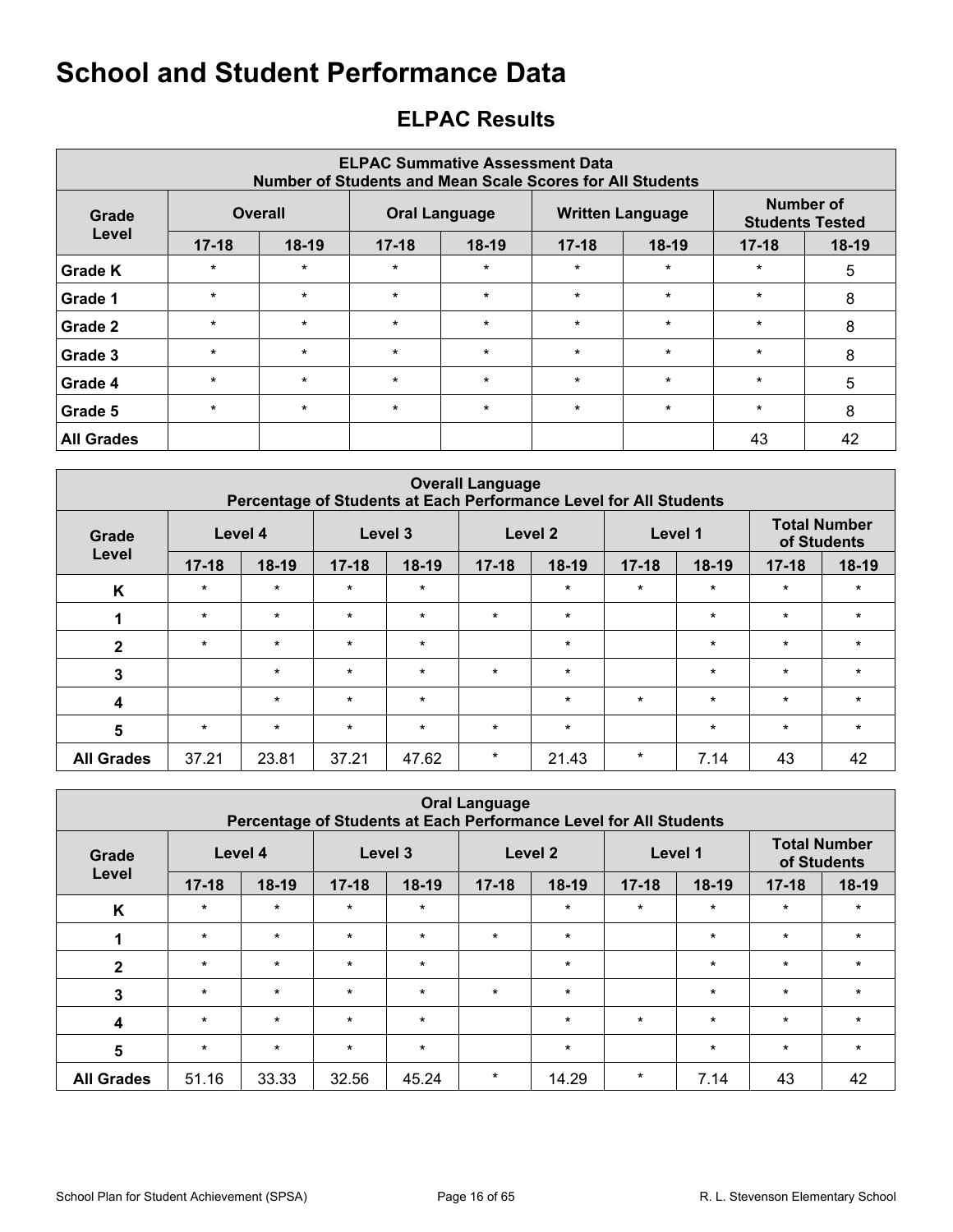|                         | <b>Written Language</b><br>Percentage of Students at Each Performance Level for All Students |         |           |         |           |         |           |         |           |         |  |  |  |  |  |
|-------------------------|----------------------------------------------------------------------------------------------|---------|-----------|---------|-----------|---------|-----------|---------|-----------|---------|--|--|--|--|--|
| Grade                   | <b>Total Number</b><br>Level 2<br>Level 4<br>Level 3<br>Level 1<br>of Students               |         |           |         |           |         |           |         |           |         |  |  |  |  |  |
| Level                   | $17 - 18$                                                                                    | $18-19$ | $17 - 18$ | $18-19$ | $17 - 18$ | 18-19   | $17 - 18$ | $18-19$ | $17 - 18$ | $18-19$ |  |  |  |  |  |
| K                       | $\star$                                                                                      | $\ast$  | $\star$   | $\star$ | $\star$   | $\star$ | $\star$   | $\star$ | $\star$   | $\star$ |  |  |  |  |  |
|                         | $\star$                                                                                      | $\star$ | $\star$   | $\star$ | $\star$   | $\star$ | $\star$   | $\star$ | $\star$   | $\star$ |  |  |  |  |  |
| $\overline{2}$          | $\star$                                                                                      | $\star$ | $\star$   | $\star$ | $\star$   | $\star$ |           | $\star$ | $\star$   | $\star$ |  |  |  |  |  |
| 3                       |                                                                                              | $\star$ | $\star$   | $\star$ | $\star$   | $\star$ | $\star$   | $\star$ | $\star$   | $\star$ |  |  |  |  |  |
| $\overline{\mathbf{4}}$ |                                                                                              | $\star$ | $\star$   | $\star$ | $\star$   | $\star$ | $\star$   | $\star$ | $\star$   | $\star$ |  |  |  |  |  |
| 5                       |                                                                                              | $\ast$  | $\star$   | $\star$ | $\star$   | $\star$ |           | $\star$ | $\star$   | $\star$ |  |  |  |  |  |
| <b>All Grades</b>       | 30.23                                                                                        | 23.81   | 27.91     | 40.48   | $\star$   | 21.43   | $\ast$    | 14.29   | 43        | 42      |  |  |  |  |  |

|                                                                                                                          | <b>Listening Domain</b><br>Percentage of Students by Domain Performance Level for All Students |         |           |         |           |         |           |         |  |  |  |  |  |  |
|--------------------------------------------------------------------------------------------------------------------------|------------------------------------------------------------------------------------------------|---------|-----------|---------|-----------|---------|-----------|---------|--|--|--|--|--|--|
| <b>Total Number</b><br>Somewhat/Moderately<br><b>Well Developed</b><br><b>Beginning</b><br>Grade<br>of Students<br>Level |                                                                                                |         |           |         |           |         |           |         |  |  |  |  |  |  |
|                                                                                                                          | $17 - 18$                                                                                      | $18-19$ | $17 - 18$ | $18-19$ | $17 - 18$ | $18-19$ | $17 - 18$ | $18-19$ |  |  |  |  |  |  |
|                                                                                                                          | $\star$                                                                                        | $\star$ | $\star$   | $\star$ | $\star$   | $\ast$  | $\star$   | $\star$ |  |  |  |  |  |  |
|                                                                                                                          | $\star$                                                                                        | $\star$ | $\star$   | $\star$ | $\star$   | $\star$ | $\star$   | $\star$ |  |  |  |  |  |  |
| <b>All Grades</b>                                                                                                        | 62.79                                                                                          | 23.81   | 25.58     | 64.29   | $\star$   | 11.90   | 43        | 42      |  |  |  |  |  |  |

|                   | <b>Speaking Domain</b><br>Percentage of Students by Domain Performance Level for All Students |         |           |                     |           |                  |                                    |         |  |  |  |  |  |  |
|-------------------|-----------------------------------------------------------------------------------------------|---------|-----------|---------------------|-----------|------------------|------------------------------------|---------|--|--|--|--|--|--|
| Grade             | <b>Well Developed</b>                                                                         |         |           | Somewhat/Moderately |           | <b>Beginning</b> | <b>Total Number</b><br>of Students |         |  |  |  |  |  |  |
| Level             | $17 - 18$                                                                                     | $18-19$ | $17 - 18$ | $18-19$             | $17 - 18$ | $18-19$          | $17 - 18$                          | $18-19$ |  |  |  |  |  |  |
|                   | $\star$                                                                                       | $\star$ | $\star$   | $\star$             | $\star$   | $\star$          | $\star$                            | $\star$ |  |  |  |  |  |  |
|                   | $\star$                                                                                       | $\star$ | $\star$   | $\star$             | $\star$   | $\star$          | $\star$                            | $\star$ |  |  |  |  |  |  |
| <b>All Grades</b> | 37.21                                                                                         | 47.62   | 53.49     | 47.62               | $\star$   | 4.76             | 43                                 | 42      |  |  |  |  |  |  |

|                   | <b>Reading Domain</b><br>Percentage of Students by Domain Performance Level for All Students |                       |           |                     |           |                  |                                    |         |  |  |  |  |  |  |
|-------------------|----------------------------------------------------------------------------------------------|-----------------------|-----------|---------------------|-----------|------------------|------------------------------------|---------|--|--|--|--|--|--|
| Grade             |                                                                                              | <b>Well Developed</b> |           | Somewhat/Moderately |           | <b>Beginning</b> | <b>Total Number</b><br>of Students |         |  |  |  |  |  |  |
| Level             | $17 - 18$                                                                                    | $18-19$               | $17 - 18$ | $18-19$             | $17 - 18$ | $18-19$          | $17 - 18$                          | $18-19$ |  |  |  |  |  |  |
|                   | $\star$                                                                                      | $\star$               | $\star$   | $\star$             | $\star$   | $\star$          | $\star$                            | $\star$ |  |  |  |  |  |  |
|                   | $\star$                                                                                      | $\star$               | $\star$   | $\star$             | $\star$   | $\star$          | $\star$                            | $\star$ |  |  |  |  |  |  |
| <b>All Grades</b> | 32.56                                                                                        | 23.81                 | 46.51     | 61.90               | $\star$   | 14.29            | 43                                 | 42      |  |  |  |  |  |  |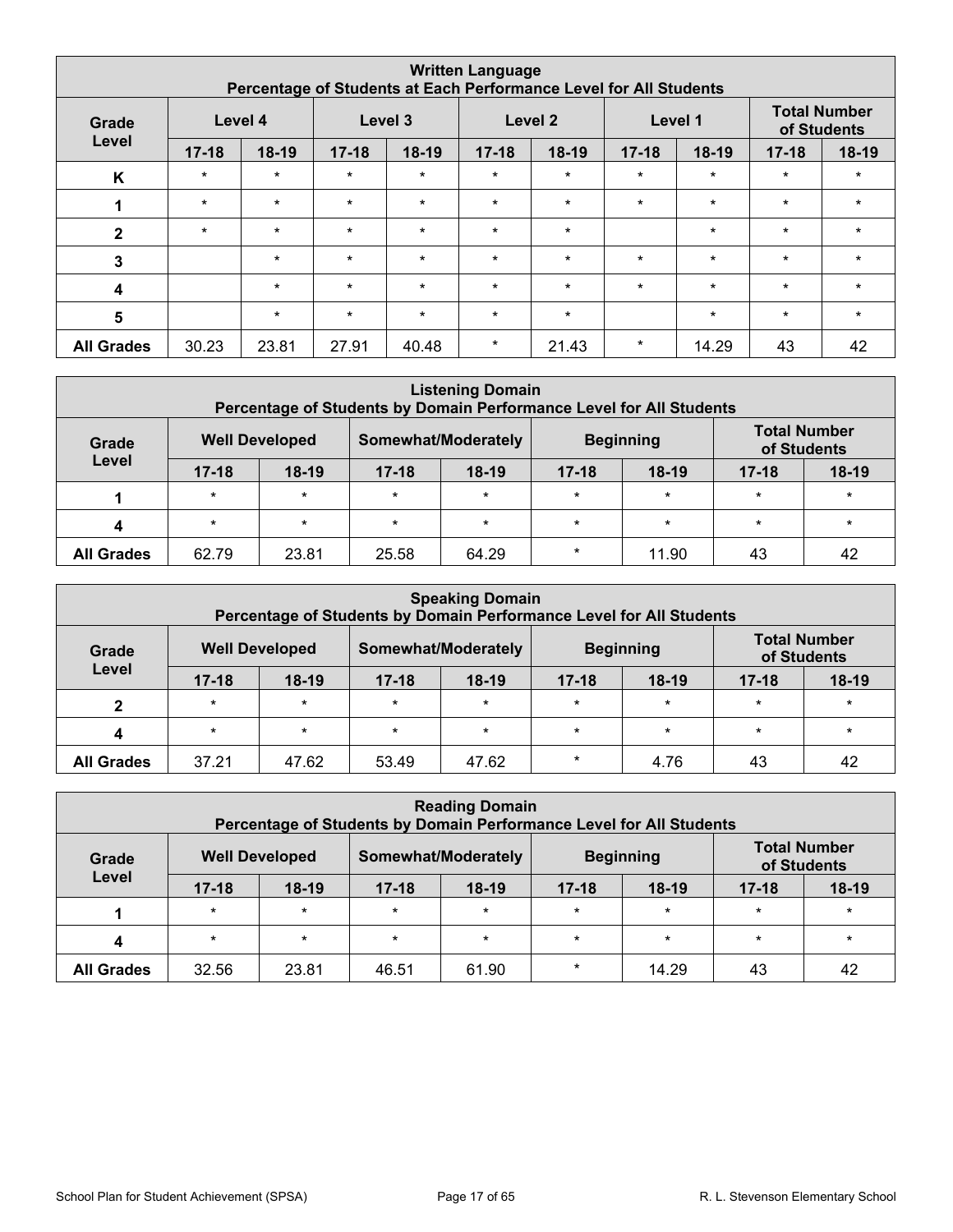| <b>Writing Domain</b><br>Percentage of Students by Domain Performance Level for All Students |           |         |                     |         |                  |         |                                    |         |
|----------------------------------------------------------------------------------------------|-----------|---------|---------------------|---------|------------------|---------|------------------------------------|---------|
| <b>Well Developed</b><br>Grade                                                               |           |         | Somewhat/Moderately |         | <b>Beginning</b> |         | <b>Total Number</b><br>of Students |         |
| Level                                                                                        | $17 - 18$ | $18-19$ | $17 - 18$           | $18-19$ | $17 - 18$        | $18-19$ | $17 - 18$                          | $18-19$ |
| K                                                                                            | $\star$   | $\star$ | $\star$             | $\star$ | $\star$          | $\star$ | $\star$                            | $\star$ |
|                                                                                              | $\star$   | $\star$ | $\star$             | $\star$ | $\star$          | $\star$ | $\star$                            | $\star$ |
| $\boldsymbol{\Lambda}$                                                                       | $\star$   | $\star$ | $\star$             | $\star$ | $\star$          | $\star$ | $\star$                            | $\star$ |
| <b>All Grades</b>                                                                            | 30.23     | 30.95   | 51.16               | 57.14   | $\star$          | 11.90   | 43                                 | 42      |

#### **Conclusions based on this data:**

- **1.** The limited number of students in the subgroup provides the opportunity to make observations at a schoolwide level. 42 students took teh test in 2018-2019.
- **2.** 74% 0f students scored at the well-developed and somewhat/moderately developed levels of achievement.
- **3.** Writing is an area of concern.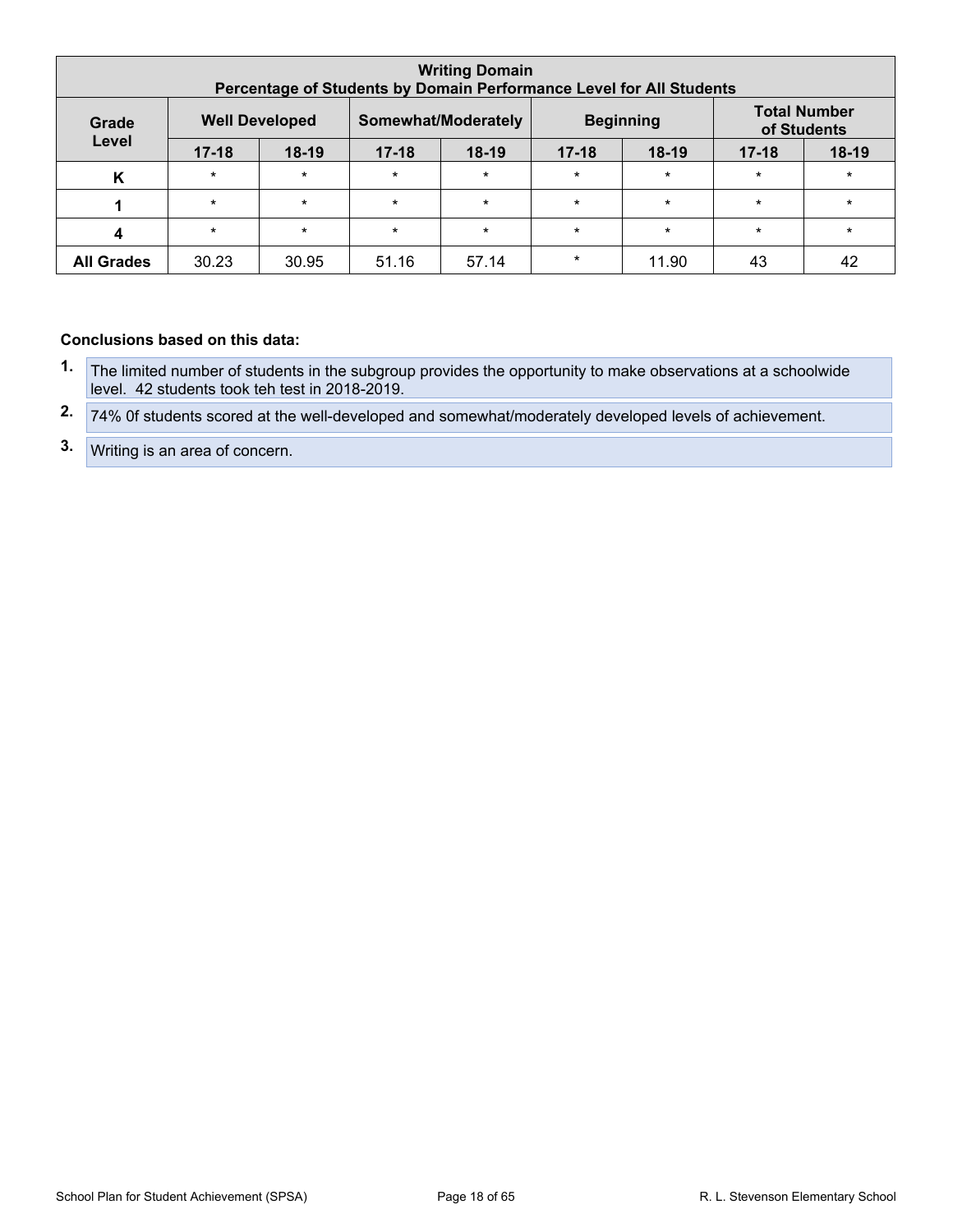## <span id="page-18-0"></span>**Student Population**

This section provides information about the school's student population.

| 2017-18 Student Population                                              |                                                                                                                                                                     |  |                                                                                                                                                                                                    |                                                                                          |  |  |  |
|-------------------------------------------------------------------------|---------------------------------------------------------------------------------------------------------------------------------------------------------------------|--|----------------------------------------------------------------------------------------------------------------------------------------------------------------------------------------------------|------------------------------------------------------------------------------------------|--|--|--|
| Total<br>Socioeconomically<br><b>Disadvantaged</b><br><b>Enrollment</b> |                                                                                                                                                                     |  | <b>English</b><br><b>Learners</b>                                                                                                                                                                  | <b>Foster</b><br>Youth                                                                   |  |  |  |
| This is the total number of<br>students enrolled.                       | This is the percent of students<br>who are eligible for free or<br>reduced priced meals; or have<br>parents/quardians who did not<br>receive a high school diploma. |  | This is the percent of students<br>who are learning to communicate<br>effectively in English, typically<br>requiring instruction in both the<br>English Language and in their<br>academic courses. | This is the percent of students<br>whose well-being is the<br>responsibility of a court. |  |  |  |
|                                                                         |                                                                                                                                                                     |  | 2017-18 Enrollment for All Students/Student Group                                                                                                                                                  |                                                                                          |  |  |  |
| <b>Student Group</b>                                                    |                                                                                                                                                                     |  | <b>Total</b>                                                                                                                                                                                       | Percentage                                                                               |  |  |  |
|                                                                         |                                                                                                                                                                     |  |                                                                                                                                                                                                    |                                                                                          |  |  |  |
| <b>Enrollment by Race/Ethnicity</b>                                     |                                                                                                                                                                     |  |                                                                                                                                                                                                    |                                                                                          |  |  |  |
| <b>Student Group</b>                                                    |                                                                                                                                                                     |  | Total                                                                                                                                                                                              | Percentage                                                                               |  |  |  |

**Conclusions based on this data:**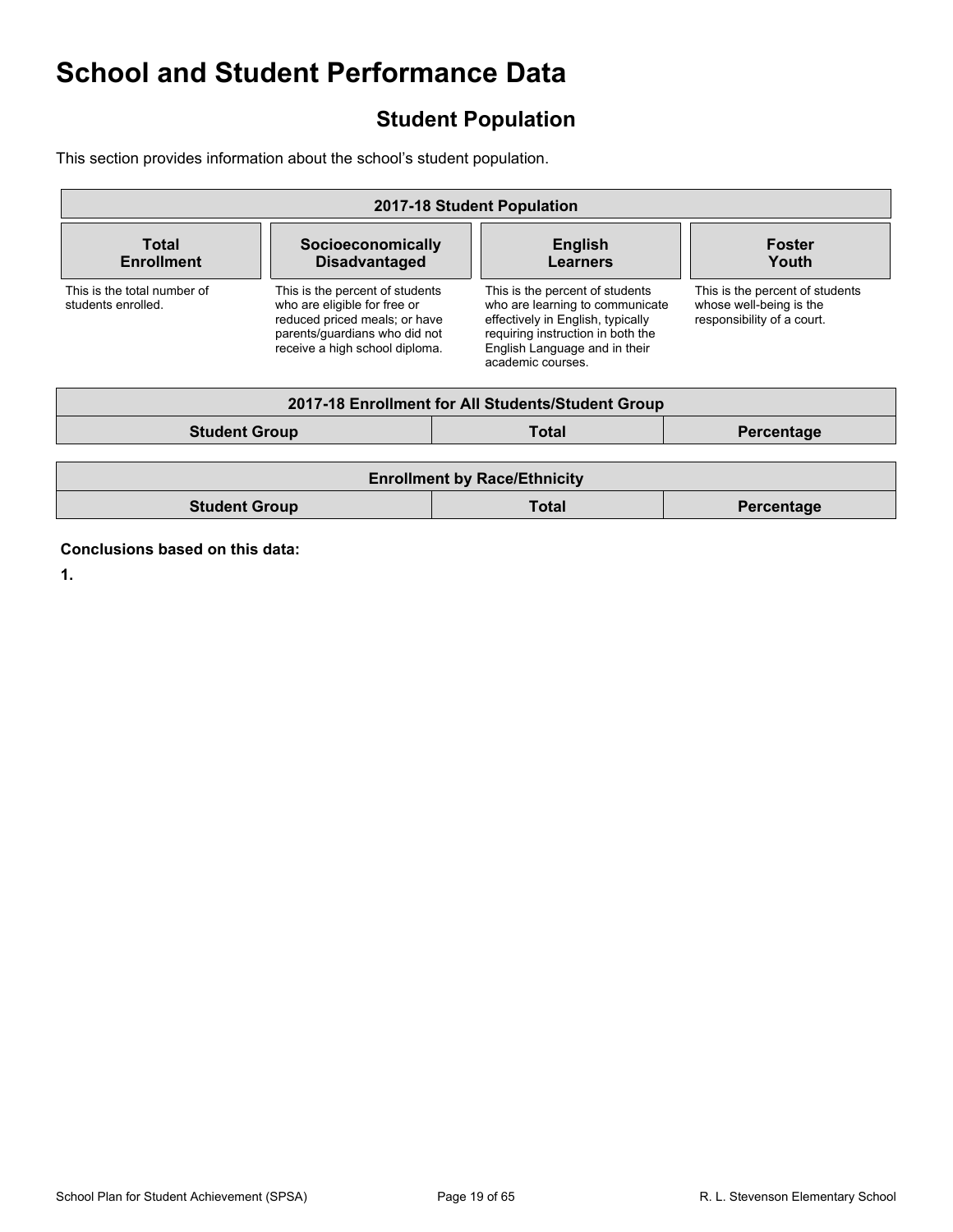## <span id="page-19-0"></span>**Overall Performance**

**2018 Fall Dashboard Overall Performance for All Students**

**Academic Performance Academic Engagement Conditions & Climate**

**Conclusions based on this data:**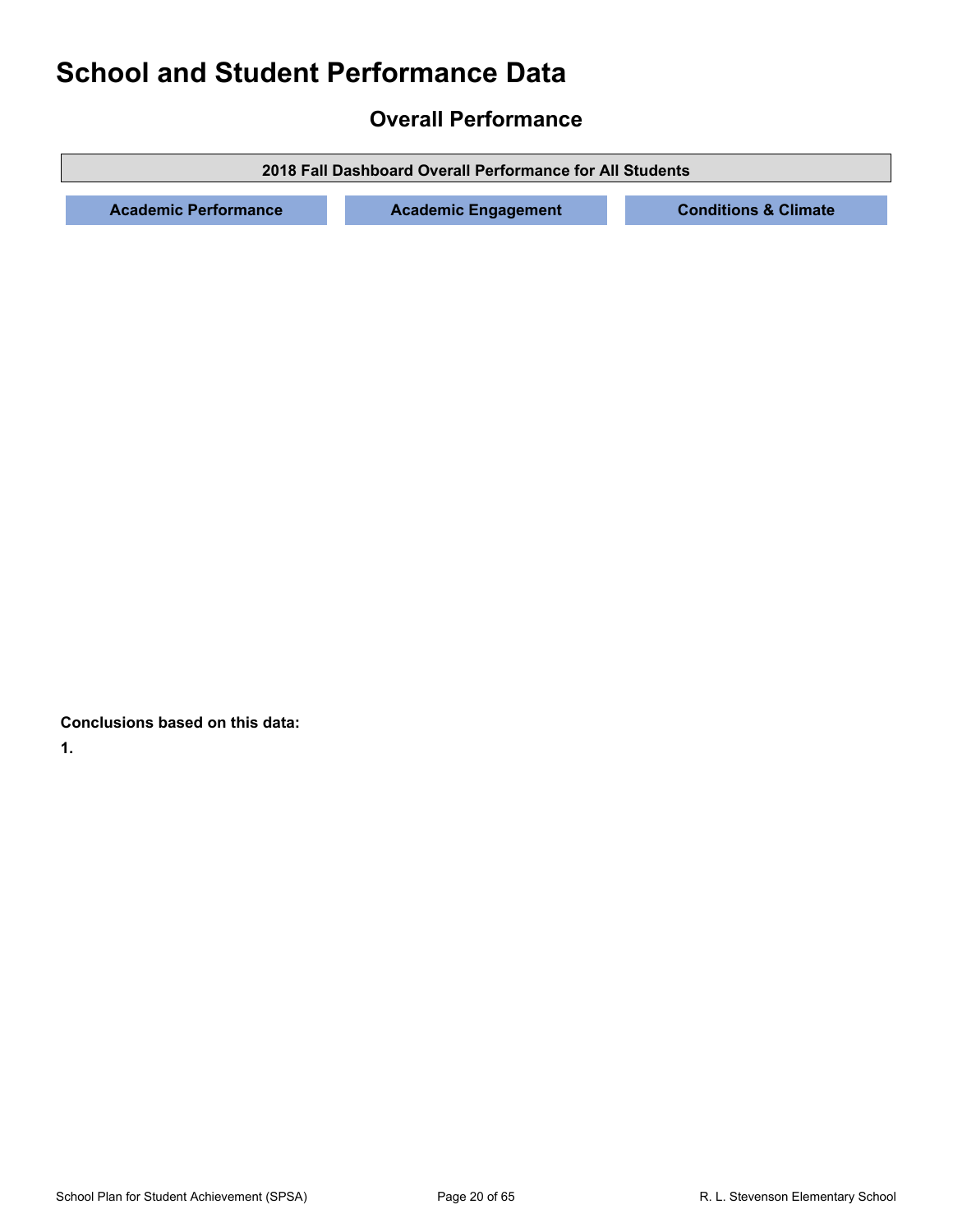## <span id="page-20-0"></span>**Academic Performance English Language Arts**

The performance levels are color-coded and range from lowest-to-highest performance in the following order:

| Lowest<br>Performance                                   | Red                                                           | Orange | Yellow | Green        | <b>Blue</b> | Highest<br>Performance |  |  |  |
|---------------------------------------------------------|---------------------------------------------------------------|--------|--------|--------------|-------------|------------------------|--|--|--|
|                                                         | This section provides number of student groups in each color. |        |        |              |             |                        |  |  |  |
| 2018 Fall Dashboard English Language Arts Equity Report |                                                               |        |        |              |             |                        |  |  |  |
| <b>Red</b>                                              |                                                               | Orange | Yellow | <b>Green</b> |             | <b>Blue</b>            |  |  |  |

This section provides a view of Student Assessment Results and other aspects of this school's performance, specifically how well students are meeting grade-level standards on the English Language Arts assessment. This measure is based on student performance on the Smarter Balanced Summative Assessment, which is taken annually by students in grades 3–8 and grade 11.

| 2018 Fall Dashboard English Language Arts Performance for All Students/Student Group |                                 |                                   |  |  |  |
|--------------------------------------------------------------------------------------|---------------------------------|-----------------------------------|--|--|--|
| <b>All Students</b><br><b>English Learners</b><br><b>Foster Youth</b>                |                                 |                                   |  |  |  |
| <b>Homeless</b>                                                                      | Socioeconomically Disadvantaged | <b>Students with Disabilities</b> |  |  |  |

| 2018 Fall Dashboard English Language Arts Performance by Race/Ethnicity |                   |                         |       |  |  |
|-------------------------------------------------------------------------|-------------------|-------------------------|-------|--|--|
| <b>African American</b><br>American Indian<br><b>Filipino</b><br>Asian  |                   |                         |       |  |  |
| <b>Hispanic</b>                                                         | Two or More Races | <b>Pacific Islander</b> | White |  |  |

This section provides a view of Student Assessment Results and other aspects of this school's performance, specifically how well students are meeting grade-level standards on the English Language Arts assessment. This measure is based on student performance on the Smarter Balanced Summative Assessment, which is taken annually by students in grades 3–8 and grade 11.

| 2018 Fall Dashboard English Language Arts Data Comparisons for English Learners |                                      |                     |  |  |  |  |  |
|---------------------------------------------------------------------------------|--------------------------------------|---------------------|--|--|--|--|--|
|                                                                                 |                                      |                     |  |  |  |  |  |
| <b>Current English Learner</b>                                                  | <b>Reclassified English Learners</b> | <b>English Only</b> |  |  |  |  |  |

**Conclusions based on this data:**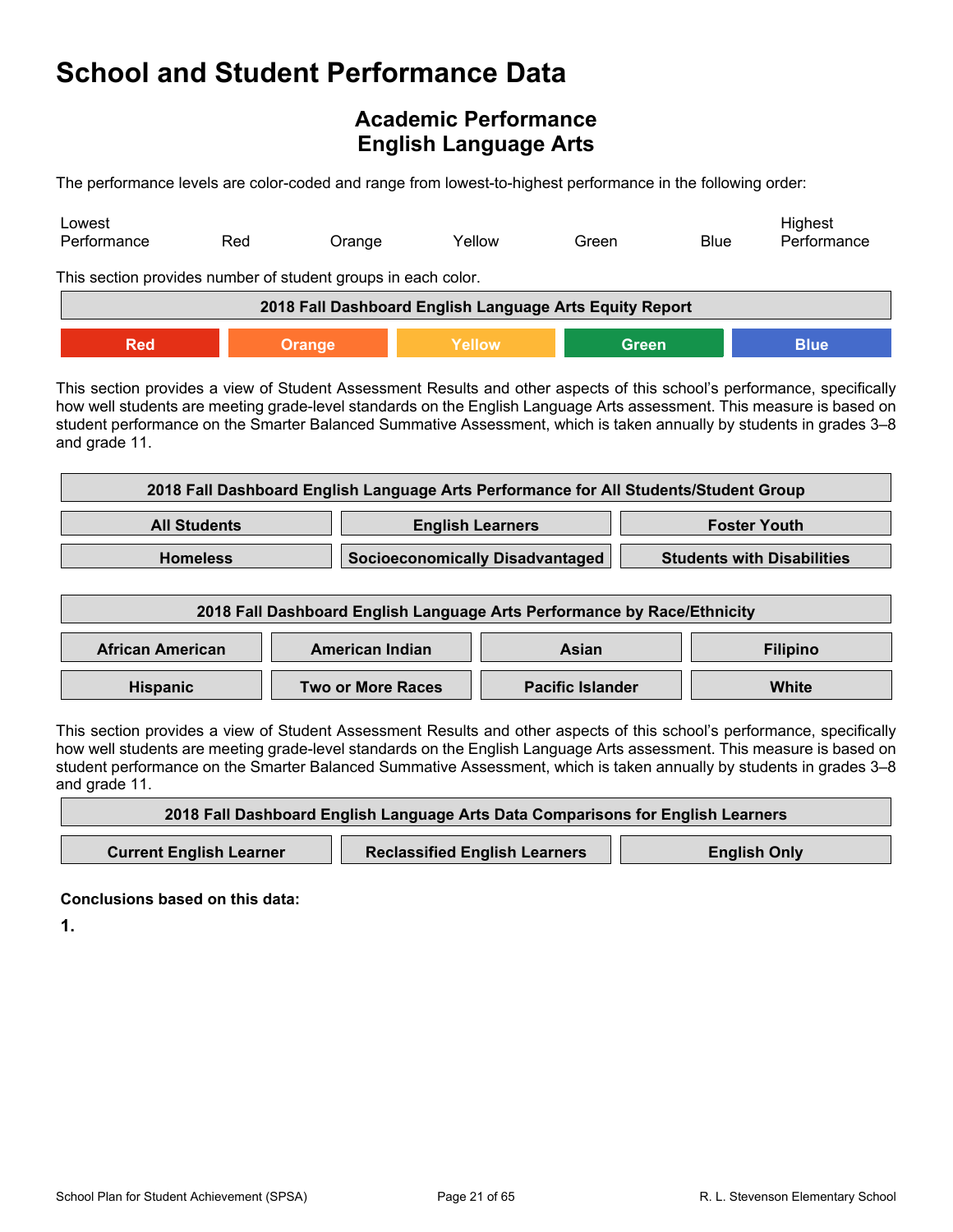### **Academic Performance Mathematics**

The performance levels are color-coded and range from lowest-to-highest performance in the following order:

| Lowest<br>Performance                         | Red<br>Orange                                                 | Yellow | Green        | Highest<br>Performance<br><b>Blue</b> |  |  |  |  |
|-----------------------------------------------|---------------------------------------------------------------|--------|--------------|---------------------------------------|--|--|--|--|
|                                               | This section provides number of student groups in each color. |        |              |                                       |  |  |  |  |
| 2018 Fall Dashboard Mathematics Equity Report |                                                               |        |              |                                       |  |  |  |  |
| <b>Red</b>                                    | Orange                                                        | Yellow | <b>Green</b> | <b>Blue</b>                           |  |  |  |  |

This section provides a view of Student Assessment Results and other aspects of this school's performance, specifically how well students are meeting grade-level standards on the Mathematics assessment. This measure is based on student performance on the Smarter Balanced Summative Assessment, which is taken annually by students in grades 3–8 and grade 11.

| 2018 Fall Dashboard Mathematics Performance for All Students/Student Group |                                                                      |  |  |  |  |
|----------------------------------------------------------------------------|----------------------------------------------------------------------|--|--|--|--|
| <b>All Students</b><br><b>English Learners</b><br><b>Foster Youth</b>      |                                                                      |  |  |  |  |
| <b>Homeless</b>                                                            | Socioeconomically Disadvantaged<br><b>Students with Disabilities</b> |  |  |  |  |

| 2018 Fall Dashboard Mathematics Performance by Race/Ethnicity          |                          |                         |       |  |  |
|------------------------------------------------------------------------|--------------------------|-------------------------|-------|--|--|
| <b>African American</b><br>American Indian<br><b>Filipino</b><br>Asian |                          |                         |       |  |  |
| <b>Hispanic</b>                                                        | <b>Two or More Races</b> | <b>Pacific Islander</b> | White |  |  |

This section provides a view of Student Assessment Results and other aspects of this school's performance, specifically how well students are meeting grade-level standards on the Mathematics assessment. This measure is based on student performance on the Smarter Balanced Summative Assessment, which is taken annually by students in grades 3–8 and grade 11.

| 2018 Fall Dashboard Mathematics Data Comparisons for English Learners |                                      |                     |  |  |  |
|-----------------------------------------------------------------------|--------------------------------------|---------------------|--|--|--|
| <b>Current English Learner</b>                                        | <b>Reclassified English Learners</b> | <b>English Only</b> |  |  |  |

**Conclusions based on this data:**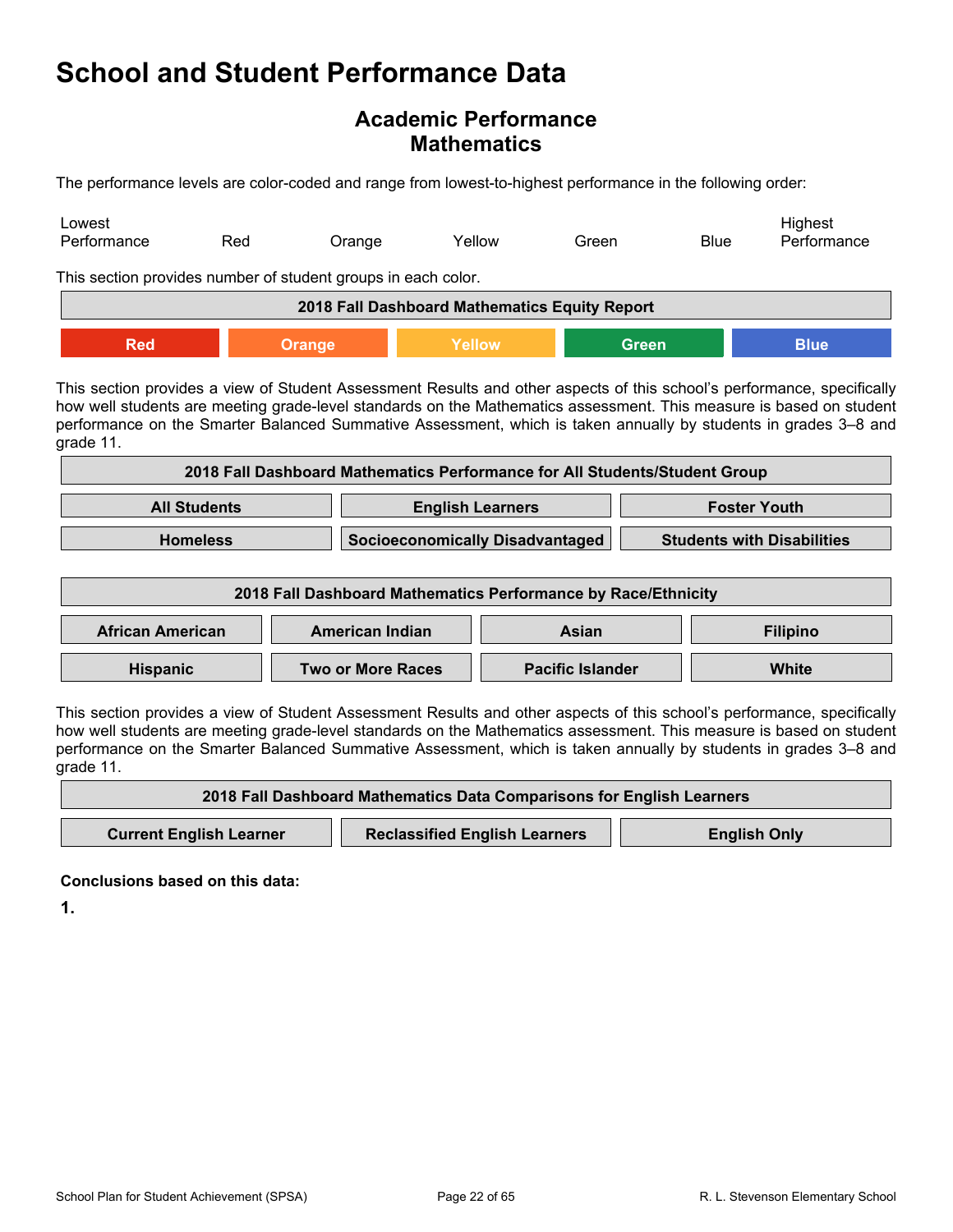## **Academic Performance English Learner Progress**

This section provides a view of the percent of students performing at each level on the new English Language Proficiency Assessments for California (ELPAC) assessment. With the transition ELPAC, the 2018 Dashboard is unable to report a performance level (color) for this measure.

| 2018 Fall Dashboard English Language Proficiency Assessments for California Results |                                     |                                                  |                                         |                                             |  |  |
|-------------------------------------------------------------------------------------|-------------------------------------|--------------------------------------------------|-----------------------------------------|---------------------------------------------|--|--|
| Number of<br><b>Students</b>                                                        | Level 4<br>Well<br><b>Developed</b> | Level 3<br><b>Moderately</b><br><b>Developed</b> | Level 2<br>Somewhat<br><b>Developed</b> | Level 1<br><b>Beginning</b><br><b>Stage</b> |  |  |

**Conclusions based on this data:**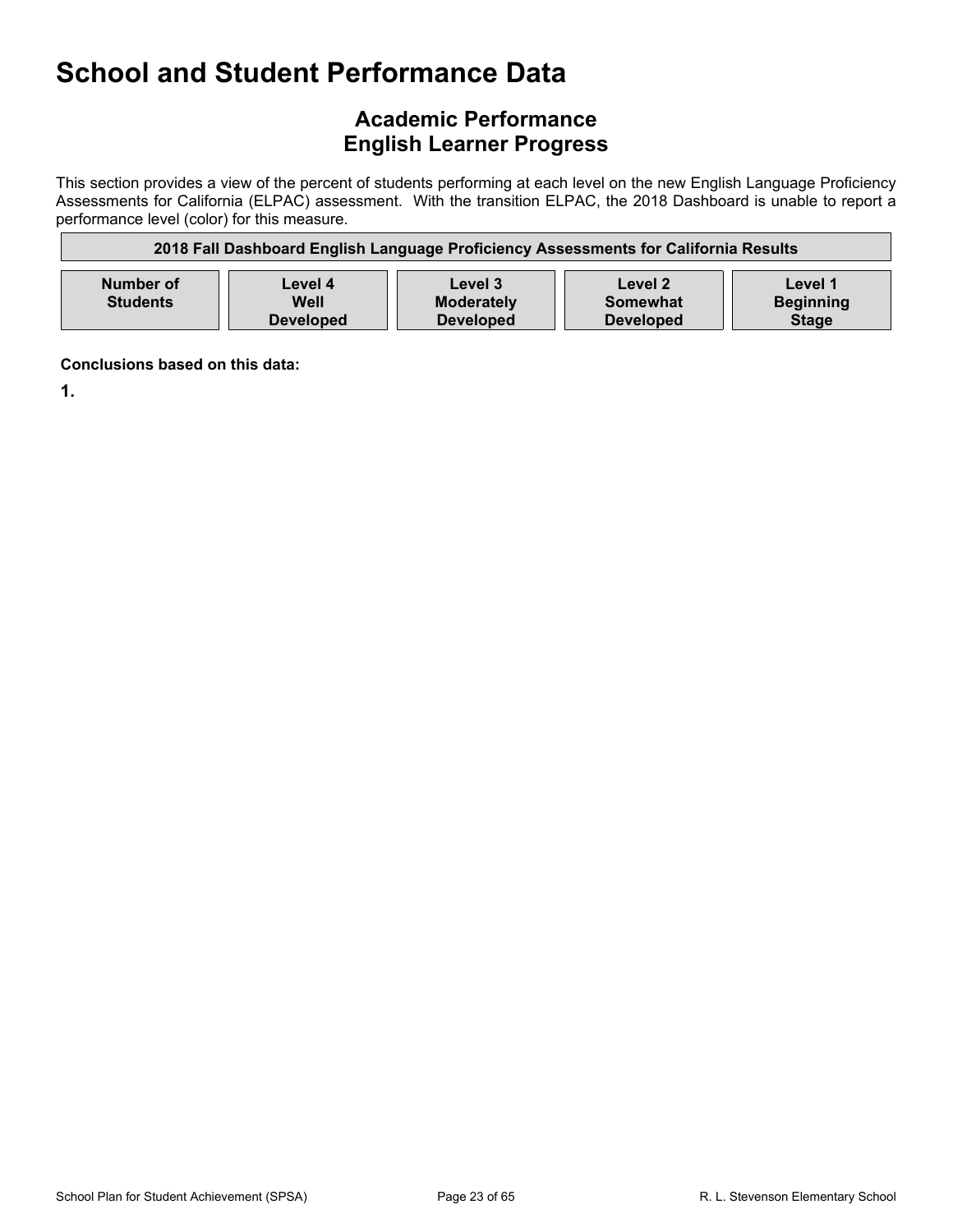## **Academic Performance College/Career**

The performance levels are color-coded and range from lowest-to-highest performance in the following order:

| Lowest<br>Performance                                                                                                                                   | Red                 | Orange                                                            | Yellow                                 | Green                   |              | <b>Blue</b>                       | Highest<br>Performance                                                                                                   |
|---------------------------------------------------------------------------------------------------------------------------------------------------------|---------------------|-------------------------------------------------------------------|----------------------------------------|-------------------------|--------------|-----------------------------------|--------------------------------------------------------------------------------------------------------------------------|
| This section provides number of student groups in each color.                                                                                           |                     |                                                                   |                                        |                         |              |                                   |                                                                                                                          |
|                                                                                                                                                         |                     | 2018 Fall Dashboard College/Career Equity Report                  |                                        |                         |              |                                   |                                                                                                                          |
| <b>Red</b>                                                                                                                                              |                     | <b>Orange</b>                                                     | Yellow                                 |                         | <b>Green</b> |                                   | <b>Blue</b>                                                                                                              |
| This section provides information on the percentage of high school graduates who are placed in the "Prepared" level on the<br>College/Career Indicator. |                     |                                                                   |                                        |                         |              |                                   |                                                                                                                          |
|                                                                                                                                                         |                     | 2018 Fall Dashboard College/Career for All Students/Student Group |                                        |                         |              |                                   |                                                                                                                          |
|                                                                                                                                                         | <b>All Students</b> |                                                                   | <b>English Learners</b>                |                         |              | <b>Foster Youth</b>               |                                                                                                                          |
|                                                                                                                                                         | <b>Homeless</b>     |                                                                   | <b>Socioeconomically Disadvantaged</b> |                         |              | <b>Students with Disabilities</b> |                                                                                                                          |
| 2018 Fall Dashboard College/Career by Race/Ethnicity                                                                                                    |                     |                                                                   |                                        |                         |              |                                   |                                                                                                                          |
| <b>African American</b>                                                                                                                                 |                     | <b>American Indian</b>                                            |                                        | Asian                   |              |                                   | <b>Filipino</b>                                                                                                          |
| <b>Hispanic</b>                                                                                                                                         |                     | <b>Two or More Races</b>                                          |                                        | <b>Pacific Islander</b> |              |                                   | <b>White</b>                                                                                                             |
|                                                                                                                                                         |                     |                                                                   |                                        |                         |              |                                   | This section provides a view of the percent of students per vear that qualify as Not Prepared. Approaching Prepared, and |

ection provides a view of the percent of students per year that qualify as Not Prepared, Approaching Prepared, and Prepared.

| 2018 Fall Dashboard College/Career 3-Year Performance |                             |                             |  |
|-------------------------------------------------------|-----------------------------|-----------------------------|--|
| Class of 2016                                         | Class of 2017               | Class of 2018               |  |
| Prepared                                              | Prepared                    | Prepared                    |  |
| <b>Approaching Prepared</b>                           | <b>Approaching Prepared</b> | <b>Approaching Prepared</b> |  |
| <b>Not Prepared</b>                                   | <b>Not Prepared</b>         | <b>Not Prepared</b>         |  |

**Conclusions based on this data:**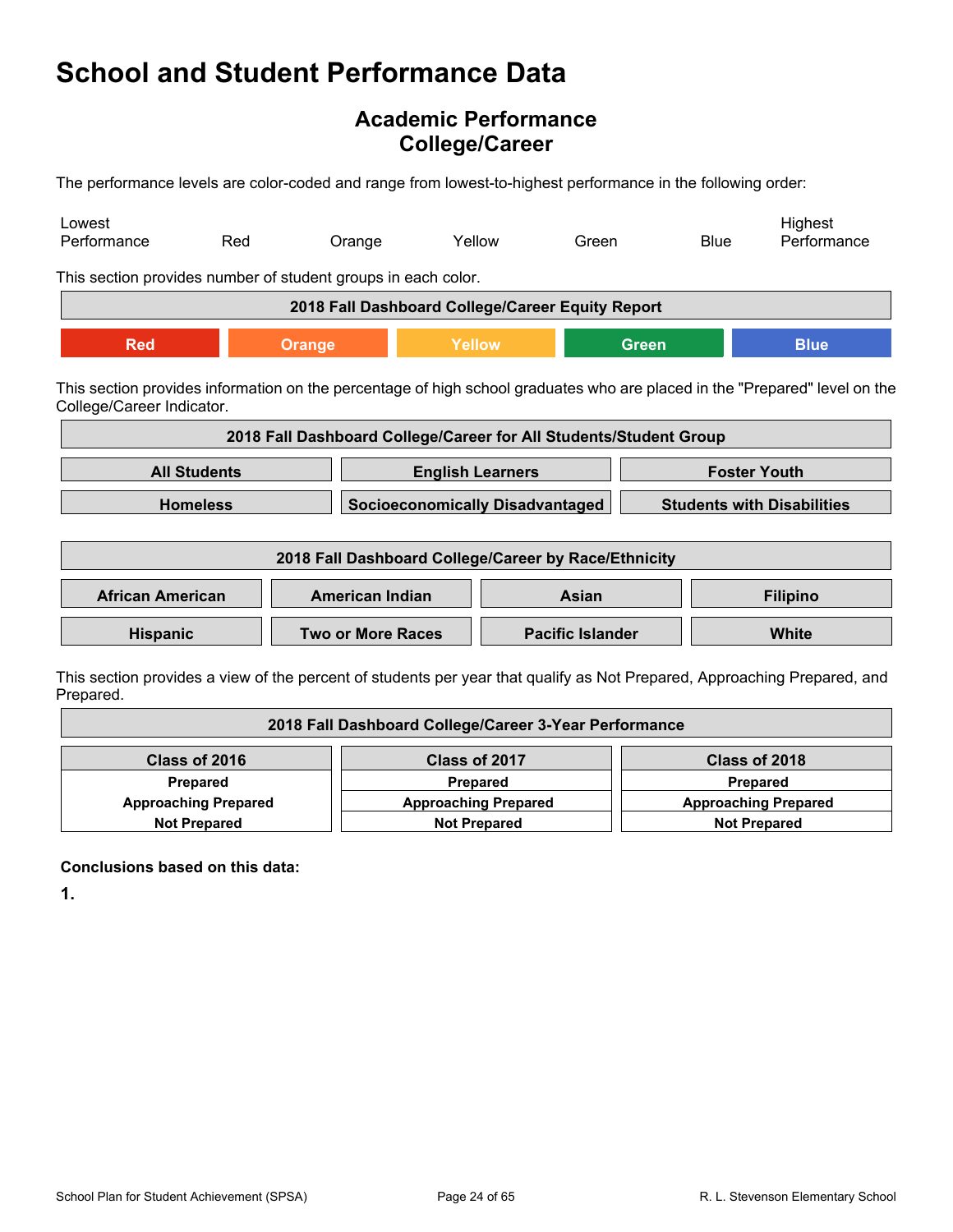## <span id="page-24-0"></span>**Academic Engagement Chronic Absenteeism**

The performance levels are color-coded and range from lowest-to-highest performance in the following order:

| Lowest<br>Performance                                         | Red                                                                   | Orange                                                                 | Yellow | Green                                  |              | Highest<br>Performance<br>Blue                                                                                       |
|---------------------------------------------------------------|-----------------------------------------------------------------------|------------------------------------------------------------------------|--------|----------------------------------------|--------------|----------------------------------------------------------------------------------------------------------------------|
| This section provides number of student groups in each color. |                                                                       |                                                                        |        |                                        |              |                                                                                                                      |
|                                                               |                                                                       | 2018 Fall Dashboard Chronic Absenteeism Equity Report                  |        |                                        |              |                                                                                                                      |
| <b>Red</b>                                                    |                                                                       | Orange                                                                 | Yellow |                                        | <b>Green</b> | <b>Blue</b>                                                                                                          |
| percent or more of the instructional days they were enrolled. |                                                                       | 2018 Fall Dashboard Chronic Absenteeism for All Students/Student Group |        |                                        |              | This section provides information about the percentage of students in kindergarten through grade 8 who are absent 10 |
|                                                               | <b>Foster Youth</b><br><b>All Students</b><br><b>English Learners</b> |                                                                        |        |                                        |              |                                                                                                                      |
|                                                               | <b>Homeless</b>                                                       |                                                                        |        | <b>Socioeconomically Disadvantaged</b> |              | <b>Students with Disabilities</b>                                                                                    |
| 2018 Fall Dashboard Chronic Absenteeism by Race/Ethnicity     |                                                                       |                                                                        |        |                                        |              |                                                                                                                      |
| <b>African American</b>                                       |                                                                       | <b>American Indian</b>                                                 |        | Asian                                  |              | <b>Filipino</b>                                                                                                      |
| <b>Hispanic</b>                                               |                                                                       | <b>Two or More Races</b>                                               |        | <b>Pacific Islander</b>                |              | <b>White</b>                                                                                                         |

**Conclusions based on this data:**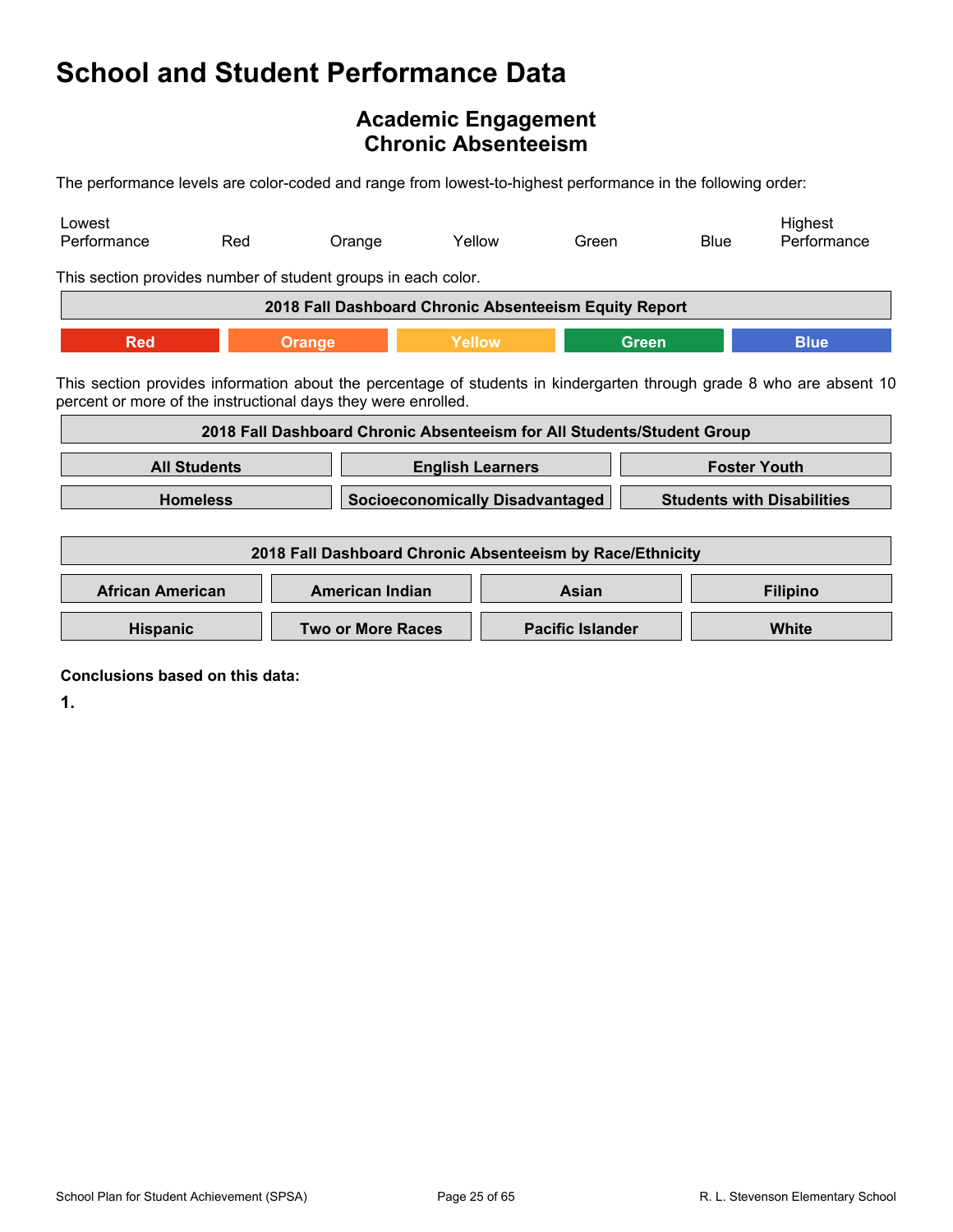## <span id="page-25-0"></span>**Conditions & Climate Suspension Rate**

The performance levels are color-coded and range from lowest-to-highest performance in the following order:

| Lowest<br>Performance                                                                                                                                                                                                                 | Red                 |                                                                             | Orange                                                | Yellow                  | Green |              | <b>Blue</b>     | Highest<br>Performance |
|---------------------------------------------------------------------------------------------------------------------------------------------------------------------------------------------------------------------------------------|---------------------|-----------------------------------------------------------------------------|-------------------------------------------------------|-------------------------|-------|--------------|-----------------|------------------------|
| This section provides number of student groups in each color.                                                                                                                                                                         |                     |                                                                             |                                                       |                         |       |              |                 |                        |
|                                                                                                                                                                                                                                       |                     |                                                                             | 2018 Fall Dashboard Suspension Rate Equity Report     |                         |       |              |                 |                        |
| <b>Red</b>                                                                                                                                                                                                                            |                     | Orange                                                                      |                                                       | <b>Yellow</b>           |       | <b>Green</b> |                 | <b>Blue</b>            |
| This section provides information about the percentage of students in kindergarten through grade 12 who have been<br>suspended at least once in a given school year. Students who are suspended multiple times are only counted once. |                     |                                                                             |                                                       |                         |       |              |                 |                        |
| 2018 Fall Dashboard Suspension Rate for All Students/Student Group                                                                                                                                                                    |                     |                                                                             |                                                       |                         |       |              |                 |                        |
|                                                                                                                                                                                                                                       | <b>All Students</b> | <b>Foster Youth</b><br><b>English Learners</b>                              |                                                       |                         |       |              |                 |                        |
|                                                                                                                                                                                                                                       | <b>Homeless</b>     | <b>Socioeconomically Disadvantaged</b><br><b>Students with Disabilities</b> |                                                       |                         |       |              |                 |                        |
|                                                                                                                                                                                                                                       |                     |                                                                             | 2018 Fall Dashboard Suspension Rate by Race/Ethnicity |                         |       |              |                 |                        |
| <b>African American</b>                                                                                                                                                                                                               |                     | <b>American Indian</b>                                                      |                                                       | Asian                   |       |              | <b>Filipino</b> |                        |
| <b>Hispanic</b>                                                                                                                                                                                                                       |                     | <b>Two or More Races</b>                                                    |                                                       | <b>Pacific Islander</b> |       |              |                 | White                  |
| This section provides a view of the percentage of students who were suspended.                                                                                                                                                        |                     |                                                                             |                                                       |                         |       |              |                 |                        |
|                                                                                                                                                                                                                                       |                     |                                                                             | 2018 Fall Dashboard Suspension Rate by Year           |                         |       |              |                 |                        |
|                                                                                                                                                                                                                                       | 2016<br>2017        |                                                                             |                                                       | 2018                    |       |              |                 |                        |

**Conclusions based on this data:**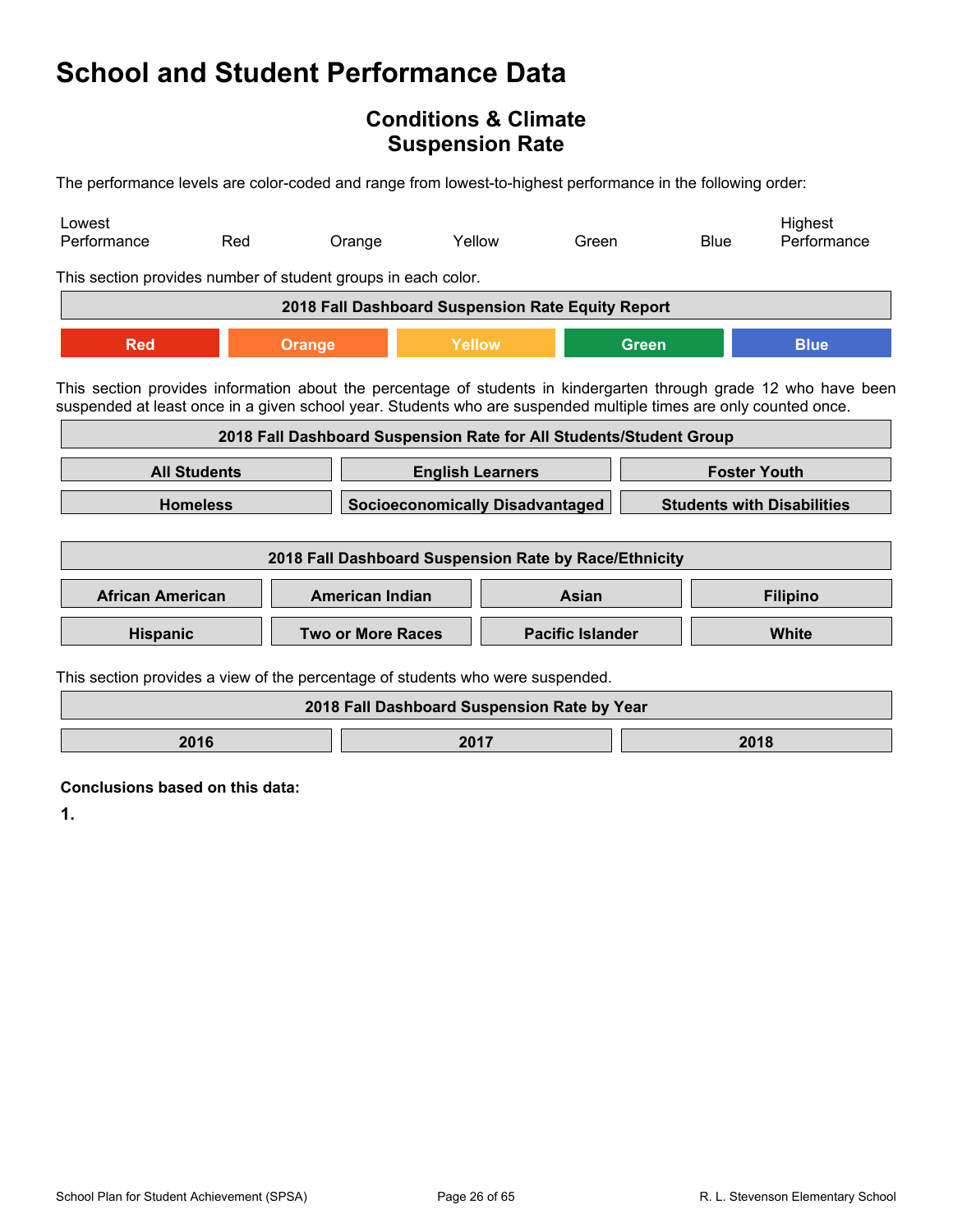## <span id="page-26-0"></span>**Goals, Strategies, & Proposed Expenditures**

Complete a copy of the following table for each of the school's goals. Duplicate the table as needed.

### **Goal Subject**

Math

## **LEA/LCAP Goal**

Student achievement and student outcomes--improve student learning and achievement for all students in math.

## <span id="page-26-1"></span>**Goal 1**

Stevenson Elementary School will increase school-wide proficiency rates for students in Math using district and site determined grade-level assessments.

### **Identified Need**

Across current grades 3, 4, and 5 this is a small portion of students who are under performing on math skills and concepts that need intervention Teachers have a need to meet and discuss student progress in math that results in targeted interventions

### **Annual Measurable Outcomes**

Metric/Indicator Baseline/Actual Outcome Expected Outcome

Complete a copy of the Strategy/Activity table for each of the school's strategies/activities. Duplicate the table, including Proposed Expenditures, as needed.

### **Strategy/Activity 1 Students to be Served by this Strategy/Activity** (Identify either All Students or one or more specific student groups)

All Students

#### Strategy/Activity

During early release Tuesdays for faculty and grade-level meetings, teachers will have the opportunity to meet with grade-level colleagues to discuss student progress and to collaborate on effective instructional practices.

### **Proposed Expenditures for this Strategy/Activity**

| 1000-1999: Certificated Personnel Salaries |
|--------------------------------------------|
|                                            |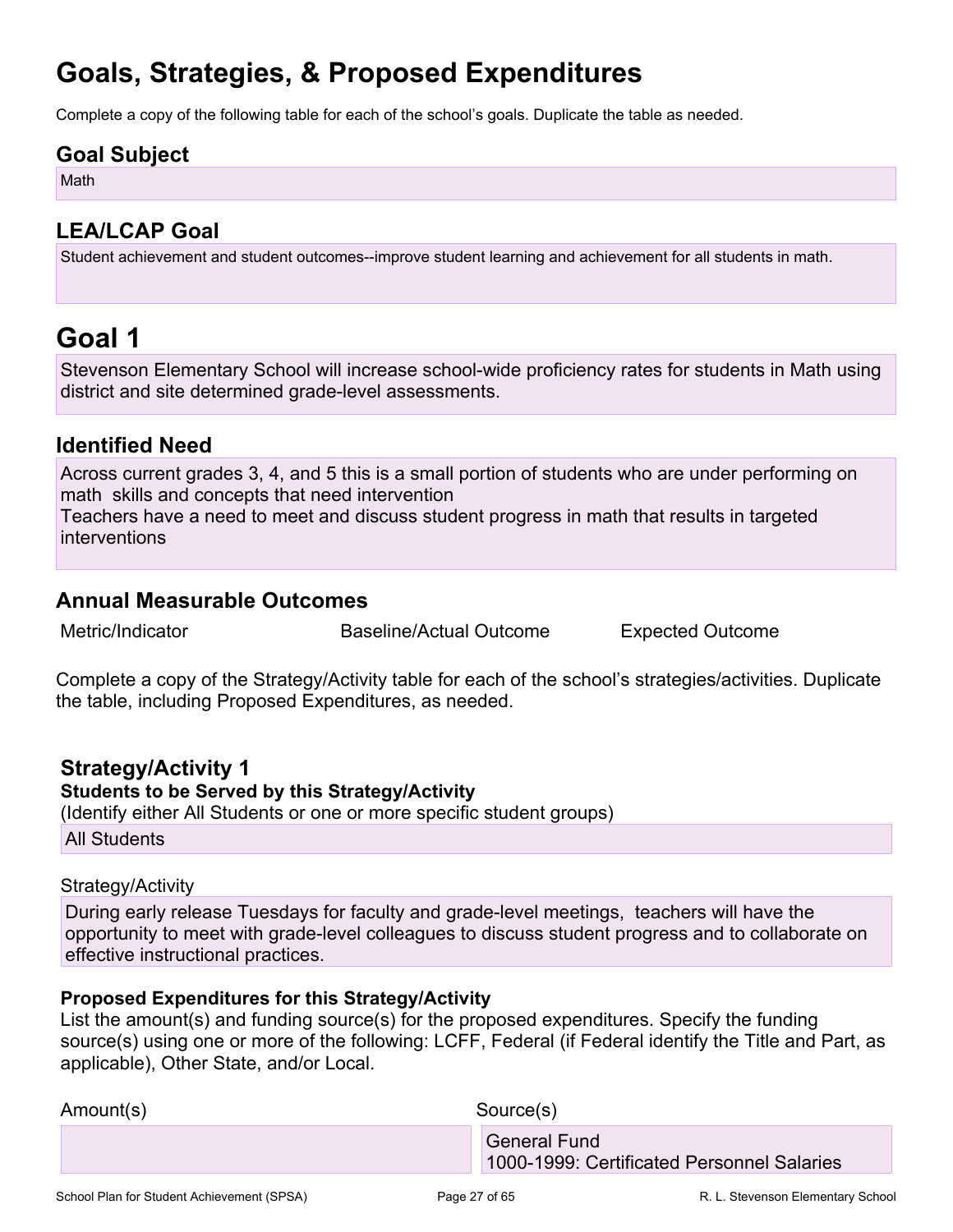## **Strategy/Activity 2**

#### **Students to be Served by this Strategy/Activity**

(Identify either All Students or one or more specific student groups)

All students

#### Strategy/Activity

In grade level teams, teachers will determine and evaluate formal and informal assessments to be used to monitor student progress.

#### **Proposed Expenditures for this Strategy/Activity**

List the amount(s) and funding source(s) for the proposed expenditures. Specify the funding source(s) using one or more of the following: LCFF, Federal (if Federal identify the Title and Part, as applicable), Other State, and/or Local.

Amount(s) Source(s)

 General Fund 1000-1999: Certificated Personnel Salaries No additional site categorical funds required.

### **Strategy/Activity 3**

#### **Students to be Served by this Strategy/Activity**

(Identify either All Students or one or more specific student groups)

All students

#### Strategy/Activity

The principal/curriculum specialist will have two Data Chats with each grade level to set goals and discuss student progress.

#### **Proposed Expenditures for this Strategy/Activity**

List the amount(s) and funding source(s) for the proposed expenditures. Specify the funding source(s) using one or more of the following: LCFF, Federal (if Federal identify the Title and Part, as applicable), Other State, and/or Local.

| Amount(s) | Source(s)                                                                                                                                                             |
|-----------|-----------------------------------------------------------------------------------------------------------------------------------------------------------------------|
| 2608.00   | <b>General Fund</b><br>None Specified<br>Substitutes for certificated staff to allow them to<br>participate in data chats.<br>(Funded out of LCFF Supplemental Grant) |

## **Strategy/Activity 4**

**Students to be Served by this Strategy/Activity**

(Identify either All Students or one or more specific student groups)

Targeted students

### Strategy/Activity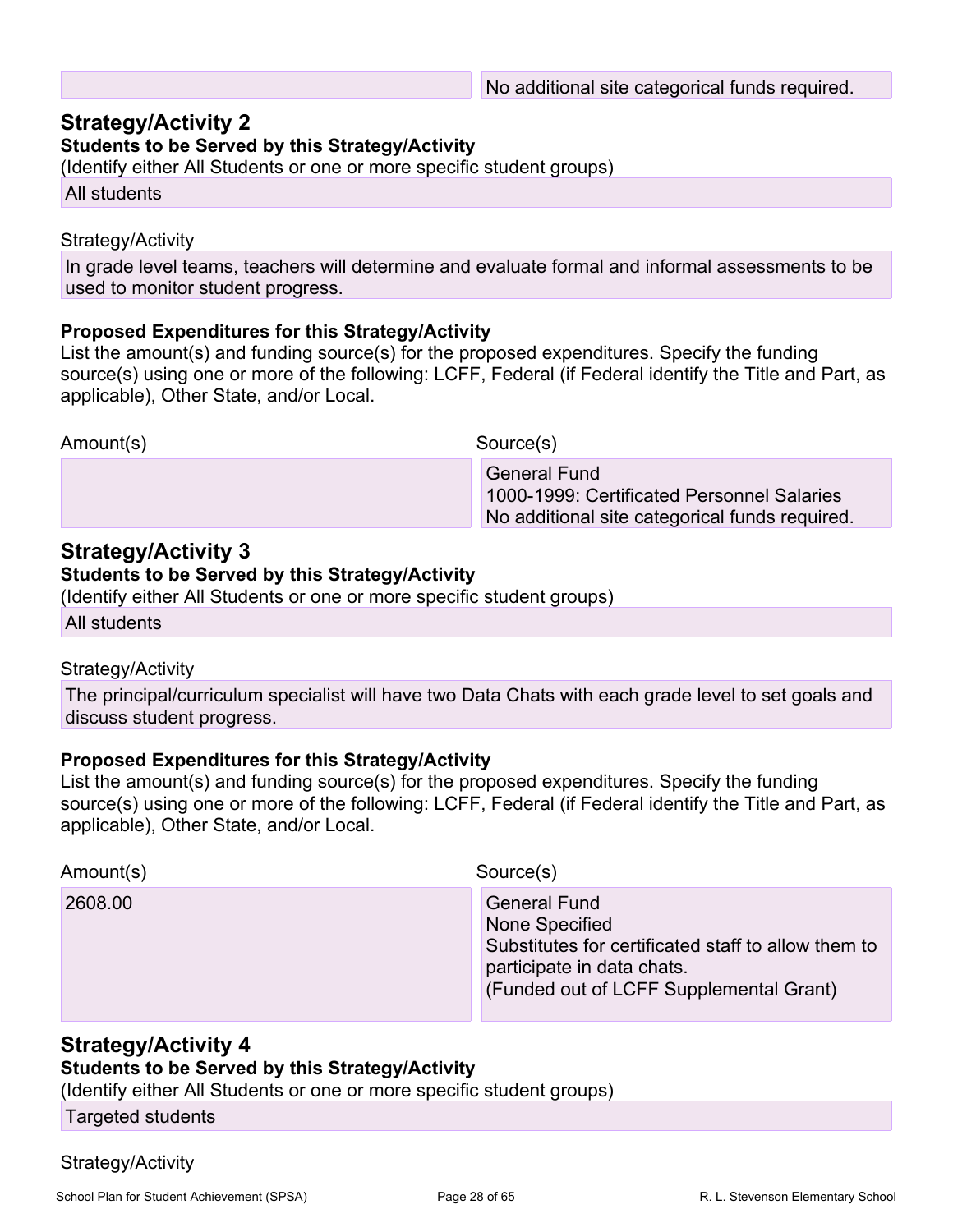We will hire three certificated teachers to help support RtI program in English Language Arts and/or Math.

#### **Proposed Expenditures for this Strategy/Activity**

List the amount(s) and funding source(s) for the proposed expenditures. Specify the funding source(s) using one or more of the following: LCFF, Federal (if Federal identify the Title and Part, as applicable), Other State, and/or Local.

| Amount(s) | Source(s)                                                                                                                                                                  |
|-----------|----------------------------------------------------------------------------------------------------------------------------------------------------------------------------|
| 24,035.00 | LCFF - Supplemental<br>0001-0999: Unrestricted: Locally Defined<br>Hourly intervention pay for certificated RtI<br>teacher.<br>(Funded out of LCFF Supplemental Grant-RTI) |

### **Strategy/Activity 5**

#### **Students to be Served by this Strategy/Activity**

(Identify either All Students or one or more specific student groups)

All students

#### Strategy/Activity

Continue ongoing implementation of engagement strategies. Teachers will have opportunities to discuss at Faculty Meetings and/or Grade Level Meetings.

#### **Proposed Expenditures for this Strategy/Activity**

List the amount(s) and funding source(s) for the proposed expenditures. Specify the funding source(s) using one or more of the following: LCFF, Federal (if Federal identify the Title and Part, as applicable), Other State, and/or Local.

Amount(s) Source(s)

 General Fund 1000-1999: Certificated Personnel Salaries No additional site categorical funds required.

### **Strategy/Activity 6**

#### **Students to be Served by this Strategy/Activity**

(Identify either All Students or one or more specific student groups)

#### Strategy/Activity

Curriculum Specialist to support RtI as an intervention teacher for one grade level.

#### **Proposed Expenditures for this Strategy/Activity**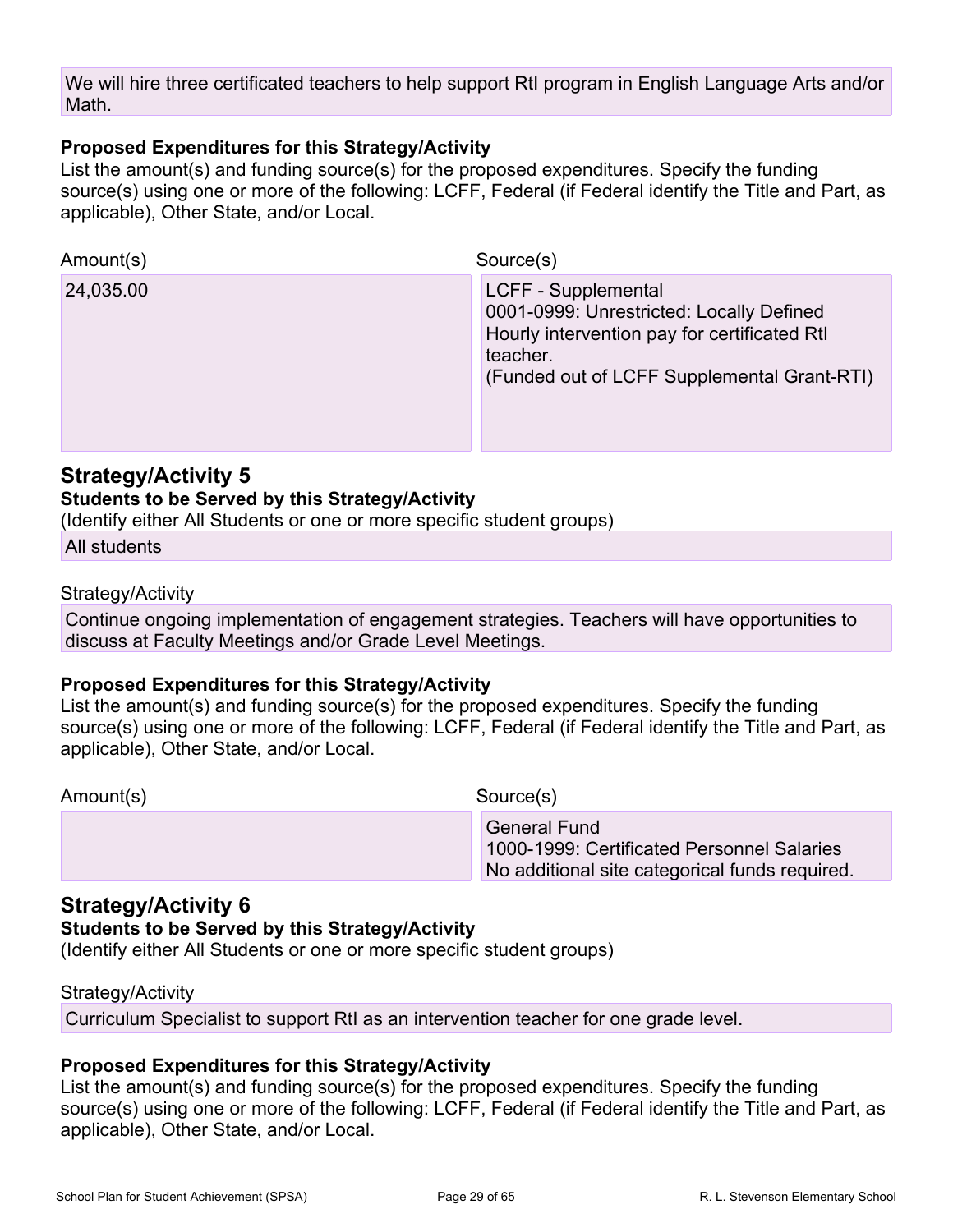Amount(s) Source(s)

 LCFF - Supplemental 1000-1999: Certificated Personnel Salaries

### **Strategy/Activity 7**

#### **Students to be Served by this Strategy/Activity**

(Identify either All Students or one or more specific student groups)

All students

#### Strategy/Activity

Principal to present Tier I professional development at site based staff meetings.

#### **Proposed Expenditures for this Strategy/Activity**

List the amount(s) and funding source(s) for the proposed expenditures. Specify the funding source(s) using one or more of the following: LCFF, Federal (if Federal identify the Title and Part, as applicable), Other State, and/or Local.

Amount(s) Source(s)

 General Fund 1000-1999: Certificated Personnel Salaries No additional site categorical funds required.

### **Strategy/Activity 8**

#### **Students to be Served by this Strategy/Activity**

(Identify either All Students or one or more specific student groups)

All students

Strategy/Activity

Teachers will collaborate instructional strategies to support all learners as grade level collaboration early-release Tuesdays.

#### **Proposed Expenditures for this Strategy/Activity**

List the amount(s) and funding source(s) for the proposed expenditures. Specify the funding source(s) using one or more of the following: LCFF, Federal (if Federal identify the Title and Part, as applicable), Other State, and/or Local.

Amount(s) Source(s)

 General Fund 1000-1999: Certificated Personnel Salaries No additional site categorical funds required.

## **Annual Review**

### **SPSA Year Reviewed: 2018-19**

Respond to the following prompts relative to this goal. If the school is in the first year of implementing the goal, an analysis is not required and this section may be deleted.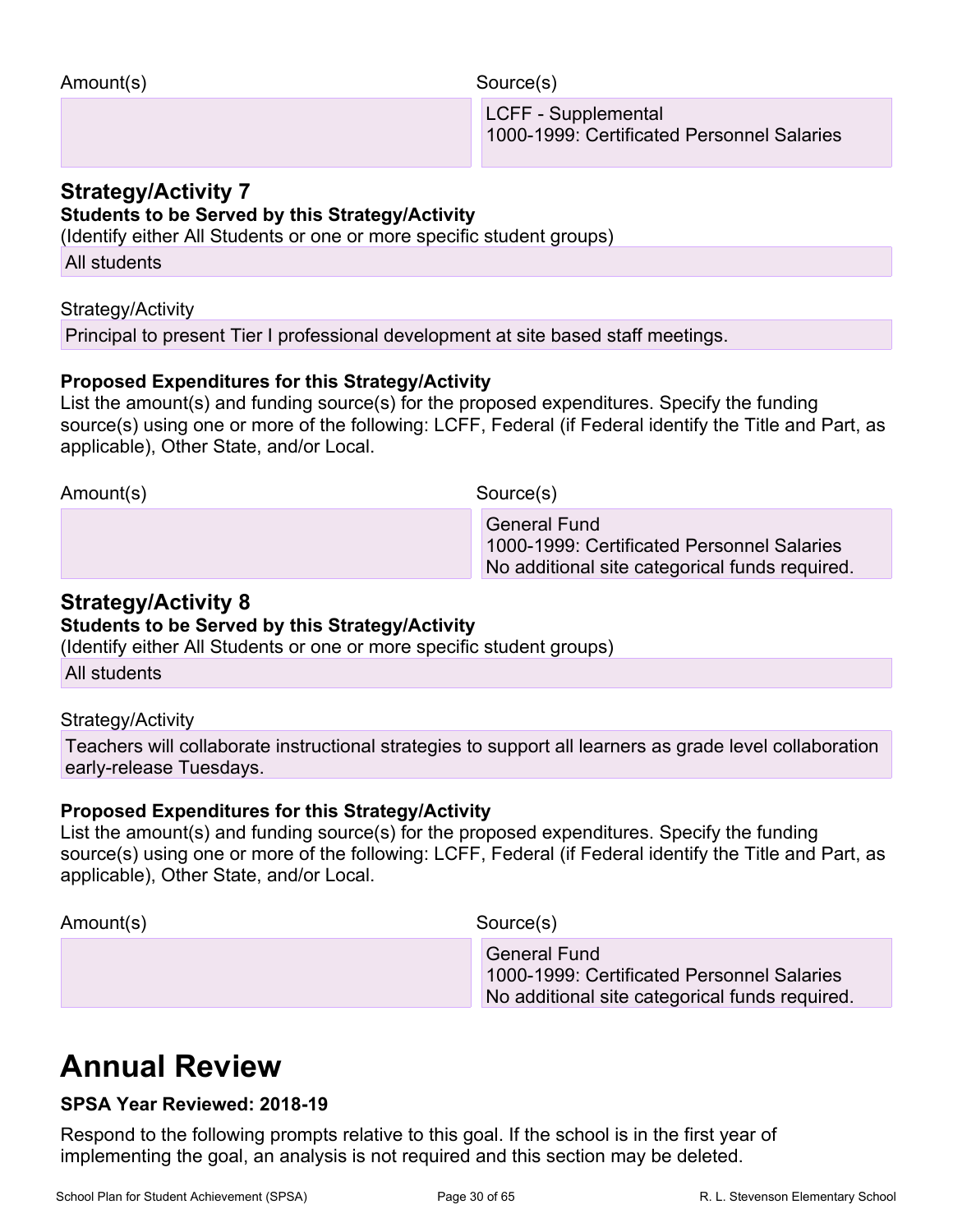## **ANALYSIS**

Describe the overall implementation of the strategies/activities and the overall effectiveness of the strategies/activities to achieve the articulated goal.

SSC and staff discussed the implementation of grade level meetings and staff meetings to attend to student achievement.

Briefly describe any major differences between the intended implementation and/or the budgeted expenditures to implement the strategies/activities to meet the articulated goal.

Grade level meetings and staff meetings were held throughout the year.

Describe any changes that will be made to this goal, the annual outcomes, metrics, or strategies/activities to achieve this goal as a result of this analysis. Identify where those changes can be found in the SPSA.

More focused grade level meeting will be planned to give attention to student achievement.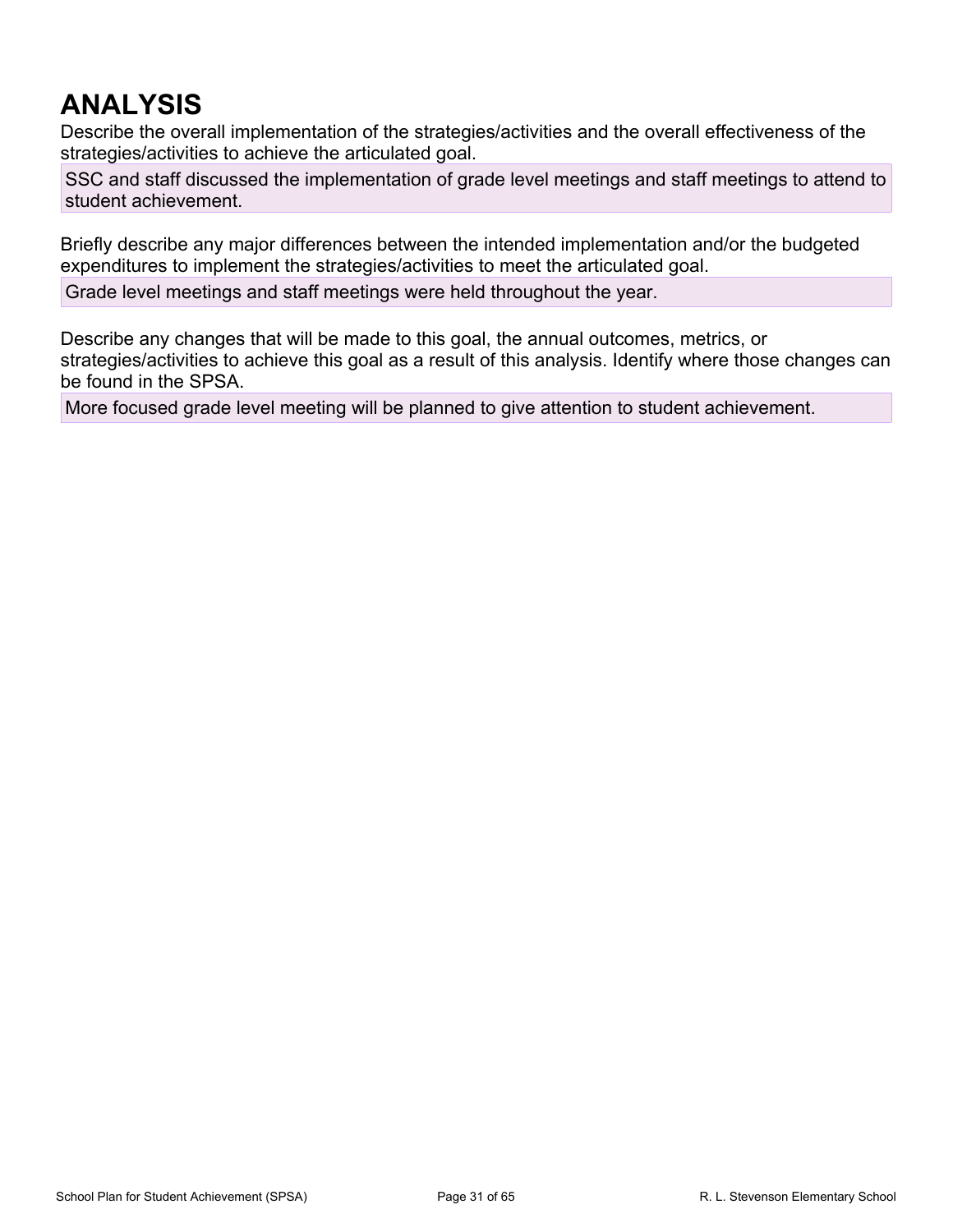# **Goals, Strategies, & Proposed Expenditures**

Complete a copy of the following table for each of the school's goals. Duplicate the table as needed.

## **Goal Subject**

Professional Development

## **LEA/LCAP Goal**

Develop and implement a comprehensive professional development plan for all employees

## <span id="page-31-0"></span>**Goal 2**

Stevenson Elementary School will dedicate time for professional development for the implementation of Tier I Instructional Strategies in Math and ELA, as well as VAPA, and technology integration.

## **Identified Need**

Teachers have a desire to increase their understanding of the State standards, the curriculum and best practices/instructional strategies to advance student achievement.

## **Annual Measurable Outcomes**

| Metric/Indicator                                                                | Baseline/Actual Outcome | <b>Expected Outcome</b> |
|---------------------------------------------------------------------------------|-------------------------|-------------------------|
| participation in professional<br>development, grade level and<br>staff meetings |                         |                         |

Complete a copy of the Strategy/Activity table for each of the school's strategies/activities. Duplicate the table, including Proposed Expenditures, as needed.

### **Strategy/Activity 1**

#### **Students to be Served by this Strategy/Activity**

(Identify either All Students or one or more specific student groups)

All students

#### Strategy/Activity

During early release Tuesdays for faculty and grade-level meetings, teachers will have the opportunity to meet with grade level colleagues to review, and discuss Tier I Instructional supports in Math, and ELA, VAPA, and technology instructional strategies.

#### **Proposed Expenditures for this Strategy/Activity**

List the amount(s) and funding source(s) for the proposed expenditures. Specify the funding source(s) using one or more of the following: LCFF, Federal (if Federal identify the Title and Part, as applicable), Other State, and/or Local.

Amount(s) Source(s)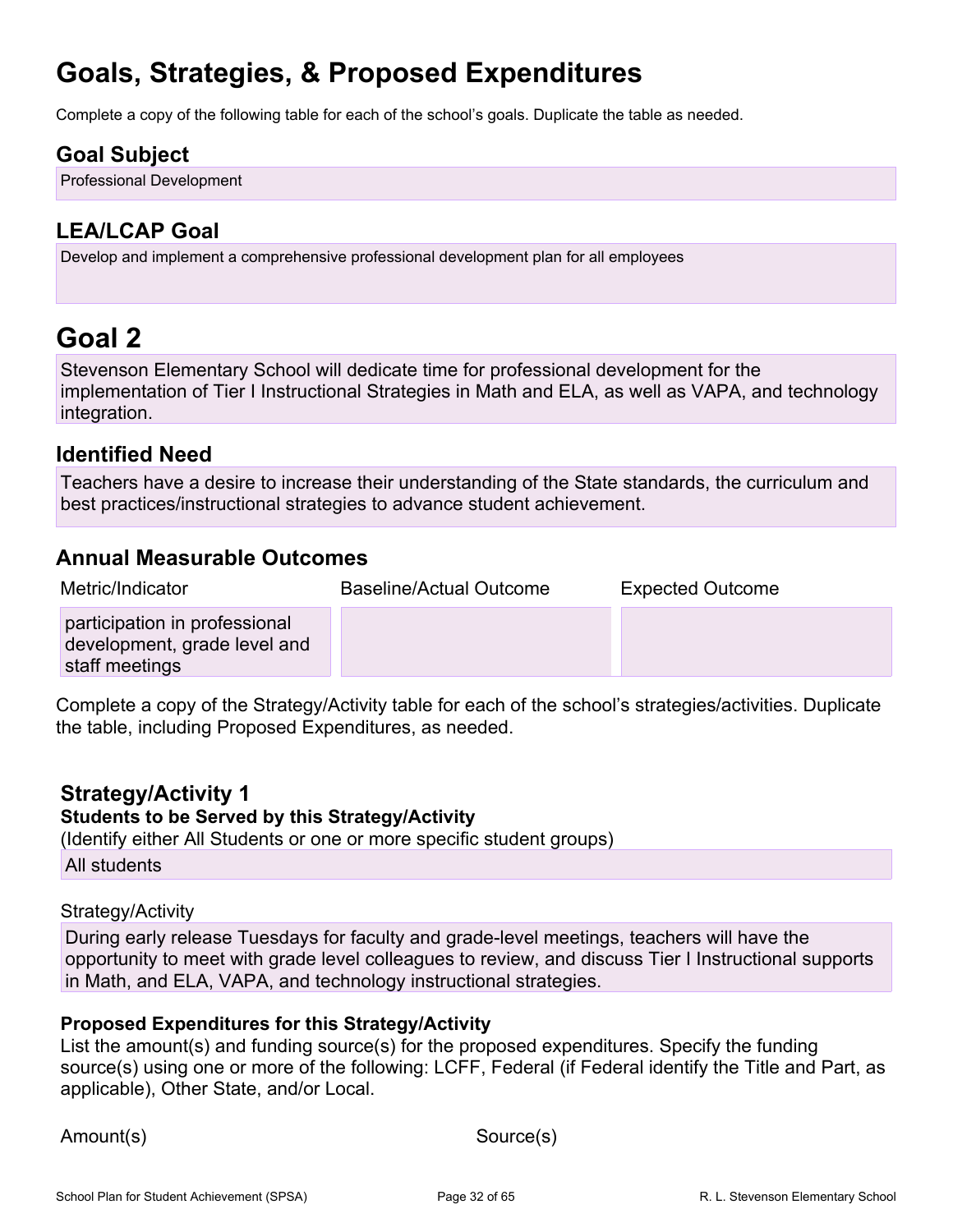### **Strategy/Activity 2**

**Students to be Served by this Strategy/Activity**

(Identify either All Students or one or more specific student groups)

All students

#### Strategy/Activity

Teachers will continue to work on Google Classroom as part of technology integration.

#### **Proposed Expenditures for this Strategy/Activity**

List the amount(s) and funding source(s) for the proposed expenditures. Specify the funding source(s) using one or more of the following: LCFF, Federal (if Federal identify the Title and Part, as applicable), Other State, and/or Local.

| Amount(s) | Source(s)                                                                                                                                       |
|-----------|-------------------------------------------------------------------------------------------------------------------------------------------------|
|           |                                                                                                                                                 |
|           | Teachers will join and be involved in a school<br>wide Google classroom with training facilitated<br>by the principal and curriculum specialist |

### **Strategy/Activity 3**

#### **Students to be Served by this Strategy/Activity**

(Identify either All Students or one or more specific student groups)

All students

Strategy/Activity

TK-5 teachers will participate in district wide initiative of Excellent First Instruction Tier I supports.

#### **Proposed Expenditures for this Strategy/Activity**

List the amount(s) and funding source(s) for the proposed expenditures. Specify the funding source(s) using one or more of the following: LCFF, Federal (if Federal identify the Title and Part, as applicable), Other State, and/or Local.

| Amount(s) | Source(s)                                                                                                       |
|-----------|-----------------------------------------------------------------------------------------------------------------|
|           | <b>General Fund</b><br>0001-0999: Unrestricted: Locally Defined<br>District supported professional development. |
|           |                                                                                                                 |

#### **Strategy/Activity 4 Students to be Served by this Strategy/Activity**

(Identify either All Students or one or more specific student groups)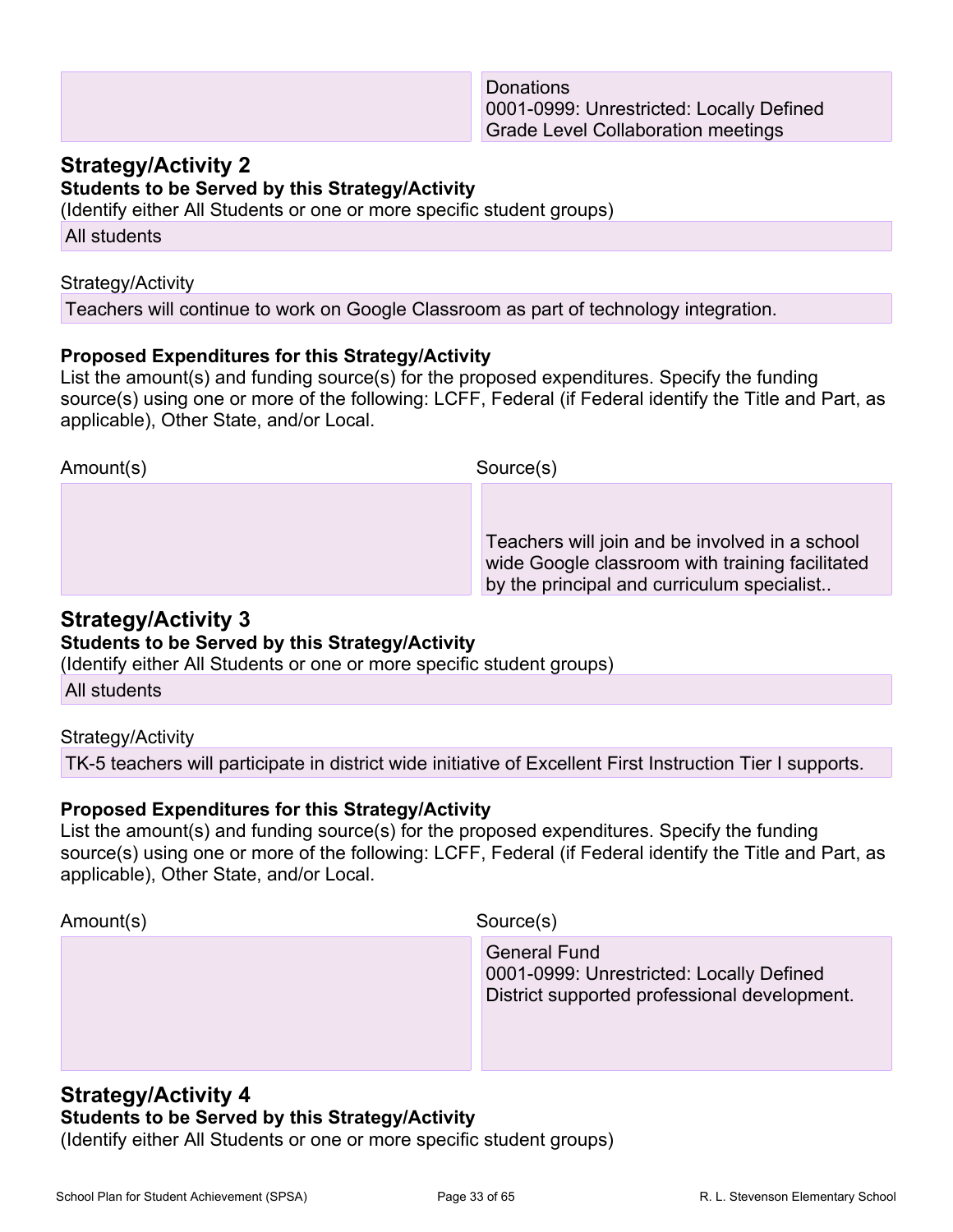#### All students

#### Strategy/Activity

Teachers will participate in a 1.5 hour Visual Arts professional development provided by a former certificated teacher.

#### **Proposed Expenditures for this Strategy/Activity**

List the amount(s) and funding source(s) for the proposed expenditures. Specify the funding source(s) using one or more of the following: LCFF, Federal (if Federal identify the Title and Part, as applicable), Other State, and/or Local.

Amount(s) Source(s)

 None Specified None Specified Retired teacher volunteer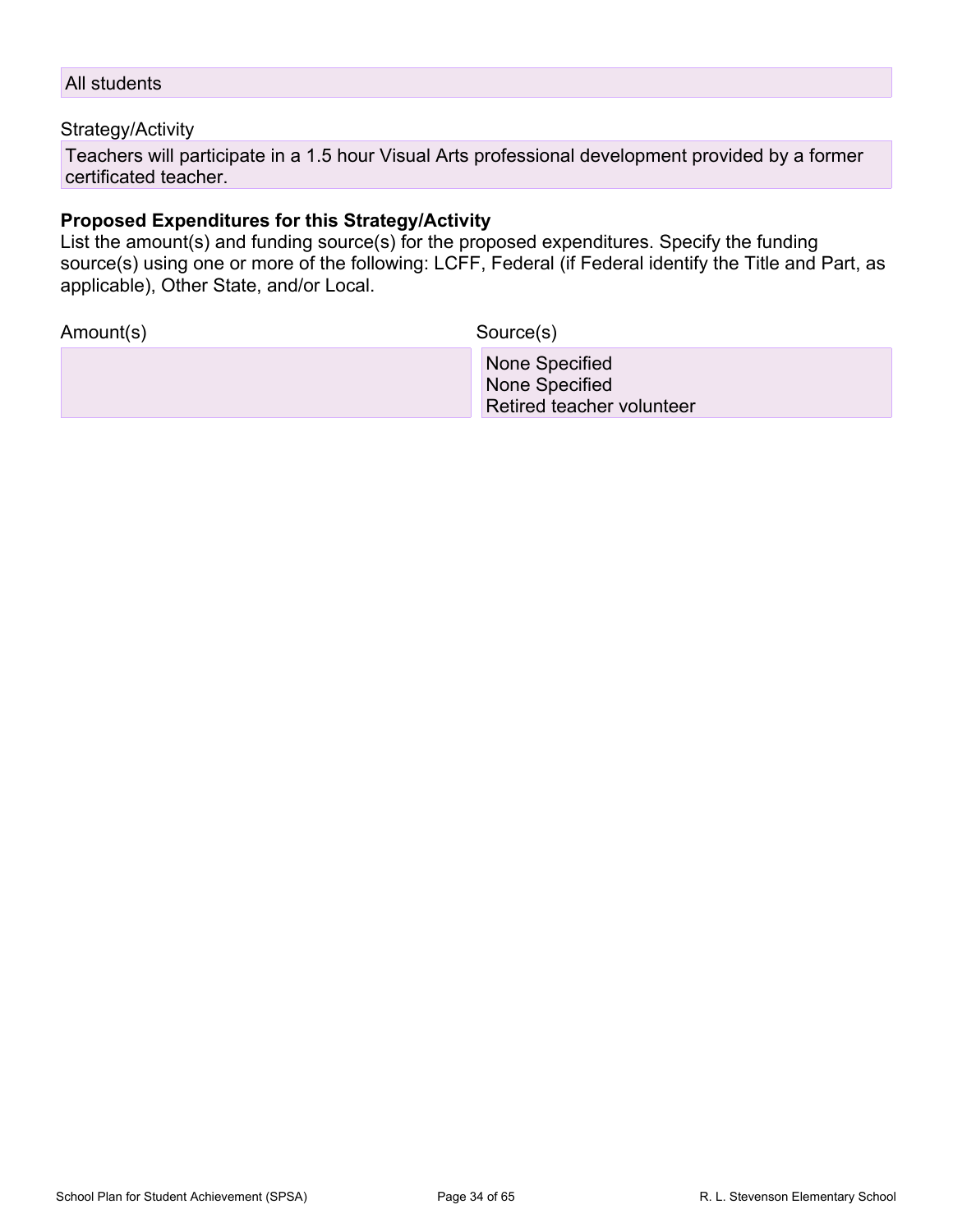## **Goals, Strategies, & Proposed Expenditures**

Complete a copy of the following table for each of the school's goals. Duplicate the table as needed.

## **Goal Subject**

Instruction for English Learners

## **LEA/LCAP Goal**

Improve student learning and achievement for targeted subgroups of students.

## <span id="page-34-0"></span>**Goal 3**

Increase our school-wide proficiency for English Learners and Socioeconomic (SES) subgroups in Reading and Math using site determined grade level assessments.

### **Identified Need**

Across current grades 3, 4, and 5 this is a small portion of English learner students who are under performing on reading/language arts and math skills and concepts that need intervention Teachers have a need to meet and discuss student progress in reading/language arts and math that results in targeted interventions

### **Annual Measurable Outcomes**

Metric/Indicator Baseline/Actual Outcome Expected Outcome

Complete a copy of the Strategy/Activity table for each of the school's strategies/activities. Duplicate the table, including Proposed Expenditures, as needed.

### **Strategy/Activity 1**

**Students to be Served by this Strategy/Activity**

(Identify either All Students or one or more specific student groups)

English learners

#### Strategy/Activity

During early release Tuesdays for faculty and grade level meetings, teachers will have the opportunity to meet with grade level colleagues to discuss student progress and to collaborate on effective instructional practices.

#### **Proposed Expenditures for this Strategy/Activity**

| <b>District Funded</b>                     |  |
|--------------------------------------------|--|
| 1000-1999: Certificated Personnel Salaries |  |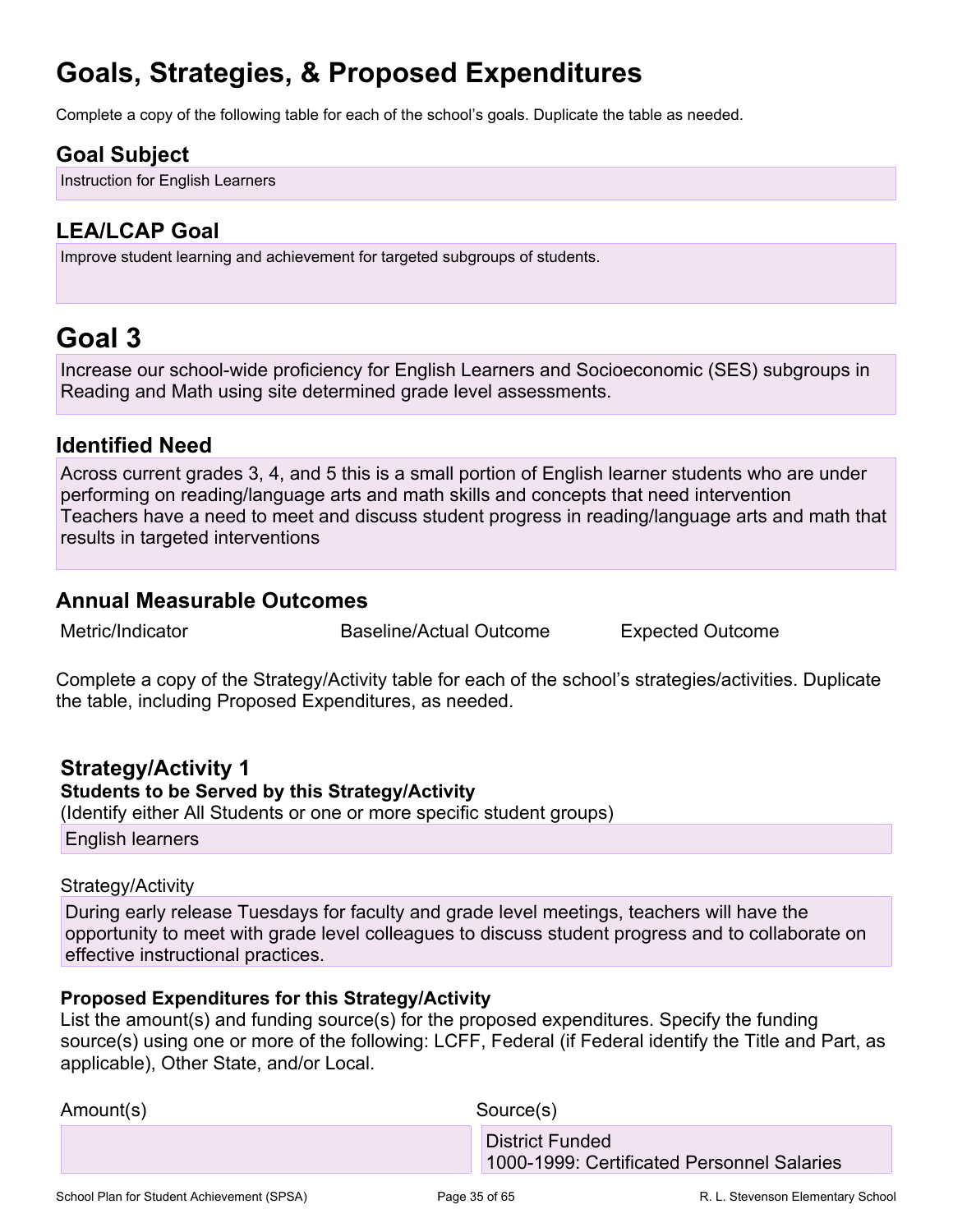### **Strategy/Activity 2**

#### **Students to be Served by this Strategy/Activity**

(Identify either All Students or one or more specific student groups)

English learners

#### Strategy/Activity

EL intervention in the targeted area of math using math games to provide support for academic vocabulary.

#### **Proposed Expenditures for this Strategy/Activity**

List the amount(s) and funding source(s) for the proposed expenditures. Specify the funding source(s) using one or more of the following: LCFF, Federal (if Federal identify the Title and Part, as applicable), Other State, and/or Local.

| Amount(s) | Source(s)                                                                           |
|-----------|-------------------------------------------------------------------------------------|
| 3392.00   | Title III<br>1000-1999: Certificated Personnel Salaries                             |
| 2462.00   | Title III Immigrant Education Program<br>1000-1999: Certificated Personnel Salaries |

#### **Strategy/Activity 3**

#### **Students to be Served by this Strategy/Activity**

(Identify either All Students or one or more specific student groups)

English learners

#### Strategy/Activity

Hire a classified support for English Learners to help students access all academic curriculum, particularly in the areas of increasing academic vocabulary and solving complex and multi-step word problems.

#### **Proposed Expenditures for this Strategy/Activity**

List the amount(s) and funding source(s) for the proposed expenditures. Specify the funding source(s) using one or more of the following: LCFF, Federal (if Federal identify the Title and Part, as applicable), Other State, and/or Local.

| Amount(s) | Source(s)                                               |
|-----------|---------------------------------------------------------|
| 20416.00  | <b>LCFF</b><br>2000-2999: Classified Personnel Salaries |

### **Strategy/Activity 4**

#### **Students to be Served by this Strategy/Activity**

(Identify either All Students or one or more specific student groups)

English learners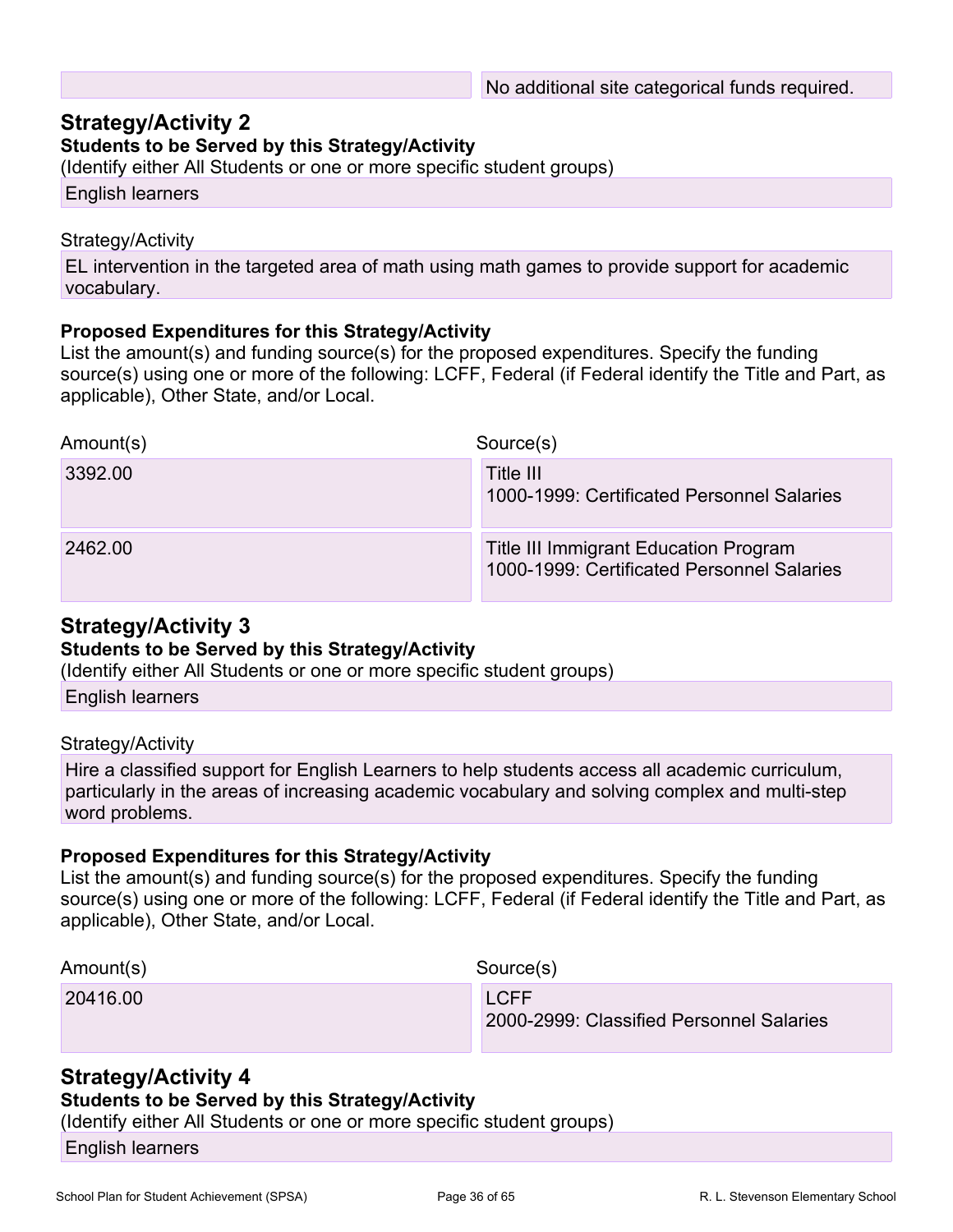#### Strategy/Activity

A certificated teacher is provided to help support our students including EL students in Math and Language Arts.

#### **Proposed Expenditures for this Strategy/Activity**

List the amount(s) and funding source(s) for the proposed expenditures. Specify the funding source(s) using one or more of the following: LCFF, Federal (if Federal identify the Title and Part, as applicable), Other State, and/or Local.

Amount(s) Source(s) LCFF - Supplemental 1000-1999: Certificated Personnel Salaries No additional site categorical funds required. Funding for this goal/action to come from LCFF Supplemental Grant -EL's

#### **Strategy/Activity 5**

#### **Students to be Served by this Strategy/Activity**

(Identify either All Students or one or more specific student groups)

English learners

#### Strategy/Activity

Continue ongoing implementation of engagement strategies such as Project GLAD.

#### **Proposed Expenditures for this Strategy/Activity**

List the amount(s) and funding source(s) for the proposed expenditures. Specify the funding source(s) using one or more of the following: LCFF, Federal (if Federal identify the Title and Part, as applicable), Other State, and/or Local.

Amount(s) Source(s)

 District Funded 1000-1999: Certificated Personnel Salaries No additional site categorical funds required.

### **Strategy/Activity 6**

#### **Students to be Served by this Strategy/Activity**

(Identify either All Students or one or more specific student groups)

English learners

#### Strategy/Activity

Host workshop for parents of EL students on ways to support their children at home.

#### **Proposed Expenditures for this Strategy/Activity**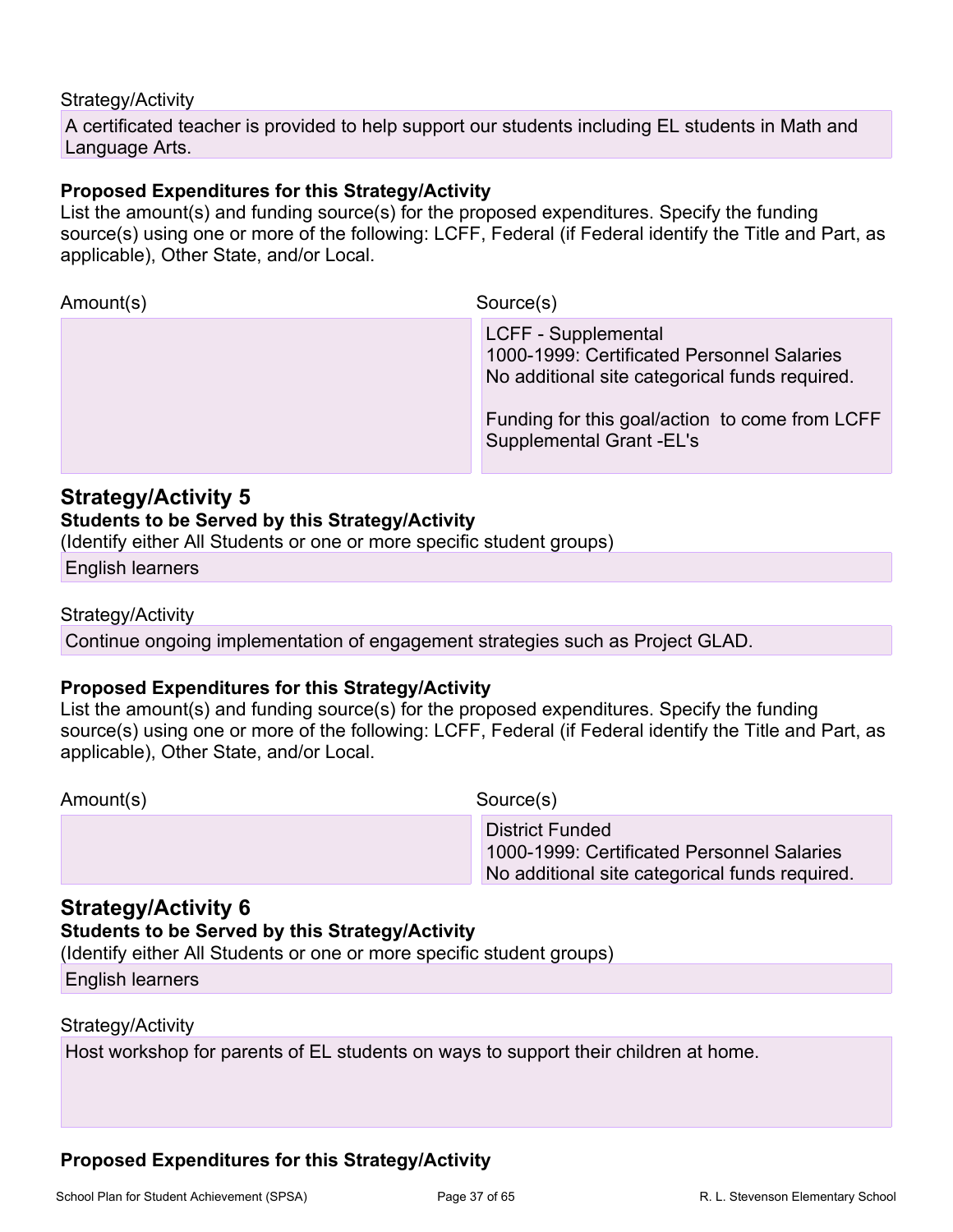| Amount(s) | Source(s)                                                                                               |
|-----------|---------------------------------------------------------------------------------------------------------|
| 595.00    | Title III<br>0001-0999: Unrestricted: Locally Defined<br>No additional site categorical funds required. |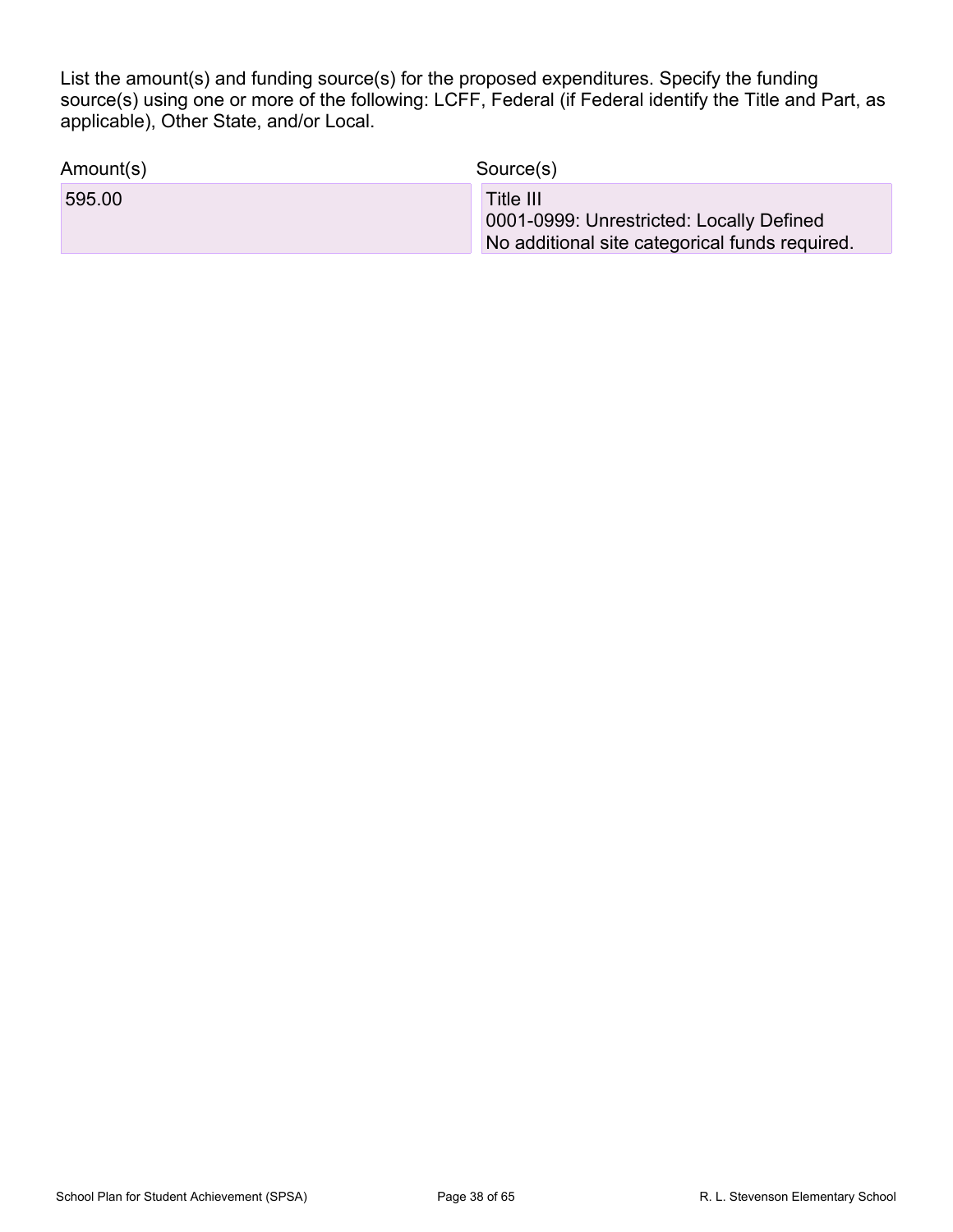## **Goals, Strategies, & Proposed Expenditures**

Complete a copy of the following table for each of the school's goals. Duplicate the table as needed.

## **Goal Subject**

Visual and Performing Arts

## **LEA/LCAP Goal**

Increase access to arts and music education for Grades Pre K-12.

## <span id="page-38-0"></span>**Goal 4**

All students will participate in standards-based Visual and Performing Arts instruction.

### **Identified Need**

Students increase their involvement at school and subsequently their achievement through their participation in the arts.

### **Annual Measurable Outcomes**

Metric/Indicator Baseline/Actual Outcome Expected Outcome

Complete a copy of the Strategy/Activity table for each of the school's strategies/activities. Duplicate the table, including Proposed Expenditures, as needed.

## **Strategy/Activity 1**

#### **Students to be Served by this Strategy/Activity**

(Identify either All Students or one or more specific student groups)

All students

#### Strategy/Activity

Monthly visual Gallery Walks around the campus.

#### **Proposed Expenditures for this Strategy/Activity**

| Amount(s) | Source(s)                                                                                                                                                                         |
|-----------|-----------------------------------------------------------------------------------------------------------------------------------------------------------------------------------|
|           | None Specified<br>None Specified<br>Teachers will lead their students on a Gallery<br>Walk throughout the campus and have the<br>opportunity to create a picture of their choice. |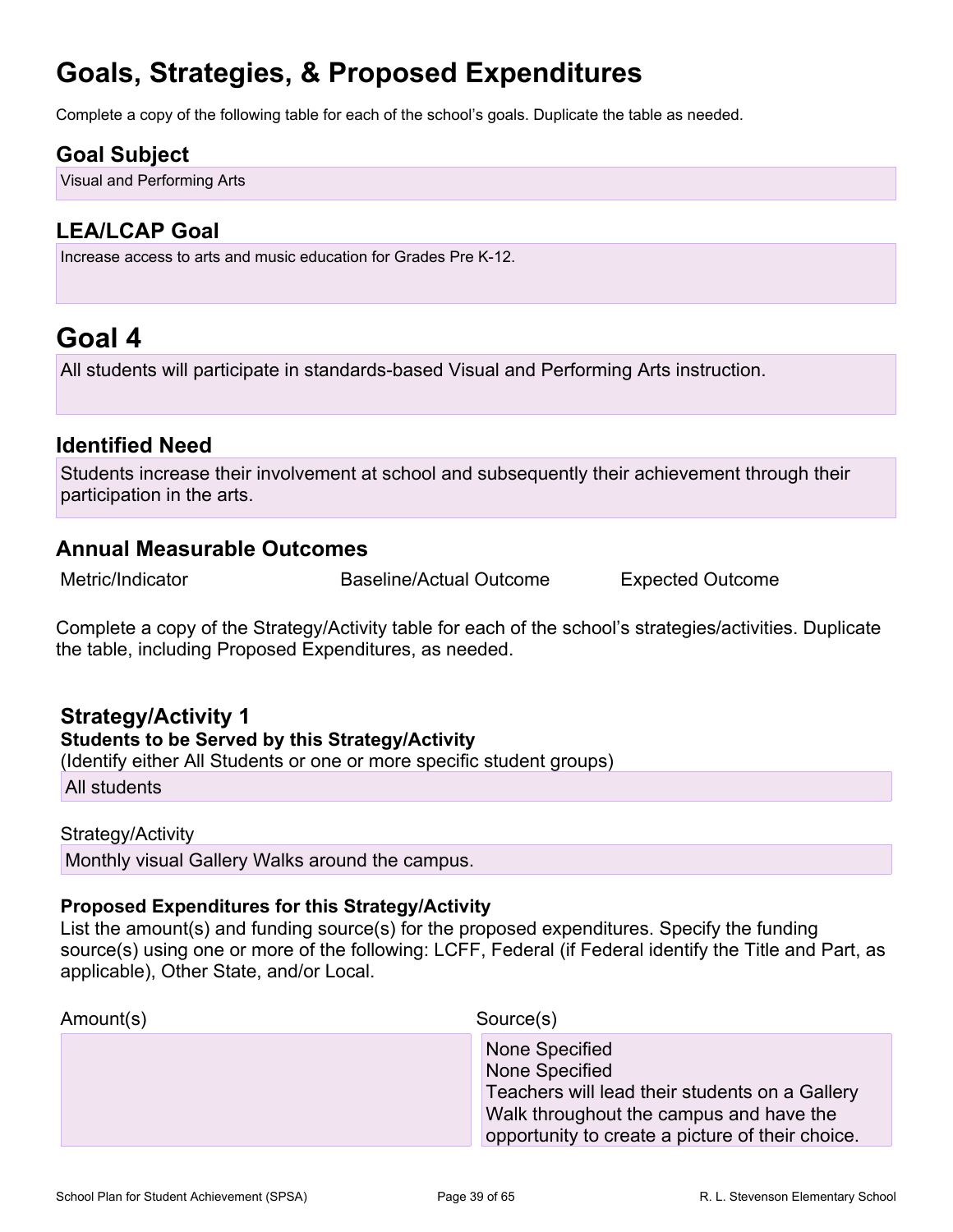## **Strategy/Activity 2 Students to be Served by this Strategy/Activity**

(Identify either All Students or one or more specific student groups)

#### All students

#### Strategy/Activity

Continue to implement TK-5 dance instructional program.

#### **Proposed Expenditures for this Strategy/Activity**

List the amount(s) and funding source(s) for the proposed expenditures. Specify the funding source(s) using one or more of the following: LCFF, Federal (if Federal identify the Title and Part, as applicable), Other State, and/or Local.

| Amount(s) | Source(s)                                                                                                                                                                                                                                           |
|-----------|-----------------------------------------------------------------------------------------------------------------------------------------------------------------------------------------------------------------------------------------------------|
| 16500.00  | <b>Donations</b><br>0001-0999: Unrestricted: Locally Defined<br>All students will receive 12 weeks of dance<br>instruction that incorporates history, vocabulary<br>development, and performance.<br>No additional site categorical funds required. |

#### **Strategy/Activity 3**

#### **Students to be Served by this Strategy/Activity**

(Identify either All Students or one or more specific student groups)

All students in grades 2-5

#### Strategy/Activity

Continue 2-5 music instruction using Burbank Unified Music Curriculum.

#### **Proposed Expenditures for this Strategy/Activity**

List the amount(s) and funding source(s) for the proposed expenditures. Specify the funding source(s) using one or more of the following: LCFF, Federal (if Federal identify the Title and Part, as applicable), Other State, and/or Local.

| Amount(s) | Source(s)                                                                                      |
|-----------|------------------------------------------------------------------------------------------------|
|           | <b>District Funded</b><br>0000: Unrestricted<br>No additional site categorical funds required. |

#### **Strategy/Activity 4**

#### **Students to be Served by this Strategy/Activity**

(Identify either All Students or one or more specific student groups)

All students

#### Strategy/Activity

Provide drama integration resources for grades K-5.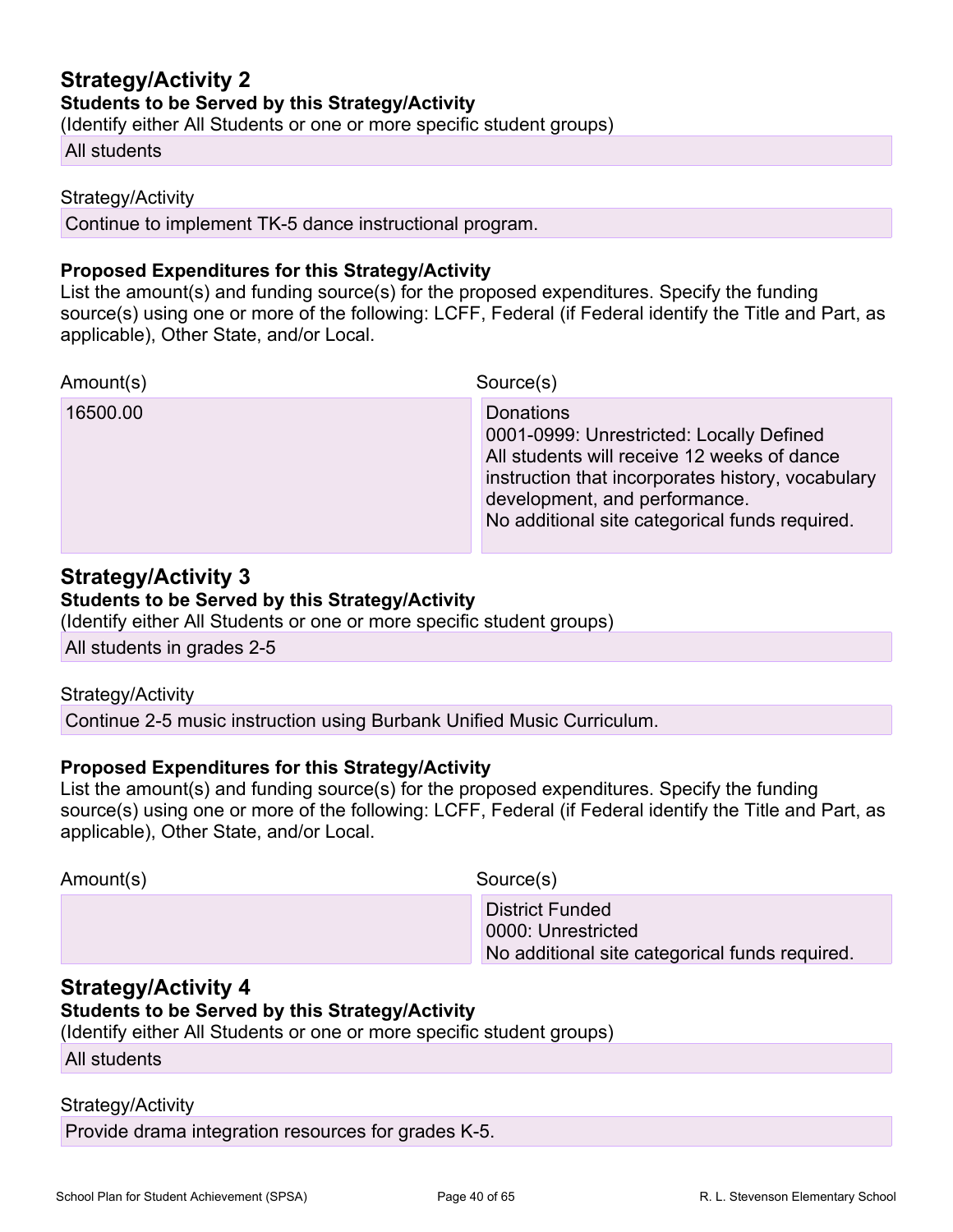#### **Proposed Expenditures for this Strategy/Activity**

List the amount(s) and funding source(s) for the proposed expenditures. Specify the funding source(s) using one or more of the following: LCFF, Federal (if Federal identify the Title and Part, as applicable), Other State, and/or Local.

| Amount(s) | Source(s)                                                                                                                              |
|-----------|----------------------------------------------------------------------------------------------------------------------------------------|
| 2800.00   | Donations<br>0001-0999: Unrestricted: Locally Defined<br>All teachers will have access to an on-line<br>DramaWorks catalog of lessons. |
|           | No additional site categorical funds required.                                                                                         |

#### **Strategy/Activity 5**

#### **Students to be Served by this Strategy/Activity**

(Identify either All Students or one or more specific student groups)

All students

#### Strategy/Activity

Continue TK-5 implementation of the Visual and Performing Arts Standards.

#### **Proposed Expenditures for this Strategy/Activity**

List the amount(s) and funding source(s) for the proposed expenditures. Specify the funding source(s) using one or more of the following: LCFF, Federal (if Federal identify the Title and Part, as applicable), Other State, and/or Local.

Amount(s) Source(s) None Specified None Specified No additional site categorical funds required.

### **Strategy/Activity 6**

#### **Students to be Served by this Strategy/Activity**

(Identify either All Students or one or more specific student groups)

All students

#### Strategy/Activity

Implement TK-1, 12-week music program.

#### **Proposed Expenditures for this Strategy/Activity**

| Amount(s) | Source(s)                                                    |
|-----------|--------------------------------------------------------------|
| 4560.00   | <b>Donations</b><br>0001-0999: Unrestricted: Locally Defined |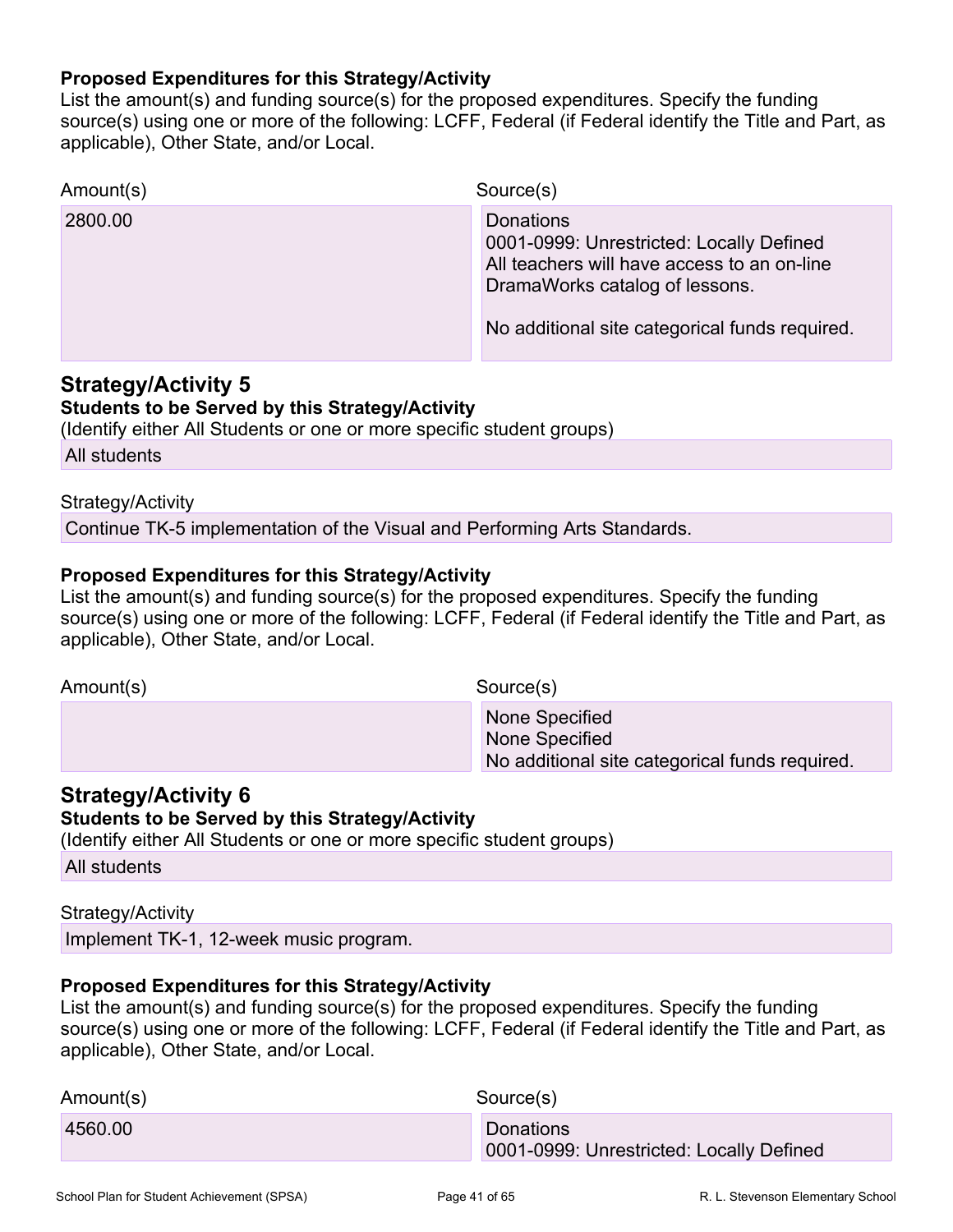#### **Strategy/Activity 7**

**Students to be Served by this Strategy/Activity**

(Identify either All Students or one or more specific student groups)

Grade 3 students

#### Strategy/Activity

Visual Arts for third grade, 10 weeks

#### **Proposed Expenditures for this Strategy/Activity**

List the amount(s) and funding source(s) for the proposed expenditures. Specify the funding source(s) using one or more of the following: LCFF, Federal (if Federal identify the Title and Part, as applicable), Other State, and/or Local.

| Amount(s) | Source(s)                                                                                                              |
|-----------|------------------------------------------------------------------------------------------------------------------------|
| 5500.00   | Donations<br>0001-0999: Unrestricted: Locally Defined<br>Third grade will have 10 weeks of Visual Arts<br>instruction. |

### **Strategy/Activity 8**

#### **Students to be Served by this Strategy/Activity**

(Identify either All Students or one or more specific student groups)

Graded 2 students

#### Strategy/Activity

African Drumming second grade, 10 weeks

#### **Proposed Expenditures for this Strategy/Activity**

List the amount(s) and funding source(s) for the proposed expenditures. Specify the funding source(s) using one or more of the following: LCFF, Federal (if Federal identify the Title and Part, as applicable), Other State, and/or Local.

Amount(s) Source(s)

4000.00 Donations

0001-0999: Unrestricted: Locally Defined Second grade will have 10 weeks of African Drumming instruction

### **Strategy/Activity 9**

#### **Students to be Served by this Strategy/Activity**

(Identify either All Students or one or more specific student groups)

Grade 5 students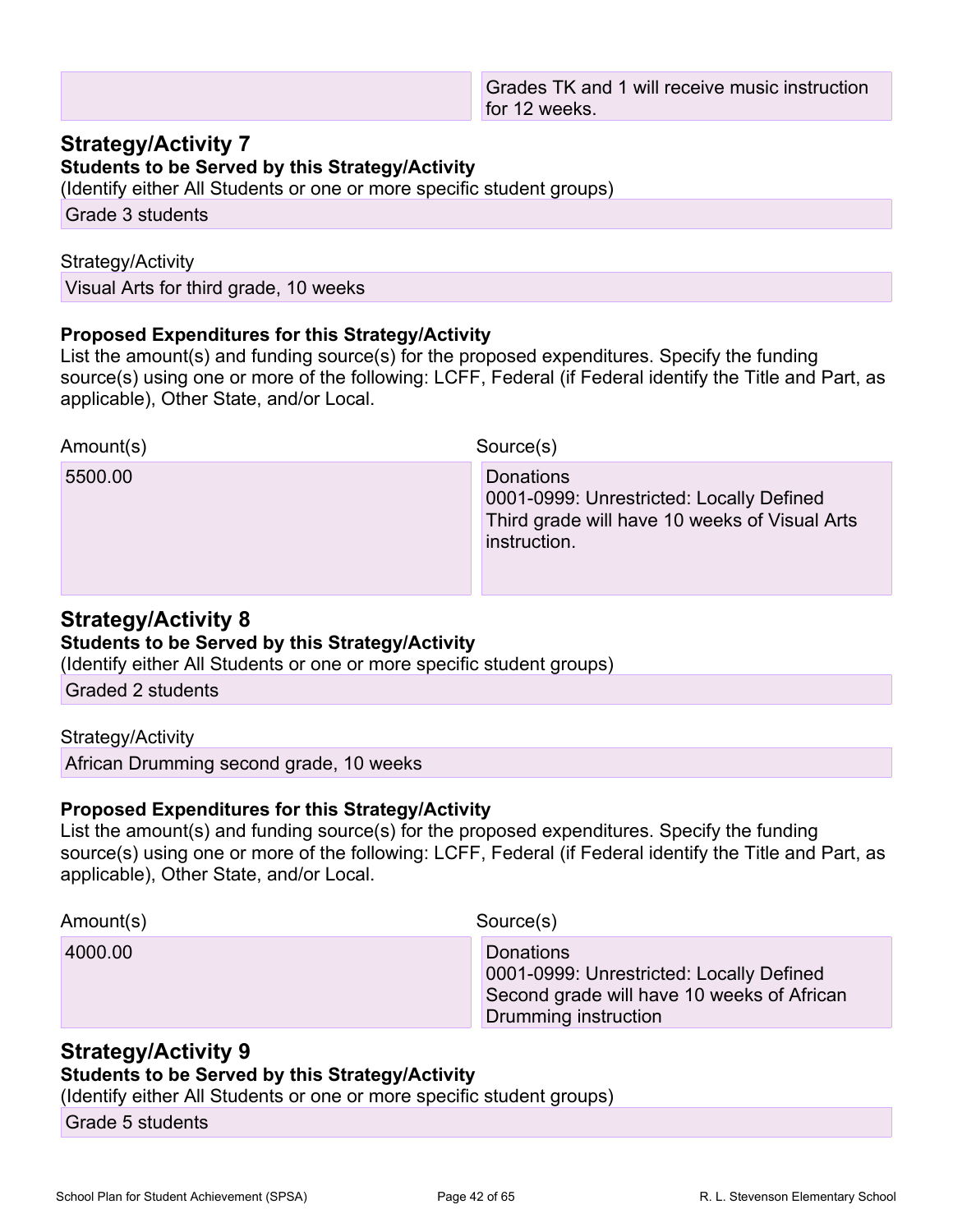#### Strategy/Activity

Scoring a Story fifth grade 10-weeks

#### **Proposed Expenditures for this Strategy/Activity**

List the amount(s) and funding source(s) for the proposed expenditures. Specify the funding source(s) using one or more of the following: LCFF, Federal (if Federal identify the Title and Part, as applicable), Other State, and/or Local.

| Amount(s) | Source(s)                                                                                                                         |
|-----------|-----------------------------------------------------------------------------------------------------------------------------------|
| 3600      | <b>Donations</b><br>0001-0999: Unrestricted: Locally Defined<br>Fifth grade will have 10 weeks of Scoring a<br>Story instruction. |

## **Strategy/Activity 10**

#### **Students to be Served by this Strategy/Activity**

(Identify either All Students or one or more specific student groups)

Strategy/Activity

Bad Wolf Press plays/musicals

#### **Proposed Expenditures for this Strategy/Activity**

List the amount(s) and funding source(s) for the proposed expenditures. Specify the funding source(s) using one or more of the following: LCFF, Federal (if Federal identify the Title and Part, as applicable), Other State, and/or Local.

Amount(s) Source(s)

 None Specified None Specified Teachers will have access to educational musicals they can have their classes perform.

### **Strategy/Activity 11**

#### **Students to be Served by this Strategy/Activity**

(Identify either All Students or one or more specific student groups)

Targeted students

#### Strategy/Activity

Young Storytellers for at-risk 5th grade students.

#### **Proposed Expenditures for this Strategy/Activity**

| Amount(s) | Source(s)                        |
|-----------|----------------------------------|
|           | None Specified<br>None Specified |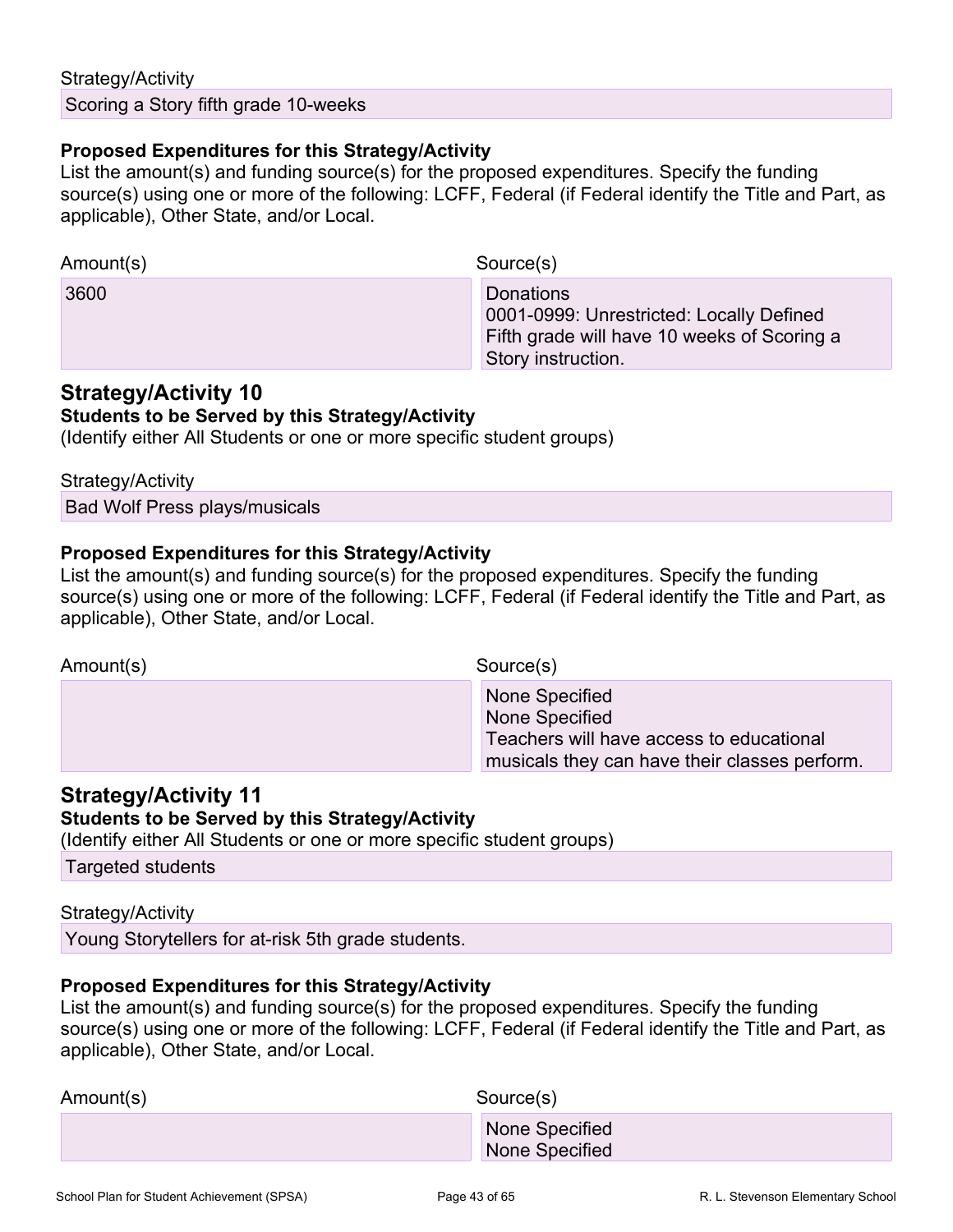20 students will have the opportunity to write a script with Disney mentors and the story will be brought to life by Disney actors in an assembly for grades 3-5

#### **Strategy/Activity 12 Students to be Served by this Strategy/Activity**

(Identify either All Students or one or more specific student groups)

Grade 4 students

#### Strategy/Activity

Video Production fourth grade 12 weeks.

#### **Proposed Expenditures for this Strategy/Activity**

| Amount(s) | Source(s)                                                                                                                                                                                                                        |
|-----------|----------------------------------------------------------------------------------------------------------------------------------------------------------------------------------------------------------------------------------|
| 5700.00   | <b>Donations</b><br>0001-0999: Unrestricted: Locally Defined<br>Fourth grade students will have 10 weeks of<br>video production instruction and will culminate<br>with a classroom video which will be showcased<br>at an event. |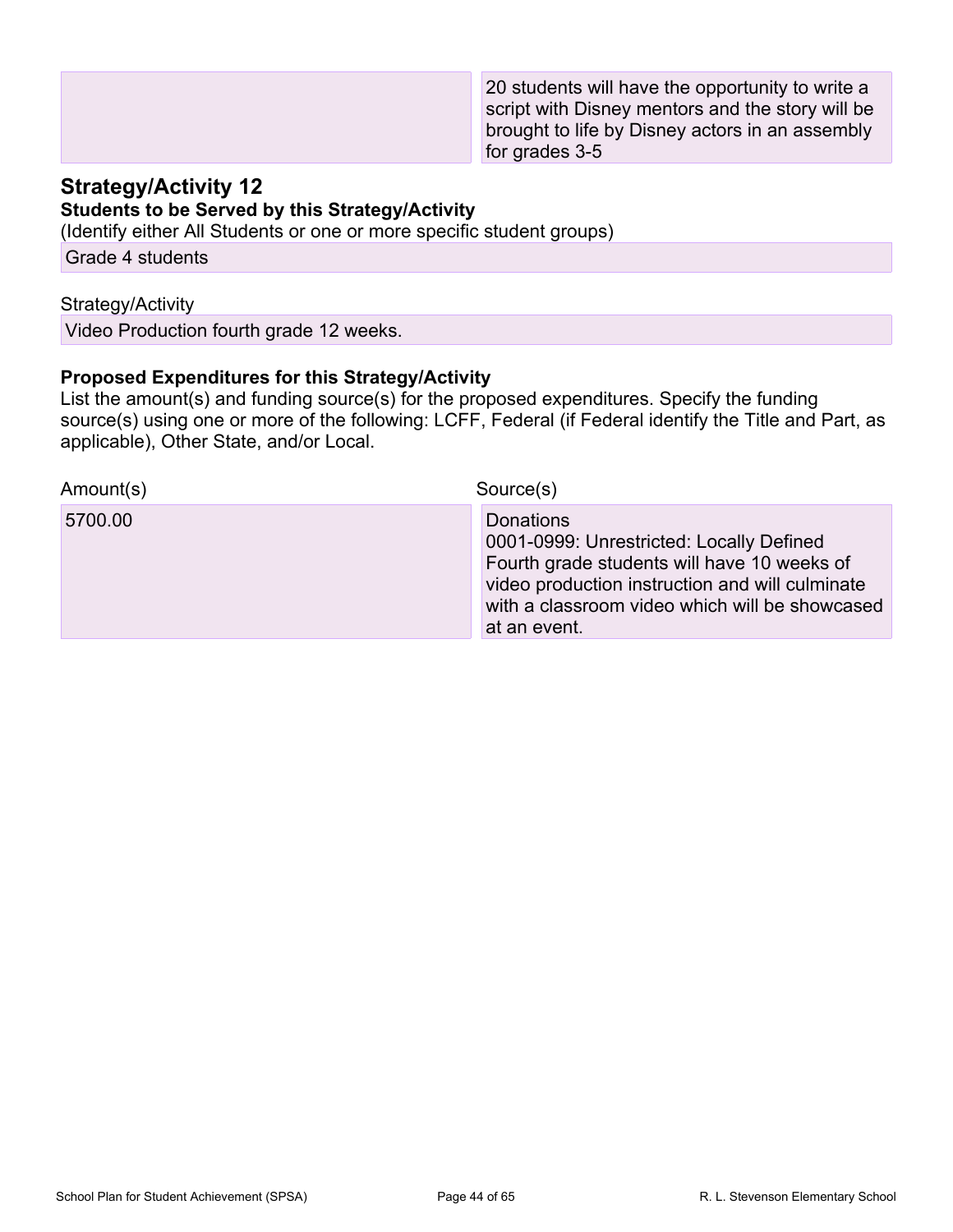## **Goals, Strategies, & Proposed Expenditures**

Complete a copy of the following table for each of the school's goals. Duplicate the table as needed.

## **Goal Subject**

Language Arts

## **LEA/LCAP Goal**

Improve student learning and achievement for all students.

## <span id="page-44-0"></span>**Goal 5**

Stevenson Elementary School will increase school-wide proficiency rates for students in English Language Arts using district and site determined grade-level assessments.

### **Identified Need**

Across current grades 3, 4, and 5 this is a small portion of students who are under performing on reading/language arts skills and concepts that need intervention Teachers have a need to meet and discuss student progress in reading/language arts that results in targeted interventions

### **Annual Measurable Outcomes**

Metric/Indicator Baseline/Actual Outcome Expected Outcome

Complete a copy of the Strategy/Activity table for each of the school's strategies/activities. Duplicate the table, including Proposed Expenditures, as needed.

#### **Strategy/Activity 1 Students to be Served by this Strategy/Activity**

(Identify either All Students or one or more specific student groups)

All students

#### Strategy/Activity

During early release Tuesdays for grade-level meetings, teachers will have the opportunity to meet with grade-level colleagues to discuss student progress and to collaborate on effective instructional practices.

### **Proposed Expenditures for this Strategy/Activity**

| Amount(s) | Source(s)                                                         |
|-----------|-------------------------------------------------------------------|
|           | <b>General Fund</b><br>1000-1999: Certificated Personnel Salaries |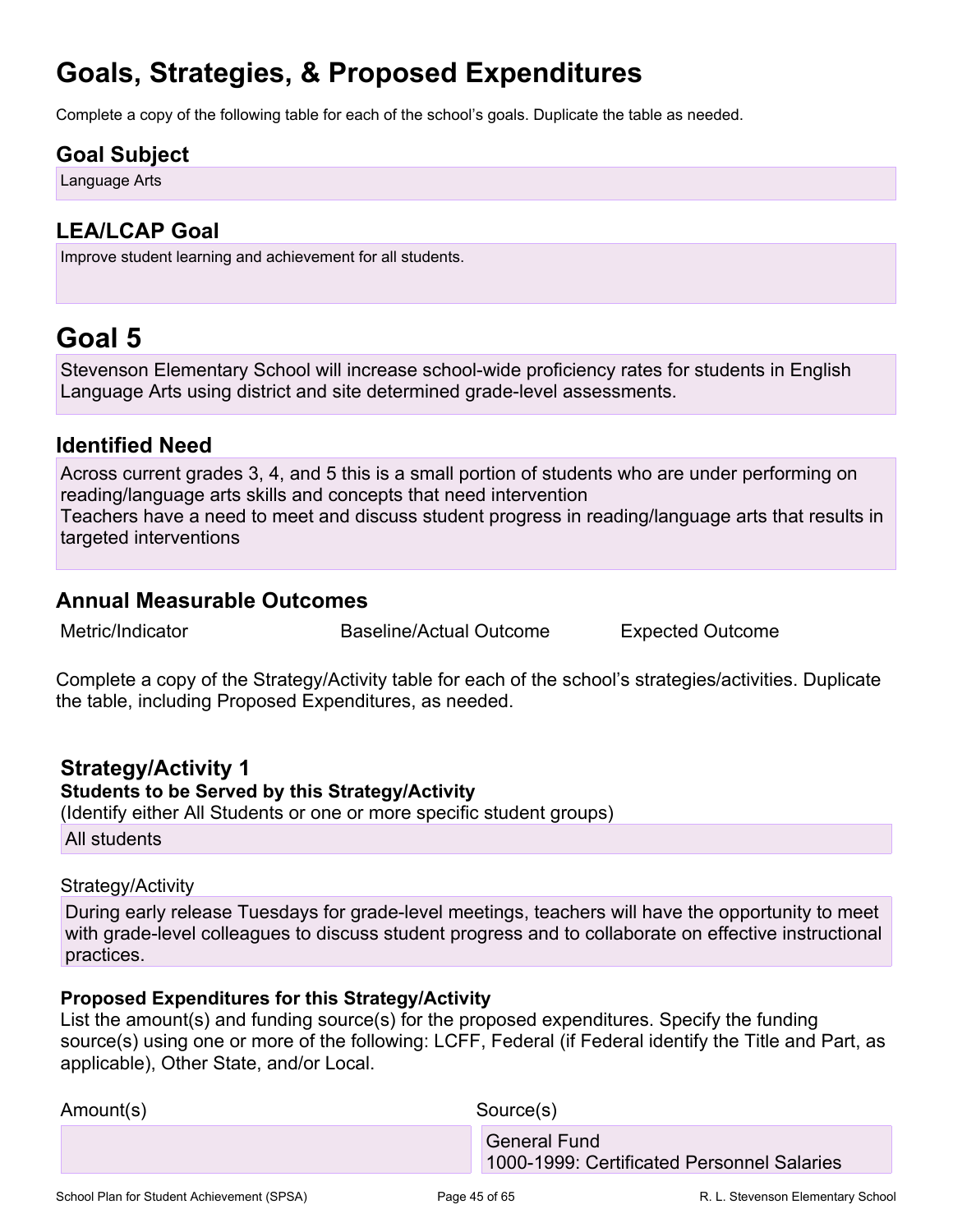#### No additional cost

### **Strategy/Activity 2**

#### **Students to be Served by this Strategy/Activity**

(Identify either All Students or one or more specific student groups)

All students

#### Strategy/Activity

In grade level teams, teachers will determine and evaluate assessments to be used to monitor student progress.

#### **Proposed Expenditures for this Strategy/Activity**

List the amount(s) and funding source(s) for the proposed expenditures. Specify the funding source(s) using one or more of the following: LCFF, Federal (if Federal identify the Title and Part, as applicable), Other State, and/or Local.

Amount(s) Source(s)

 General Fund 1000-1999: Certificated Personnel Salaries No additional site categorical funds required.

### **Strategy/Activity 3**

#### **Students to be Served by this Strategy/Activity**

(Identify either All Students or one or more specific student groups)

All students

#### Strategy/Activity

The principal/curriculum specialist will have Data Chats with each grade level to set goals and discuss student progress.

#### **Proposed Expenditures for this Strategy/Activity**

List the amount(s) and funding source(s) for the proposed expenditures. Specify the funding source(s) using one or more of the following: LCFF, Federal (if Federal identify the Title and Part, as applicable), Other State, and/or Local.

| Amount(s)      | Source(s) |
|----------------|-----------|
| $\overline{0}$ |           |
|                |           |

### **Strategy/Activity 4**

#### **Students to be Served by this Strategy/Activity**

(Identify either All Students or one or more specific student groups)

Targeted students

#### Strategy/Activity

We will hire three certificated teachers to help support RtI program in English Language Arts.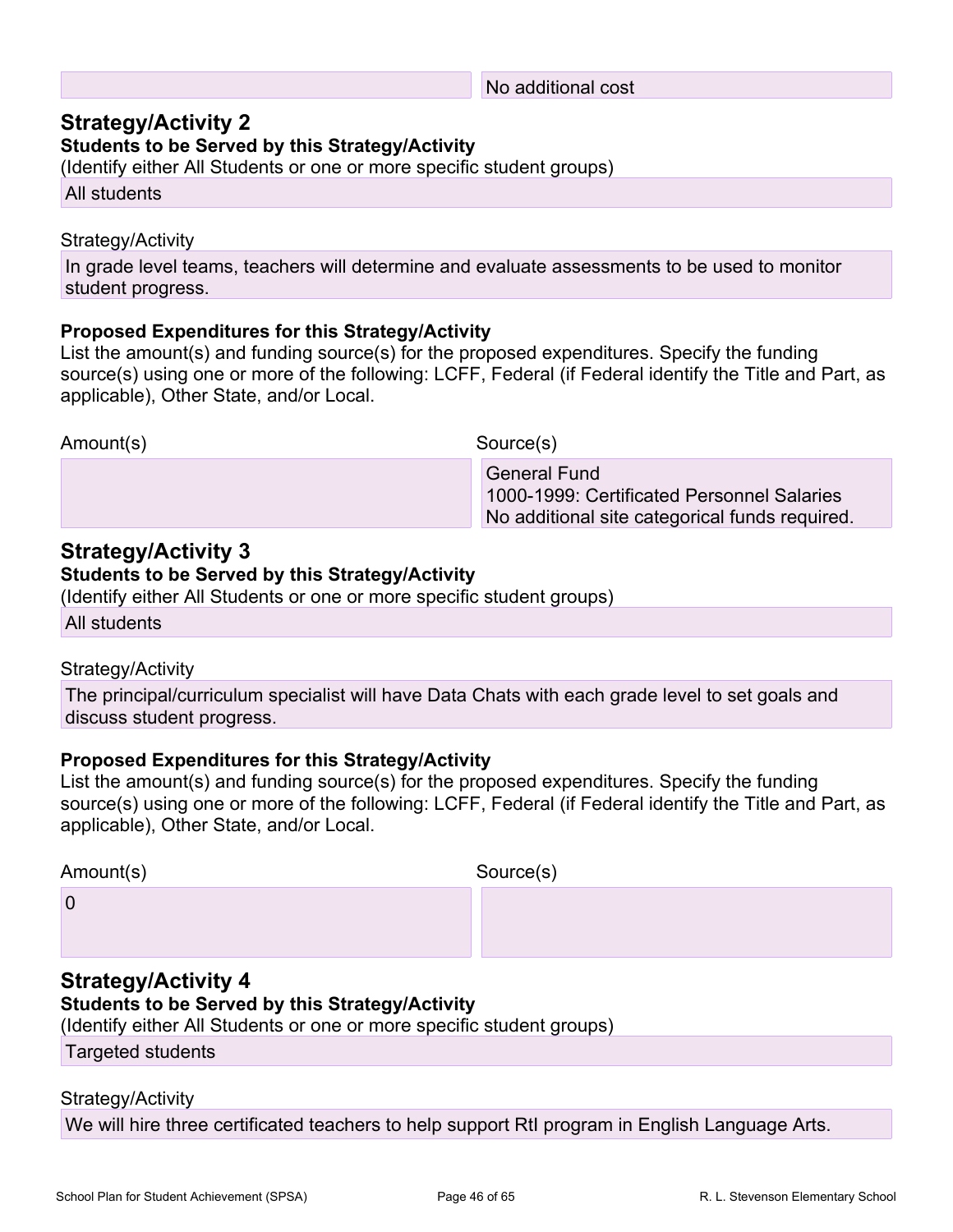#### **Proposed Expenditures for this Strategy/Activity**

List the amount(s) and funding source(s) for the proposed expenditures. Specify the funding source(s) using one or more of the following: LCFF, Federal (if Federal identify the Title and Part, as applicable), Other State, and/or Local.

| Amount(s) | Source(s)                                                                                                                                                                         |
|-----------|-----------------------------------------------------------------------------------------------------------------------------------------------------------------------------------|
| 24035.00  | <b>LCFF - Supplemental</b><br>0001-0999: Unrestricted: Locally Defined<br>Hourly intervention pay for certificated RtI<br>teacher.<br>(Funded out of LCFF Supplemental Grant-RTI) |

### **Strategy/Activity 5**

#### **Students to be Served by this Strategy/Activity**

(Identify either All Students or one or more specific student groups)

All students

#### Strategy/Activity

Continue ongoing implementation of engagement strategies. Teachers will have opportunities to discuss at Faculty Meetings and/or Grade Level Meetings.

#### **Proposed Expenditures for this Strategy/Activity**

List the amount(s) and funding source(s) for the proposed expenditures. Specify the funding source(s) using one or more of the following: LCFF, Federal (if Federal identify the Title and Part, as applicable), Other State, and/or Local.

Amount(s) Source(s)

 General Fund 1000-1999: Certificated Personnel Salaries No additional site funds

#### **Strategy/Activity 6**

#### **Students to be Served by this Strategy/Activity**

(Identify either All Students or one or more specific student groups)

All students

#### Strategy/Activity

Curriculum Specialist to support RtI as an intervention teacher for one grade level.

#### **Proposed Expenditures for this Strategy/Activity**

| Amount(s) | Source(s) |
|-----------|-----------|
|           | CFE       |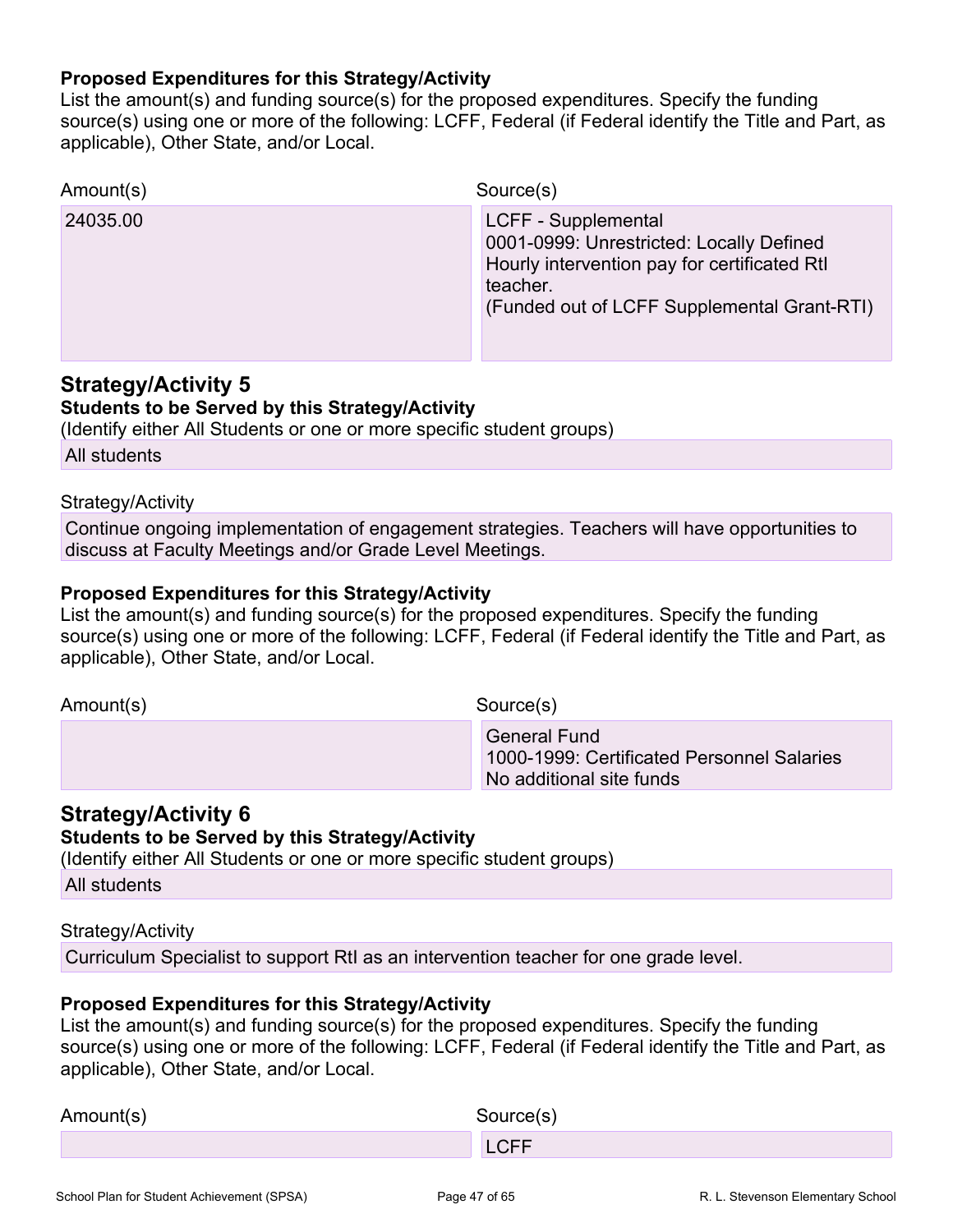### **Strategy/Activity 7**

#### **Students to be Served by this Strategy/Activity**

(Identify either All Students or one or more specific student groups)

All students

#### Strategy/Activity

Teachers will utilize the resources in the curriculum lab with the help of the lab assistant.

#### **Proposed Expenditures for this Strategy/Activity**

| Amount(s) | Source(s)                                                                                                                                |
|-----------|------------------------------------------------------------------------------------------------------------------------------------------|
| 4057.00   | <b>General Fund</b><br>0001-0999: Unrestricted: Locally Defined<br>in addition to LCAP funds site funds are used for<br>additional hours |
| 3532.00   | <b>LCFF</b><br>2000-2999: Classified Personnel Salaries                                                                                  |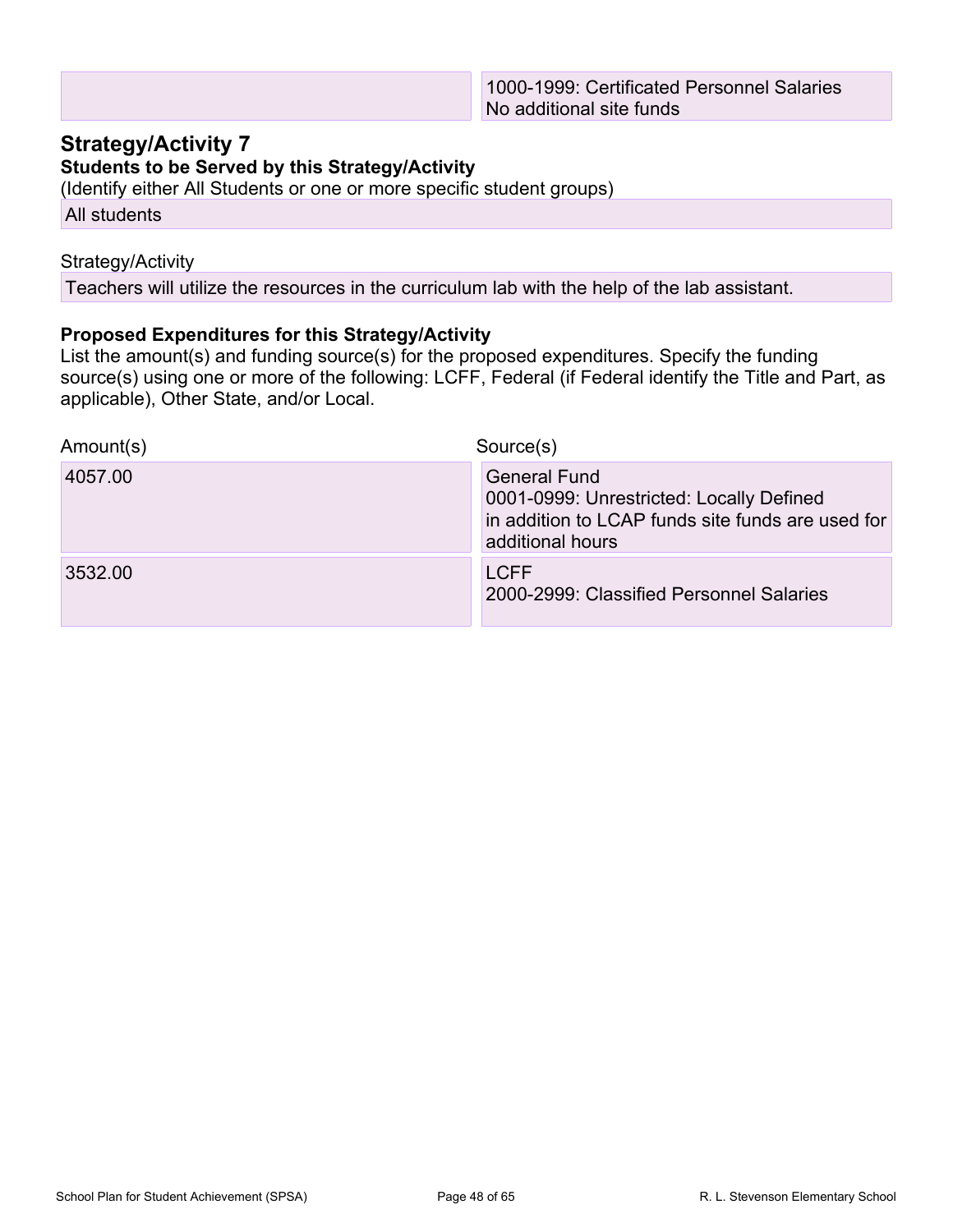## <span id="page-48-0"></span>**Budget Summary**

Complete the table below. Schools may include additional information. Adjust the table as needed. The Budget Summary is required for schools funded through the ConApp, and/or that receive funds from the LEA for Comprehensive Support and Improvement (CSI).

## <span id="page-48-1"></span>**Budget Summary**

| <b>Description</b>                                                      | Amount       |
|-------------------------------------------------------------------------|--------------|
| Total Funds Provided to the School Through the Consolidated Application | \$           |
| Total Federal Funds Provided to the School from the LEA for CSI         | \$           |
| Total Funds Budgeted for Strategies to Meet the Goals in the SPSA       | \$127,792.00 |

## <span id="page-48-2"></span>**Other Federal, State, and Local Funds**

List the additional Federal programs that the school is including in the schoolwide program. Adjust the table as needed. If the school is not operating a Title I schoolwide program this section is not applicable and may be deleted.

| <b>Federal Programs</b>               | <b>Allocation (\$)</b> |
|---------------------------------------|------------------------|
| Title III                             | \$3,987.00             |
| Title III Immigrant Education Program | \$2,462.00             |

Subtotal of additional federal funds included for this school: \$6,449.00

List the State and local programs that the school is including in the schoolwide program. Duplicate the table as needed.

| <b>State or Local Programs</b> | <b>Allocation (\$)</b> |
|--------------------------------|------------------------|
|                                | \$0.00                 |
| <b>Donations</b>               | \$42,660.00            |
| <b>General Fund</b>            | \$6,665.00             |
| <b>LCFF</b>                    | \$23,948.00            |
| LCFF - Supplemental            | \$48,070.00            |

Subtotal of state or local funds included for this school: \$121,343.00

Total of federal, state, and/or local funds for this school: \$127,792.00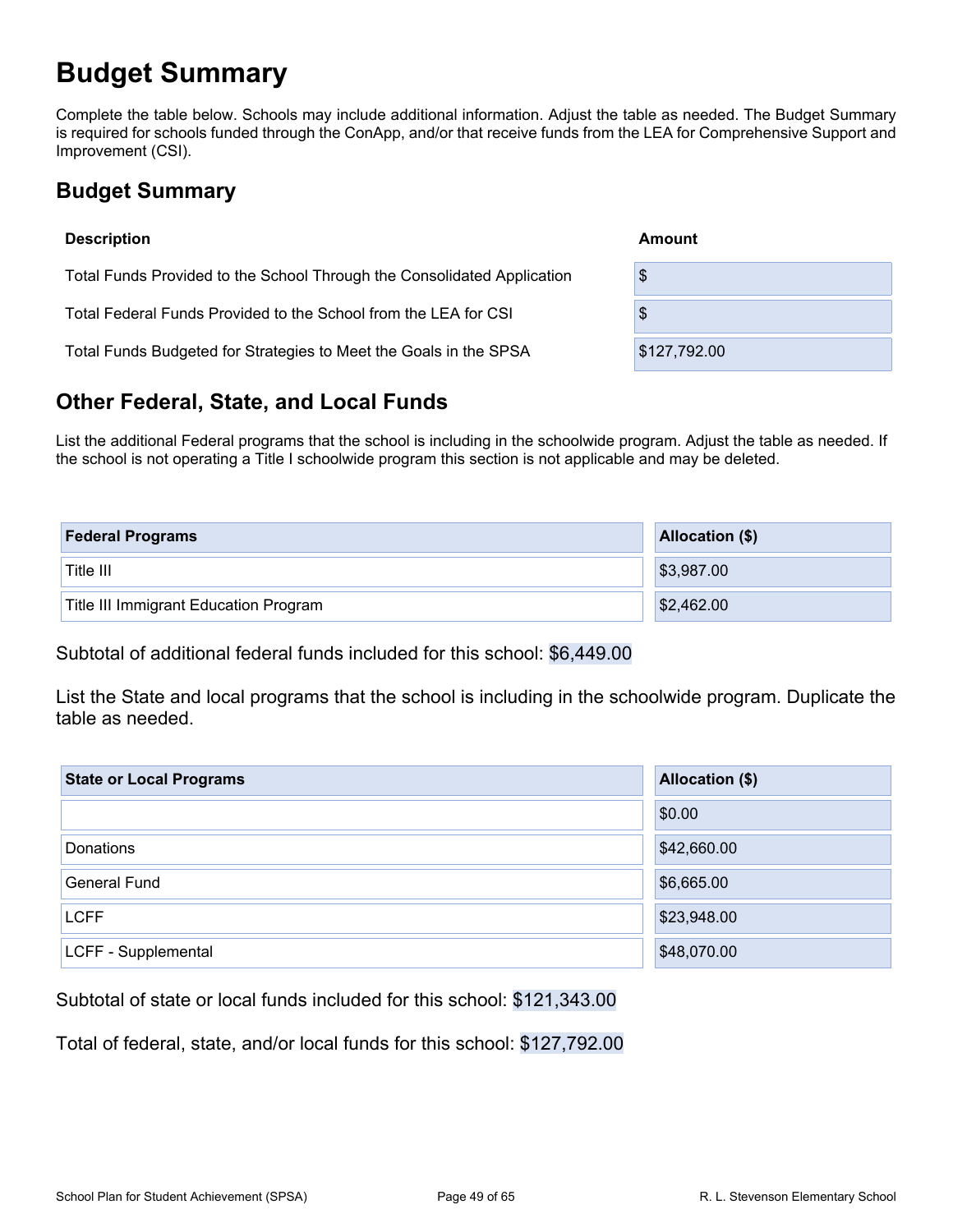## <span id="page-49-0"></span>**Budgeted Funds and Expenditures in this Plan**

The tables below are provided to help the school track expenditures as they relate to funds budgeted to the school.

## <span id="page-49-1"></span>**Funds Budgeted to the School by Funding Source**

**Funding Source Amount Balance** 

## <span id="page-49-2"></span>**Expenditures by Funding Source**

| <b>Funding Source</b>                 | <b>Amount</b> |
|---------------------------------------|---------------|
|                                       | 0.00          |
| Donations                             | 42,660.00     |
| <b>General Fund</b>                   | 6,665.00      |
| <b>LCFF</b>                           | 23,948.00     |
| LCFF - Supplemental                   | 48,070.00     |
| Title III                             | 3,987.00      |
| Title III Immigrant Education Program | 2,462.00      |

## <span id="page-49-3"></span>**Expenditures by Budget Reference**

| <b>Budget Reference</b>                    | Amount    |
|--------------------------------------------|-----------|
|                                            | 0.00      |
| 0001-0999: Unrestricted: Locally Defined   | 95,382.00 |
| 1000-1999: Certificated Personnel Salaries | 5,854.00  |
| 2000-2999: Classified Personnel Salaries   | 23,948.00 |
| None Specified                             | 2,608.00  |

## <span id="page-49-4"></span>**Expenditures by Budget Reference and Funding Source**

| <b>Budget Reference</b>                     | <b>Funding Source</b> | <b>Amount</b> |
|---------------------------------------------|-----------------------|---------------|
|                                             |                       | 0.00          |
| 0001-0999: Unrestricted: Locally<br>Defined | Donations             | 42,660.00     |
| 0001-0999: Unrestricted: Locally<br>Defined | <b>General Fund</b>   | 4,057.00      |

School Plan for Student Achievement (SPSA) Page 50 of 65 R. L. Stevenson Elementary School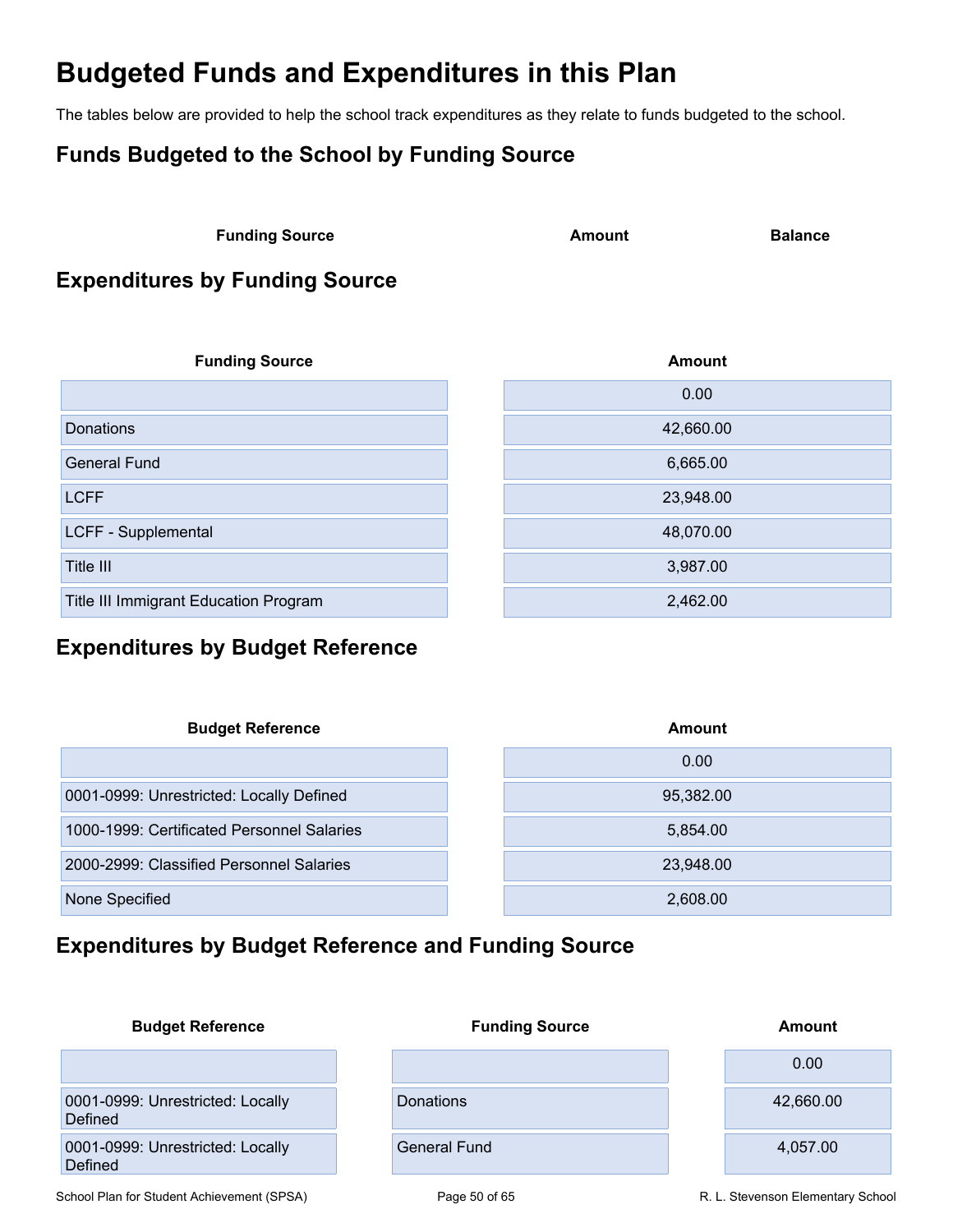| None Specified                                |
|-----------------------------------------------|
| 2000-2999: Classified Personnel<br>Salaries   |
| 0001-0999: Unrestricted: Locally<br>Defined   |
| 0001-0999: Unrestricted: Locally<br>Defined   |
| 1000-1999: Certificated Personnel<br>Salaries |
| 1000-1999: Certificated Personnel<br>Salaries |

## <span id="page-50-0"></span>**Expenditures by Goal**

| None Specified                                  | <b>General Fund</b>                          | 2,608.00  |
|-------------------------------------------------|----------------------------------------------|-----------|
| 2000-2999: Classified Personnel<br>Salaries     | <b>LCFF</b>                                  | 23,948.00 |
| 0001-0999: Unrestricted: Locally<br>Defined     | LCFF - Supplemental                          | 48,070.00 |
| 0001-0999: Unrestricted: Locally<br>Defined     | Title III                                    | 595.00    |
| 1000-1999: Certificated Personnel<br>Salaries   | Title III                                    | 3,392.00  |
| 1000-1999: Certificated Personnel<br><b>. .</b> | <b>Title III Immigrant Education Program</b> | 2,462.00  |

| <b>Goal Number</b> | <b>Total Expenditures</b> |
|--------------------|---------------------------|
| Goal 1             | 26,643.00                 |
| Goal 3             | 26,865.00                 |
| Goal 4             | 42,660.00                 |
| Goal 5             | 31,624.00                 |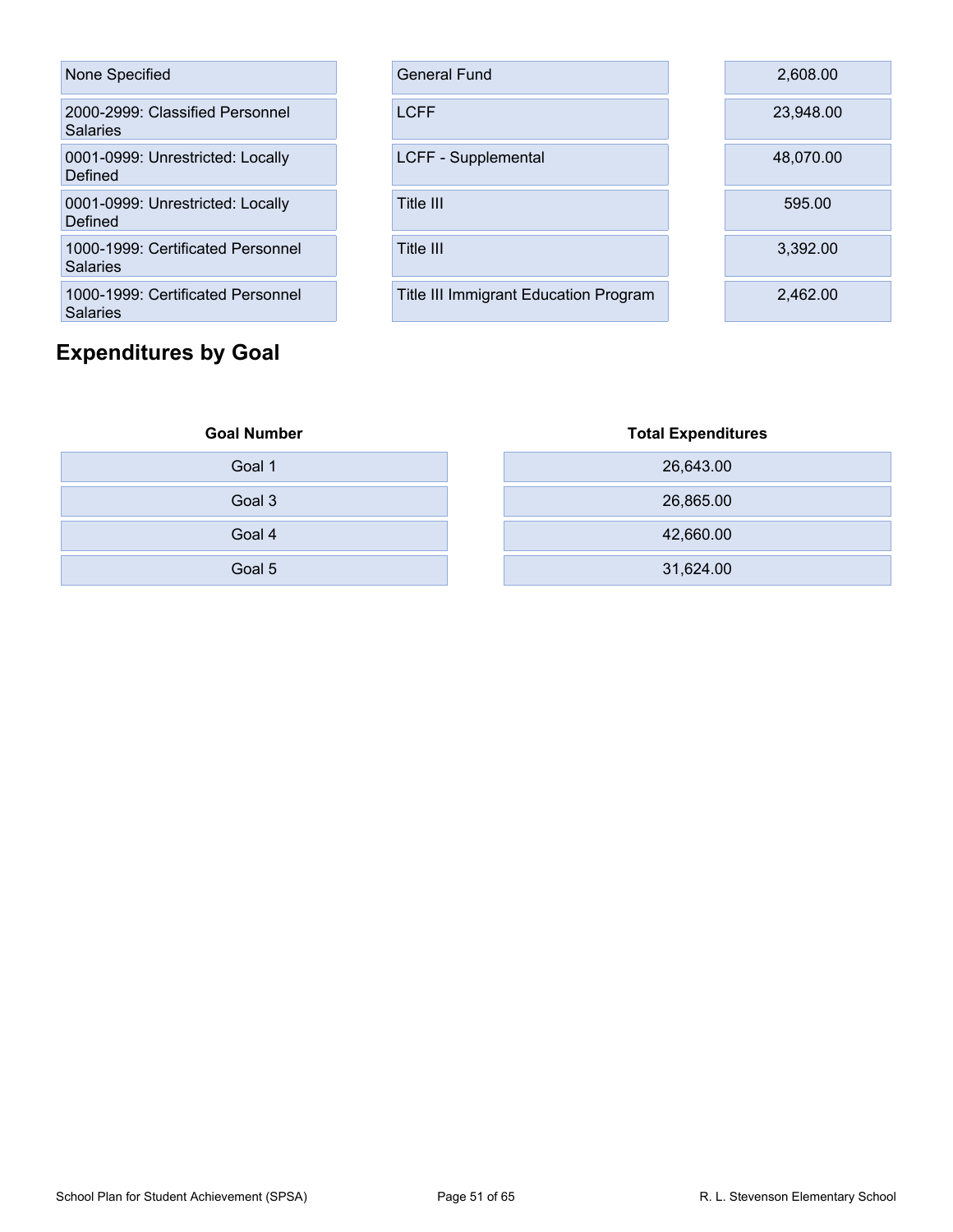## <span id="page-51-0"></span>**School Site Council Membership**

California Education Code describes the required composition of the School Site Council (SSC). The SSC shall be composed of the principal and representatives of: teachers selected by teachers at the school; other school personnel selected by other school personnel at the school; parents of pupils attending the school selected by such parents; and, in secondary schools, pupils selected by pupils attending the school. The current make-up of the SSC is as follows:

- 1 School Principal
- 3 Classroom Teachers
- 1 Other School Staff
- 5 Parent or Community Members

# **Name of Members Role** Jill Johnson **XPrincipal** Sara Bauer XClassroom Teacher Stephanie Carrillo XClassroom Teacher Molly Hyslop XClassroom Teacher Licia Delanoe XOTher School Staff Katie Ward XParent or Community Member Carrie Walko XParent or Community Member Neela Woodard XParent or Community Member David Anderson XParent or Community Member Rahul Kohli XParent or Community Member

At elementary schools, the school site council must be constituted to ensure parity between (a) the principal, classroom teachers, and other school personnel, and (b) parents of students attending the school or other community members. Classroom teachers must comprise a majority of persons represented under section (a). At secondary schools there must be, in addition, equal numbers of parents or other community members selected by parents, and students. Members must be selected by their peer group.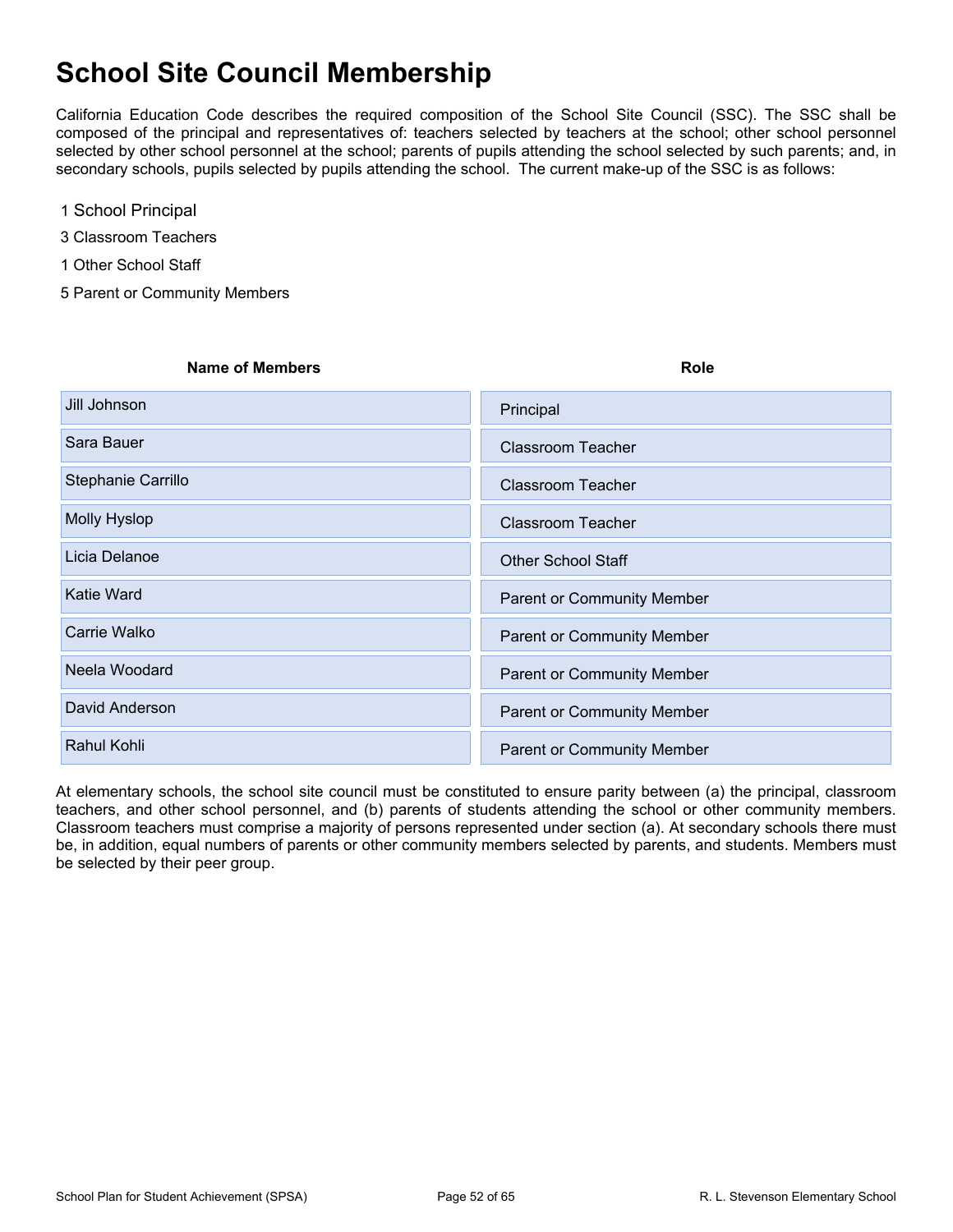## <span id="page-52-0"></span>**Recommendations and Assurances**

The School Site Council (SSC) recommends this school plan and proposed expenditures to the district governing board for approval and assures the board of the following:

The SSC is correctly constituted and was formed in accordance with district governing board policy and state law.

The SSC reviewed its responsibilities under state law and district governing board policies, including those board policies relating to material changes in the School Plan for Student Achievement (SPSA) requiring board approval.

The SSC sought and considered all recommendations from the following groups or committees before adopting this plan:

#### **Signature Committee or Advisory Group Name**

The SSC reviewed the content requirements for school plans of programs included in this SPSA and believes all such content requirements have been met, including those found in district governing board policies and in the local educational agency plan.

This SPSA is based on a thorough analysis of student academic performance. The actions proposed herein form a sound, comprehensive, coordinated plan to reach stated school goals to improve student academic performance.

This SPSA was adopted by the SSC at a public meeting on October 25th, 2018.

Attested:

Principal, Jill Johnson on

SSC Chairperson, David Anderson on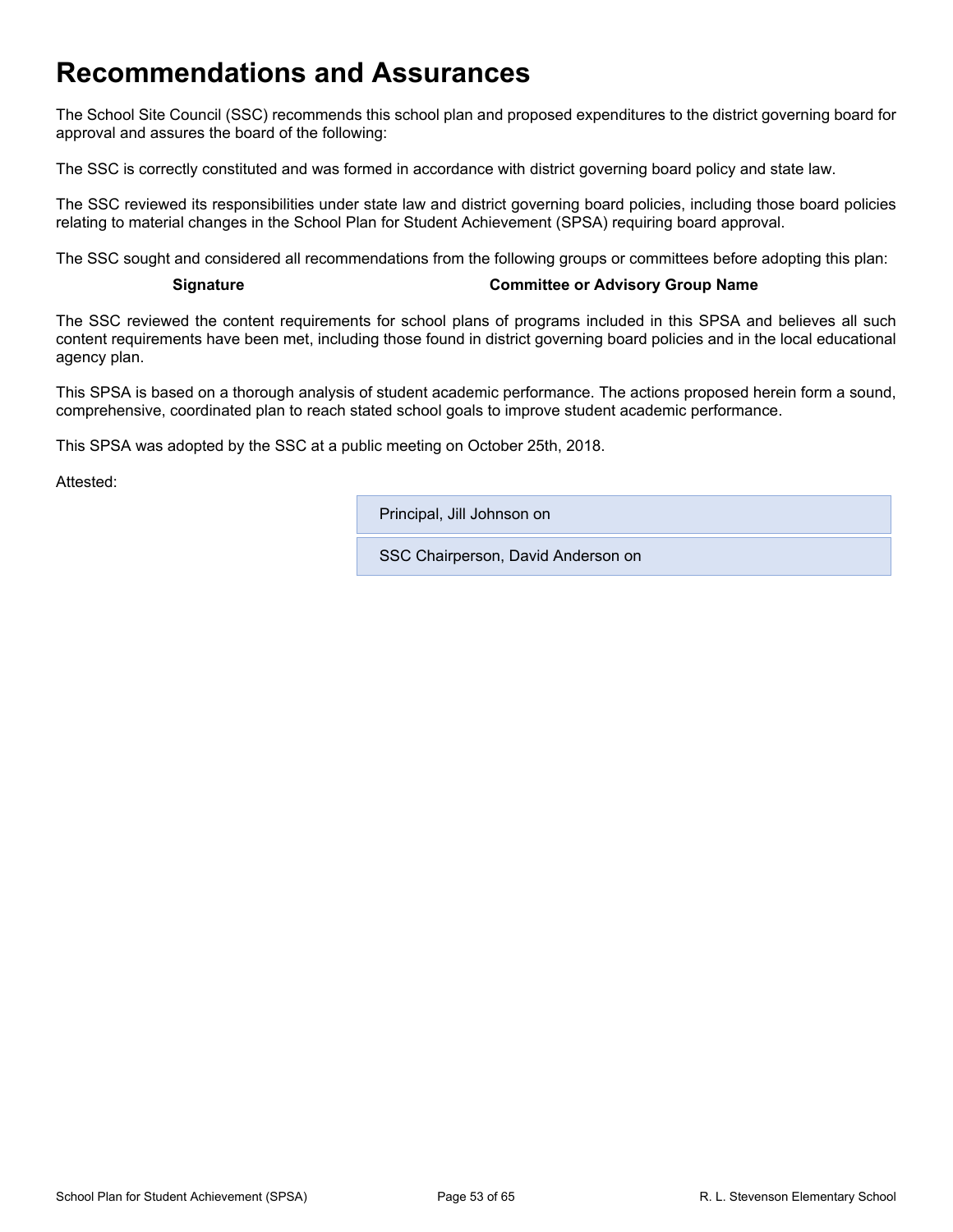# <span id="page-53-0"></span>**Instructions**

The School Plan for Student Achievement (SPSA) is a strategic plan that maximizes the resources available to the school while minimizing duplication of effort with the ultimate goal of increasing student achievement. SPSA development should be aligned with and inform the Local Control and Accountability Plan process.

The SPSA consolidates all school-level planning efforts into one plan for programs funded through the consolidated application (ConApp), and for federal school improvement programs, including schoolwide programs, Comprehensive Support and Improvement (CSI), Targeted Support and Improvement (TSI), and Additional Targeted Support and Improvement (ATSI), pursuant to California Education Code (EC) Section 64001 and the Elementary and Secondary Education Act as amended by the Every Student Succeeds Act (ESSA). This template is designed to meet schoolwide program planning requirements. It also notes how to meet CSI, TSI, or ATSI requirements, as applicable.

California's ESSA State Plan supports the state's approach to improving student group performance through the utilization of federal resources. Schools use the SPSA to document their approach to maximizing the impact of federal investments in support of underserved students. The implementation of ESSA in California presents an opportunity for schools to innovate with their federally-funded programs and align them with the priority goals of the school and the LEA that are being realized under the state's Local Control Funding Formula (LCFF).

The LCFF provides schools and LEAs flexibility to design programs and provide services that meet the needs of students in order to achieve readiness for college, career, and lifelong learning. The SPSA planning process supports continuous cycles of action, reflection, and improvement. Consistent with EC 65001, the Schoolsite Council (SSC) is required to develop and annually review the SPSA, establish an annual budget, and make modifications to the plan that reflect changing needs and priorities, as applicable.

For questions related to specific sections of the template, please see instructions below:

# <span id="page-53-1"></span>**Instructions: Linked Table of Contents**

**The SPSA template meets the requirements of schoolwide planning (SWP). Each section also contains a notation of how to meet CSI, TSI, or ATSI requirements.**

Stakeholder [Involvement](#page-54-1)

Goals, Strategies, & Proposed [Expenditures](#page-55-0)

Planned [Strategies/Activities](#page-55-1)

Annual [Review](#page-56-0) and Update

Budget [Summary](#page-57-0)

Appendix A: Plan [Requirements](#page-59-0) for Title I Schoolwide Programs

Appendix B: Plan [Requirements](#page-62-0) for Schools to Meet Federal School Improvement Planning **[Requirements](#page-62-0)** 

Appendix C: Select State and Federal [Programs](#page-64-0)

For additional questions or technical assistance related to LEA and school planning, please contact the Local Agency Systems Support Office, at [LCFF@cde.ca.gov.](mailto:LCFF@cde.ca.gov)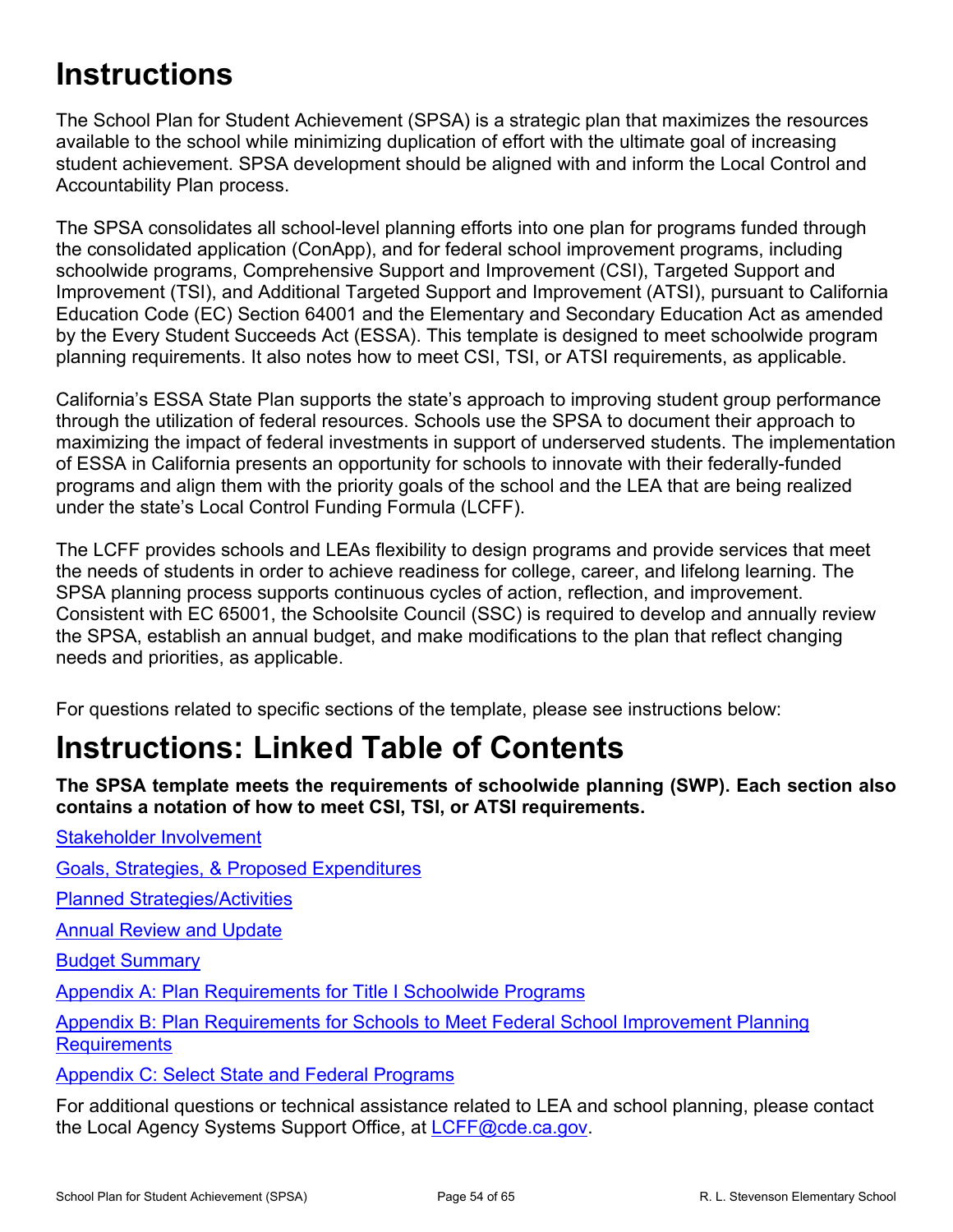For programmatic or policy questions regarding Title I schoolwide planning, please contact the local educational agency, or the CDE's Title I Policy and Program Guidance Office at [TITLEI@cde.ca.gov](mailto:TITLEI@cde.ca.gov).

For questions or technical assistance related to meeting federal school improvement planning requirements (for CSI, TSI, and ATSI), please contact the CDE's School Improvement and Support Office at [SISO@cde.ca.gov.](mailto:SISO@cde.ca.gov)

# <span id="page-54-0"></span>**Purpose and Description**

Schools identified for Comprehensive Support and Improvement (CSI), Targeted Support and Improvement (TSI), or Additional Targeted Support and Improvement (ATSI) must respond to the following prompts. A school that has not been identified for CSI, TSI, or ATSI may delete the Purpose and Description prompts.

## **Purpose**

Briefly describe the purpose of this plan by selecting from Schoolwide Program, Comprehensive Support and Improvement, Targeted Support and Improvement, or Additional Targeted Support and Improvement)

## **Description**

Briefly describe the school's plan for effectively meeting ESSA requirements in alignment with the Local Control and Accountability Plan and other federal, state, and local programs.

# <span id="page-54-1"></span>**Stakeholder Involvement**

Meaningful involvement of parents, students, and other stakeholders is critical to the development of the SPSA and the budget process. Schools must share the SPSA with school site-level advisory groups, as applicable (e.g., English Learner Advisory committee, student advisory groups, tribes and tribal organizations present in the community, as appropriate, etc.) and seek input from these advisory groups in the development of the SPSA.

The Stakeholder Engagement process is an ongoing, annual process. Describe the process used to involve advisory committees, parents, students, school faculty and staff, and the community in the development of the SPSA and the annual review and update.

*[This section meets the requirements for TSI and ATSI.]*

*[When completing this section for CSI, the LEA shall partner with the school in the development and implementation of this plan.]*

# <span id="page-54-2"></span>**Resource Inequities**

Schools eligible for CSI or ATSI must identify resource inequities, which may include a review of LEAand school-level budgeting as a part of the required needs assessment. Identified resource inequities must be addressed through implementation of the CSI or ATSI plan. Briefly identify and describe any resource inequities identified as a result of the required needs assessment and summarize how the identified resource inequities are addressed in the SPSA.

[This section meets the requirements for CSI and ATSI. If the school is not identified for CSI or ATSI *this section is not applicable and may be deleted.]*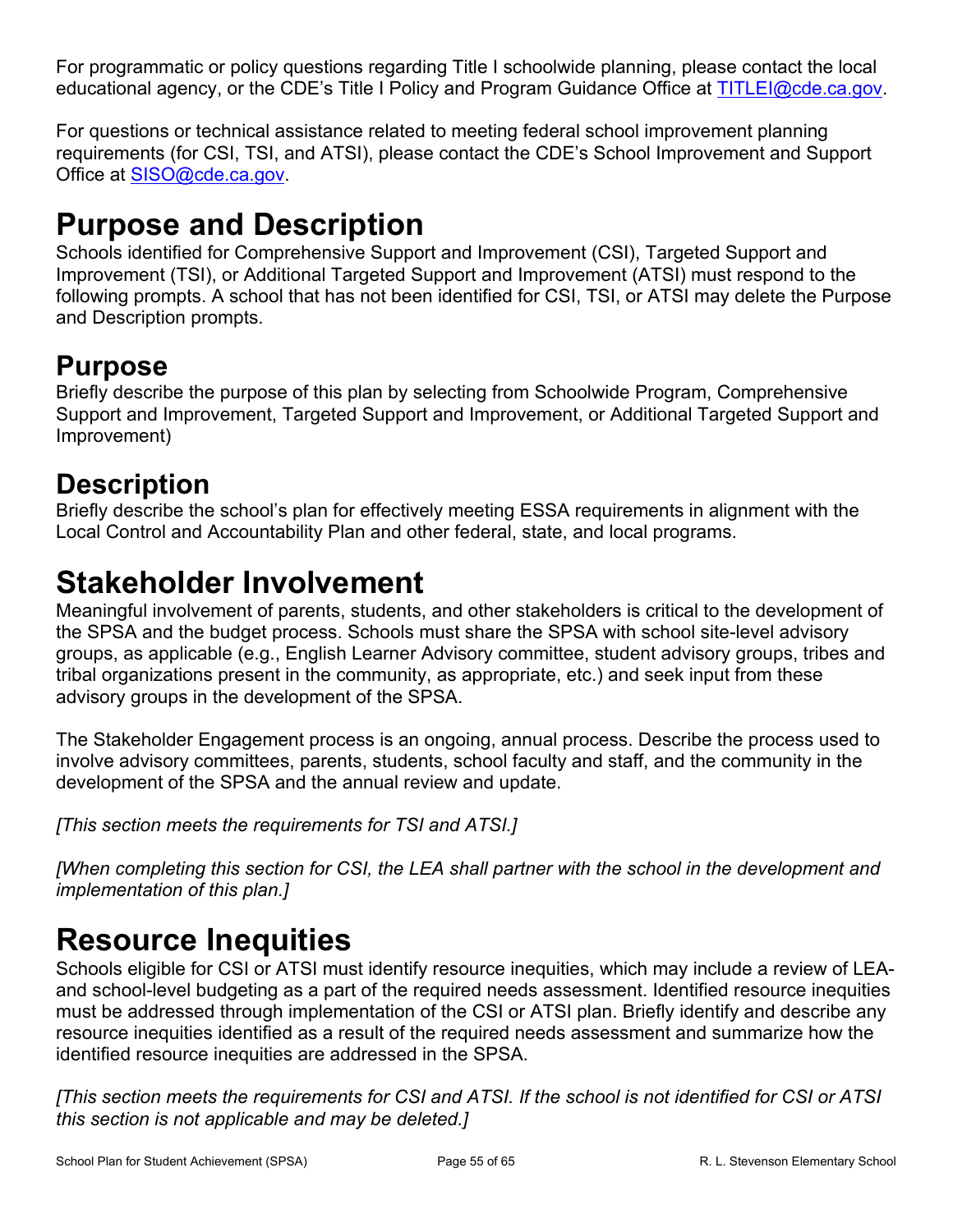# <span id="page-55-0"></span>**Goals, Strategies, Expenditures, & Annual Review**

In this section a school provides a description of the annual goals to be achieved by the school. This section also includes descriptions of the specific planned strategies/activities a school will take to meet the identified goals, and a description of the expenditures required to implement the specific strategies and activities.

# **Goal**

State the goal. A goal is a broad statement that describes the desired result to which all strategies/activities are directed. A goal answers the question: What is the school seeking to achieve?

It can be helpful to use a framework for writing goals such the S.M.A.R.T. approach. A S.M.A.R.T. goal is one that is **S**pecific, **M**easurable, **A**chievable, **R**ealistic, and **T**ime-bound. A level of specificity is needed in order to measure performance relative to the goal as well as to assess whether it is reasonably achievable. Including time constraints, such as milestone dates, ensures a realistic approach that supports student success.

A school may number the goals using the "Goal #" for ease of reference.

*[When completing this section for CSI, TSI, and ATSI, improvement goals shall align to the goals, actions, and services in the LEA LCAP.]*

## **Identified Need**

Describe the basis for establishing the goal. The goal should be based upon an analysis of verifiable state data, including local and state indicator data from the California School Dashboard (Dashboard) and data from the School Accountability Report Card, including local data voluntarily collected by districts to measure pupil achievement.

*[Completing this section fully addresses all relevant federal planning requirements]*

## **Annual Measurable Outcomes**

Identify the metric(s) and/or state indicator(s) that the school will use as a means of evaluating progress toward accomplishing the goal. A school may identify metrics for specific student groups. Include in the baseline column the most recent data associated with the metric or indicator available at the time of adoption of the SPSA. The most recent data associated with a metric or indicator includes data reported in the annual update of the SPSA. In the subsequent Expected Outcome column, identify the progress the school intends to make in the coming year.

*[When completing this section for CSI the school must include school-level metrics related to the metrics that led to the school's identification.]*

*[When completing this section for TSI/ATSI the school must include metrics related to the specific student group(s) that led to the school's identification.]*

## <span id="page-55-1"></span>**Strategies/Activities**

Describe the strategies and activities being provided to meet the described goal. A school may number the strategy/activity using the "Strategy/Activity #" for ease of reference.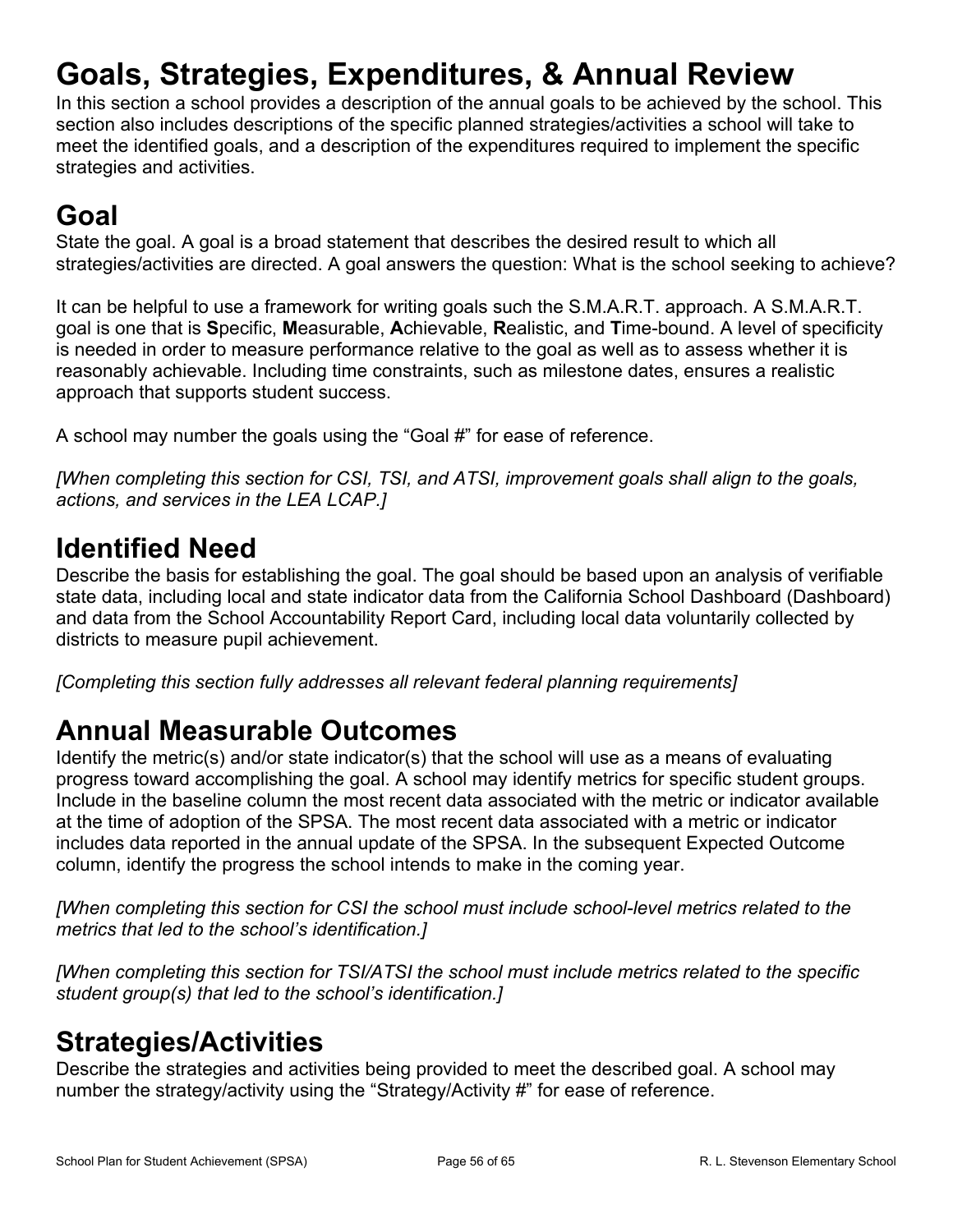Planned strategies/activities address the findings of the needs assessment consistent with state priorities and resource inequities, which may have been identified through a review of the local educational agency's budgeting, its local control and accountability plan, and school-level budgeting, if applicable.

*[When completing this section for CSI, TSI, and ATSI, this plan shall include evidence-based interventions and align to the goals, actions, and services in the LEA LCAP.]*

*[When completing this section for CSI and ATSI, this plan shall address through implementation, identified resource inequities, which may have been identified through a review of LEA- and schoollevel budgeting.]*

## **Students to be Served by this Strategy/Activity**

Indicate in this box which students will benefit from the strategies/activities by indicating "All Students" or listing one or more specific student group(s) to be served.

*[This section meets the requirements for CSI.]*

[When completing this section for TSI and ATSI, at a minimum, the student groups to be served shall *include the student groups that are consistently underperforming, for which the school received the* TSI or ATSI designation. For TSI, a school may focus on all students or the student group(s) that led *to identification based on the evidence-based interventions selected.]*

## **Proposed Expenditures for this Strategy/Activity**

For each strategy/activity, list the amount(s) and funding source(s) for the proposed expenditures for the school year to implement these strategies/activities. Specify the funding source(s) using one or more of the following: LCFF, Federal (if Federal, identify the Title and Part, as applicable), Other State, and/or Local.

Proposed expenditures that are included more than once in a SPSA should be indicated as a duplicated expenditure and include a reference to the goal and strategy/activity where the expenditure first appears in the SPSA. Pursuant to Education Code, Section 64001(g)(3)(C), proposed expenditures, based on the projected resource allocation from the governing board or governing body of the LEA, to address the findings of the needs assessment consistent with the state priorities including identifying resource inequities which may include a review of the LEA's budgeting, its LCAP, and school-level budgeting, if applicable.

*[This section meets the requirements for CSI, TSI, and ATSI.]*

*[NOTE: Federal funds for CSI shall not be used in schools identified for TSI or ATSI. In addition, funds for CSI shall not be used to hire additional permanent staff.]*

# <span id="page-56-0"></span>**Annual Review**

In the following Analysis prompts, identify any material differences between what was planned and what actually occurred as well as significant changes in strategies/activities and/ or expenditures from the prior year. This annual review and analysis should be the basis for decision-making and updates to the plan.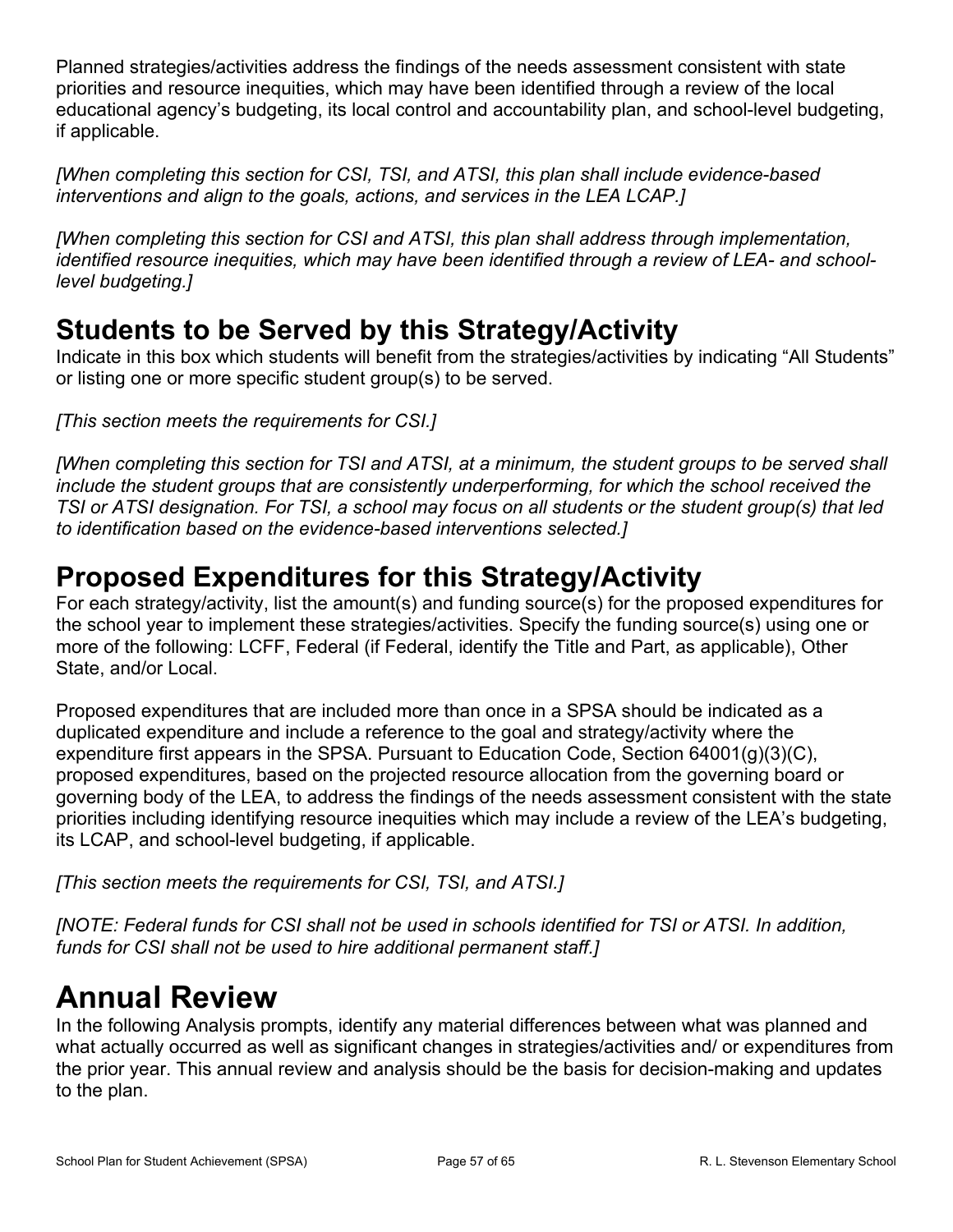## **Analysis**

Using actual outcome data, including state indicator data from the Dashboard, analyze whether the planned strategies/activities were effective in achieving the goal. Respond to the prompts as instructed. Respond to the following prompts relative to this goal. If the school is in the first year of implementing the goal the Annual Review section is not required and this section may be deleted.

- Describe the overall implementation of the strategies/activities and the overall effectiveness of the strategies/activities to achieve the articulated goal.
- Briefly describe any major differences between either/or the intended implementation or the budgeted expenditures to implement the strategies/activities to meet the articulated goal.
- Describe any changes that will be made to the goal, expected annual measurable outcomes, metrics/indicators, or strategies/activities to achieve this goal as a result of this analysis and analysis of the data provided in the Dashboard, as applicable. Identify where those changes can be found in the SPSA.

*[When completing this section for CSI, TSI, or ATSI, any changes made to the goals, annual measurable outcomes, metrics/indicators, or strategies/activities, shall meet the CSI, TSI, or ATSI planning requirements. CSI, TSI, and ATSI planning requirements are listed under each section of the Instructions. For example, as a result of the Annual Review and Update, if changes are made to a goal(s), see the Goal section for CSI, TSI, and ATSI planning requirements.]*

# <span id="page-57-0"></span>**Budget Summary**

In this section a school provides a brief summary of the funding allocated to the school through the ConApp and/or other funding sources as well as the total amount of funds for proposed expenditures described in the SPSA. The Budget Summary is required for schools funded through the ConApp and that receive federal funds for CSI. If the school is not operating a Title I schoolwide program this section is not applicable and may be deleted.

From its total allocation for CSI, the LEA may distribute funds across its schools that meet the criteria for CSI to support implementation of this plan. In addition, the LEA may retain a portion of its total *allocation to support LEA-level expenditures that are directly related to serving schools eligible for CSI.*

## **Budget Summary**

A school receiving funds allocated through the ConApp should complete the Budget Summary as follows:

- Total Funds Provided to the School Through the Consolidated Application: This amount is the total amount of funding provided to the school through the ConApp for the school year. The school year means the fiscal year for which a SPSA is adopted or updated.
- Total Funds Budgeted for Strategies to Meet the Goals in the SPSA: This amount is the total of the proposed expenditures from all sources of funds associated with the strategies/activities reflected in the SPSA. To the extent strategies/activities and/or proposed expenditures are listed in the SPSA under more than one goal, the expenditures should be counted only once.

A school receiving federal funds for CSI should complete the Budget Summary as follows: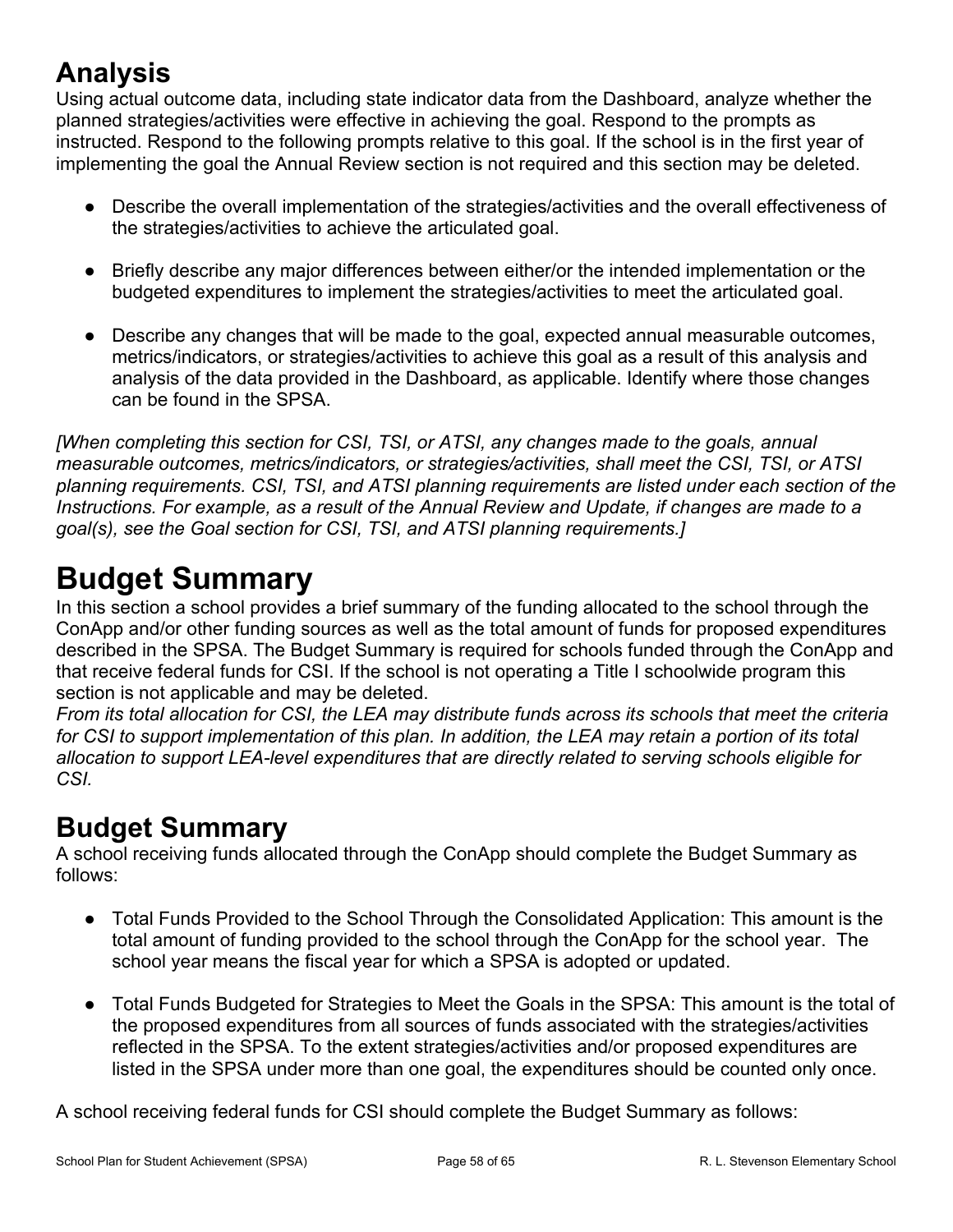● Total Federal Funds Provided to the School from the LEA for CSI: This amount is the total amount of funding provided to the school from the LEA.

[NOTE: Federal funds for CSI shall not be used in schools eligible for TSI or ATSI. In addition, funds *for CSI shall not be used to hire additional permanent staff.]*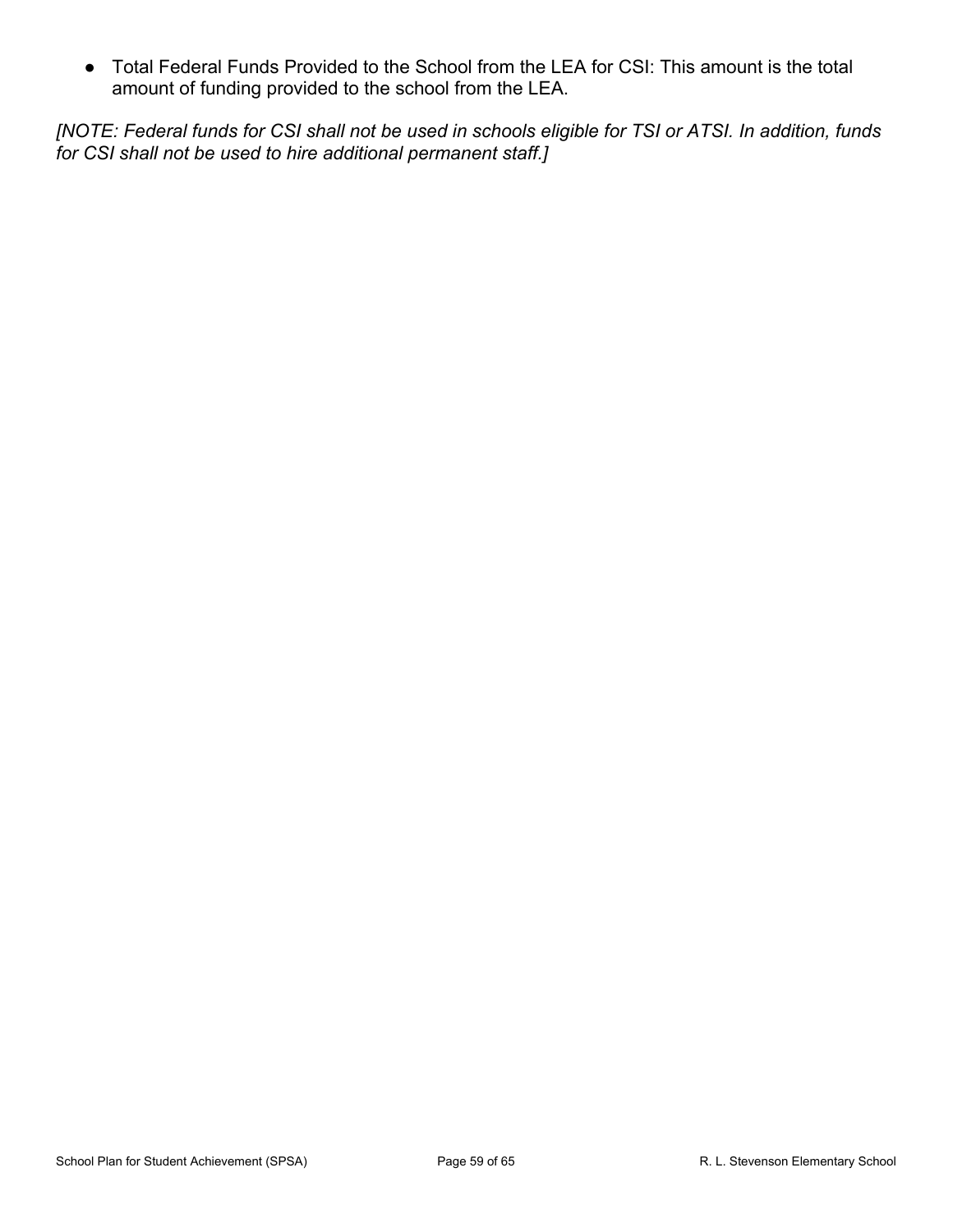# <span id="page-59-0"></span>**Appendix A: Plan Requirements**

## **Schoolwide Program Requirements**

This School Plan for Student Achievement (SPSA) template meets the requirements of a schoolwide program plan. The requirements below are for planning reference.

A school that operates a schoolwide program and receives funds allocated through the ConApp is required to develop a SPSA. The SPSA, including proposed expenditures of funds allocated to the school through the ConApp, must be reviewed annually and updated by the SSC. The content of a SPSA must be aligned with school goals for improving student achievement.

## **Requirements for Development of the Plan**

- I. The development of the SPSA shall include both of the following actions:
	- A. Administration of a comprehensive needs assessment that forms the basis of the school's goals contained in the SPSA.
		- 1. The comprehensive needs assessment of the entire school shall:
			- a. Include an analysis of verifiable state data, consistent with all state priorities as noted in Sections 52060 and 52066, and informed by all indicators described in Section 1111(c)(4)(B) of the federal Every Student Succeeds Act, including pupil performance against state-determined long-term goals. The school may include data voluntarily developed by districts to measure pupil outcomes (described in the Identified Need); and
			- b. Be based on academic achievement information about all students in the school, including all groups under §200.13(b)(7) and migratory children as defined in section 1309(2) of the ESEA, relative to the State's academic standards under §200.1 to
				- i. Help the school understand the subjects and skills for which teaching and learning need to be improved; and
				- ii. Identify the specific academic needs of students and groups of students who are not yet achieving the State's academic standards; and
				- iii. Assess the needs of the school relative to each of the components of the schoolwide program under §200.28.
				- iv. Develop the comprehensive needs assessment with the participation of individuals who will carry out the schoolwide program plan.
				- v. Document how it conducted the needs assessment, the results it obtained, and the conclusions it drew from those results.
	- B. Identification of the process for evaluating and monitoring the implementation of the SPSA and progress towards accomplishing the goals set forth in the SPSA (described in the Expected Annual Measurable Outcomes and Annual Review and Update).

## **Requirements for the Plan**

- II. The SPSA shall include the following:
	- A. Goals set to improve pupil outcomes, including addressing the needs of student groups as identified through the needs assessment.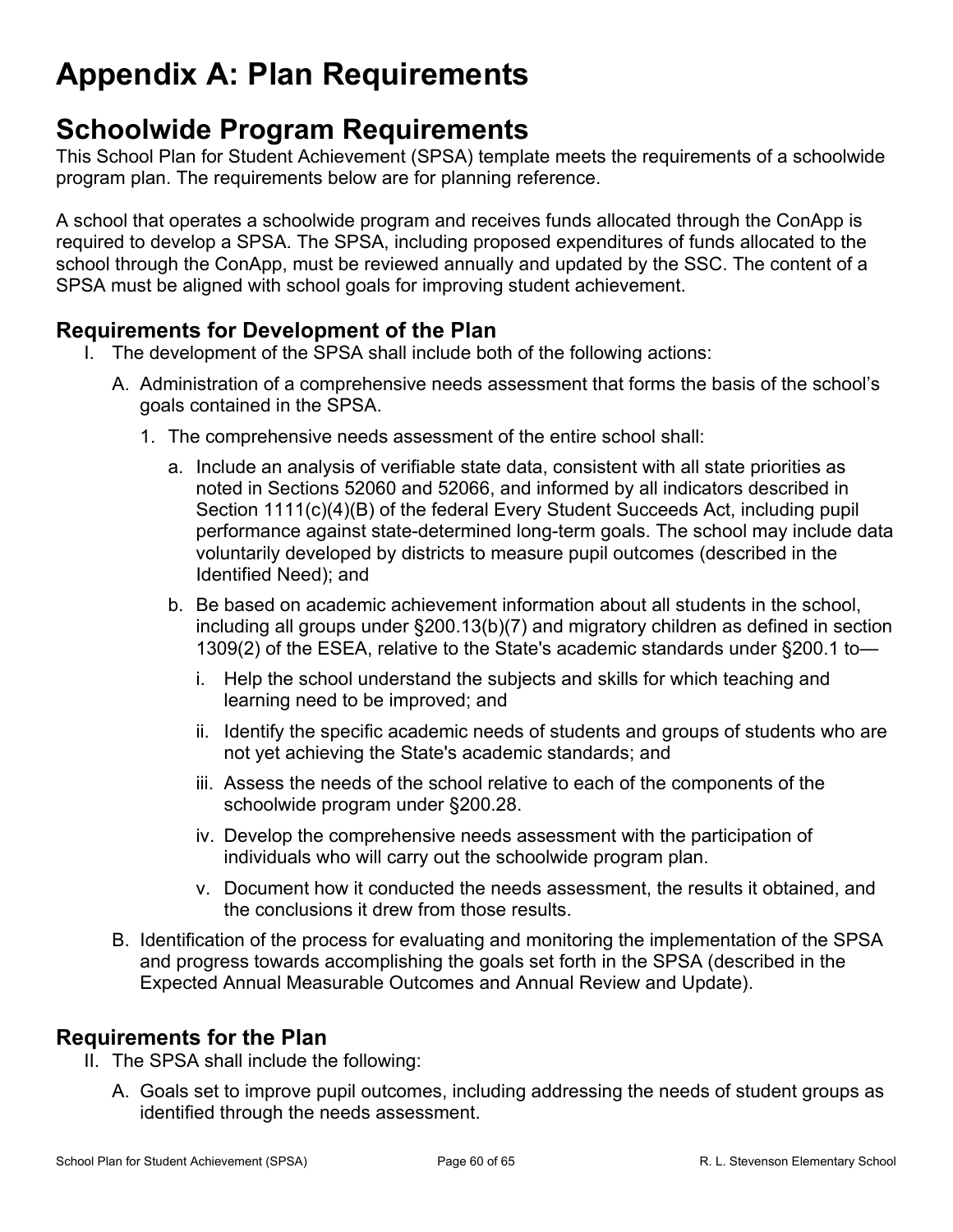- B. Evidence-based strategies, actions, or services (described in Strategies and Activities)
	- 1. A description of the strategies that the school will be implementing to address school needs, including a description of how such strategies will-
		- a. provide opportunities for all children including each of the subgroups of students to meet the challenging state academic standards
		- b. use methods and instructional strategies that:
			- i. strengthen the academic program in the school,
			- ii. increase the amount and quality of learning time, and
			- iii. provide an enriched and accelerated curriculum, which may include programs, activities, and courses necessary to provide a well-rounded education.
		- c. Address the needs of all children in the school, but particularly the needs of those at risk of not meeting the challenging State academic standards, so that all students demonstrate at least proficiency on the State's academic standards through activities which may include:
			- i. strategies to improve students' skills outside the academic subject areas;
			- ii. preparation for and awareness of opportunities for postsecondary education and the workforce;
			- iii. implementation of a schoolwide tiered model to prevent and address problem behavior;
			- iv. professional development and other activities for teachers, paraprofessionals, and other school personnel to improve instruction and use of data; and
			- v. strategies for assisting preschool children in the transition from early childhood education programs to local elementary school programs.
- C. Proposed expenditures, based on the projected resource allocation from the governing board or body of the local educational agency (may include funds allocated via the ConApp, federal funds for CSI, any other state or local funds allocated to the school), to address the findings of the needs assessment consistent with the state priorities, including identifying resource inequities, which may include a review of the LEAs budgeting, it's LCAP, and school-level budgeting, if applicable (described in Proposed Expenditures and Budget Summary). Employees of the schoolwide program may be deemed funded by a single cost objective.
- D. A description of how the school will determine if school needs have been met (described in the Expected Annual Measurable Outcomes and the Annual Review and Update).
	- 1. Annually evaluate the implementation of, and results achieved by, the schoolwide program, using data from the State's annual assessments and other indicators of academic achievement;
	- 2. Determine whether the schoolwide program has been effective in increasing the achievement of students in meeting the State's academic standards, particularly for those students who had been furthest from achieving the standards; and
	- 3. Revise the plan, as necessary, based on the results of the evaluation, to ensure continuous improvement of students in the schoolwide program.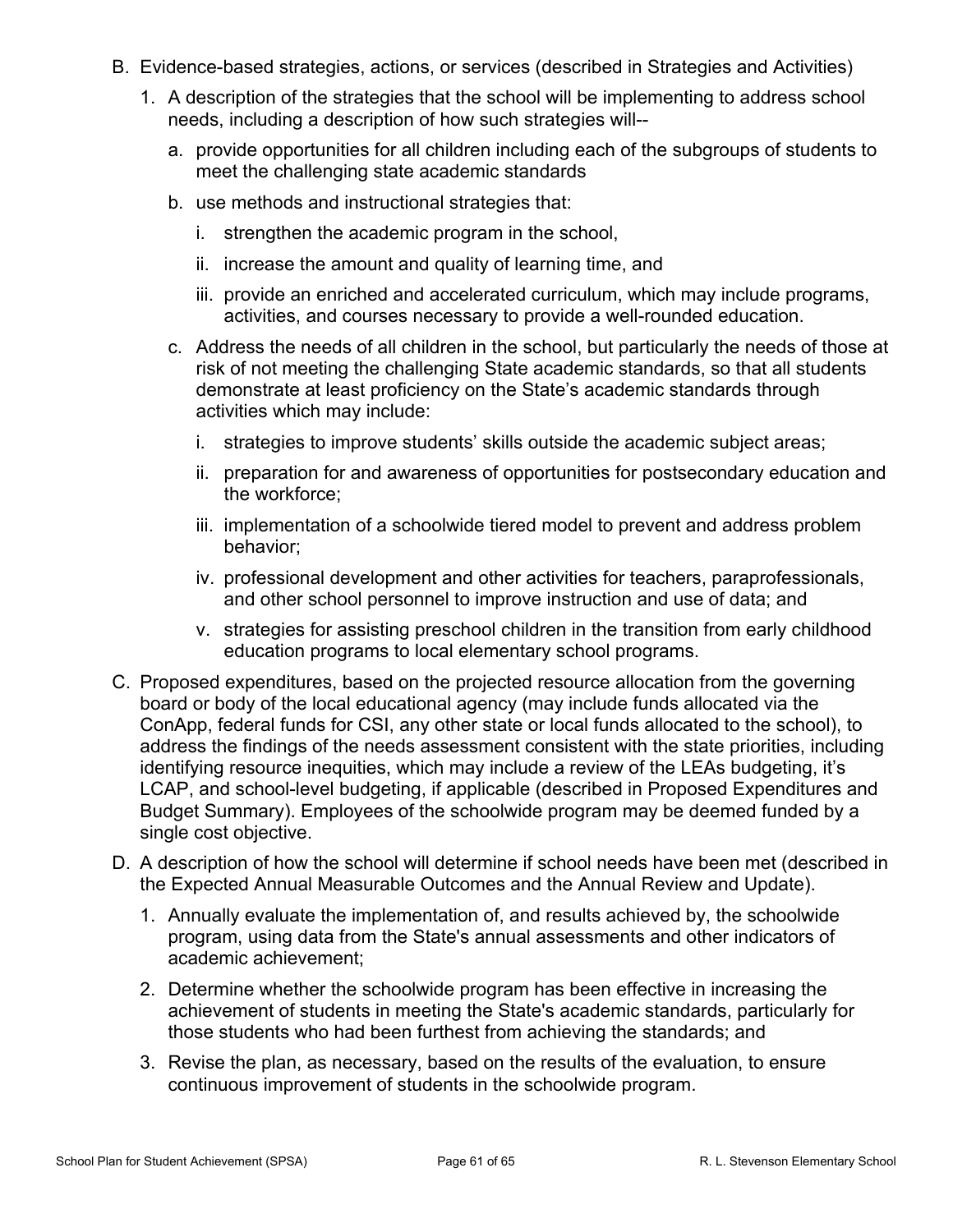- E. A description of how the school will ensure parental involvement in the planning, review, and improvement of the schoolwide program plan (described in Stakeholder Involvement and/or Strategies/Activities).
- F. A description of the activities the school will include to ensure that students who experience difficulty attaining proficient or advanced levels of academic achievement standards will be provided with effective, timely additional support, including measures to
	- 1. Ensure that those students' difficulties are identified on a timely basis; and
	- 2. Provide sufficient information on which to base effective assistance to those students.
- G. For an elementary school, a description of how the school will assist preschool students in the successful transition from early childhood programs to the school.
- H. A description of how the school will use resources to carry out these components (described in the Proposed Expenditures for Strategies/Activities).
- I. A description of any other activities and objectives as established by the SSC (described in the Strategies/Activities).

Authority Cited: S Title 34 of the Code of Federal Regulations (34 CFR), sections 200.25-26, and 200.29, and sections-1114(b)(7)(A)(i)-(iii) and 1118(b) of the ESEA. EC sections 6400 et. seq.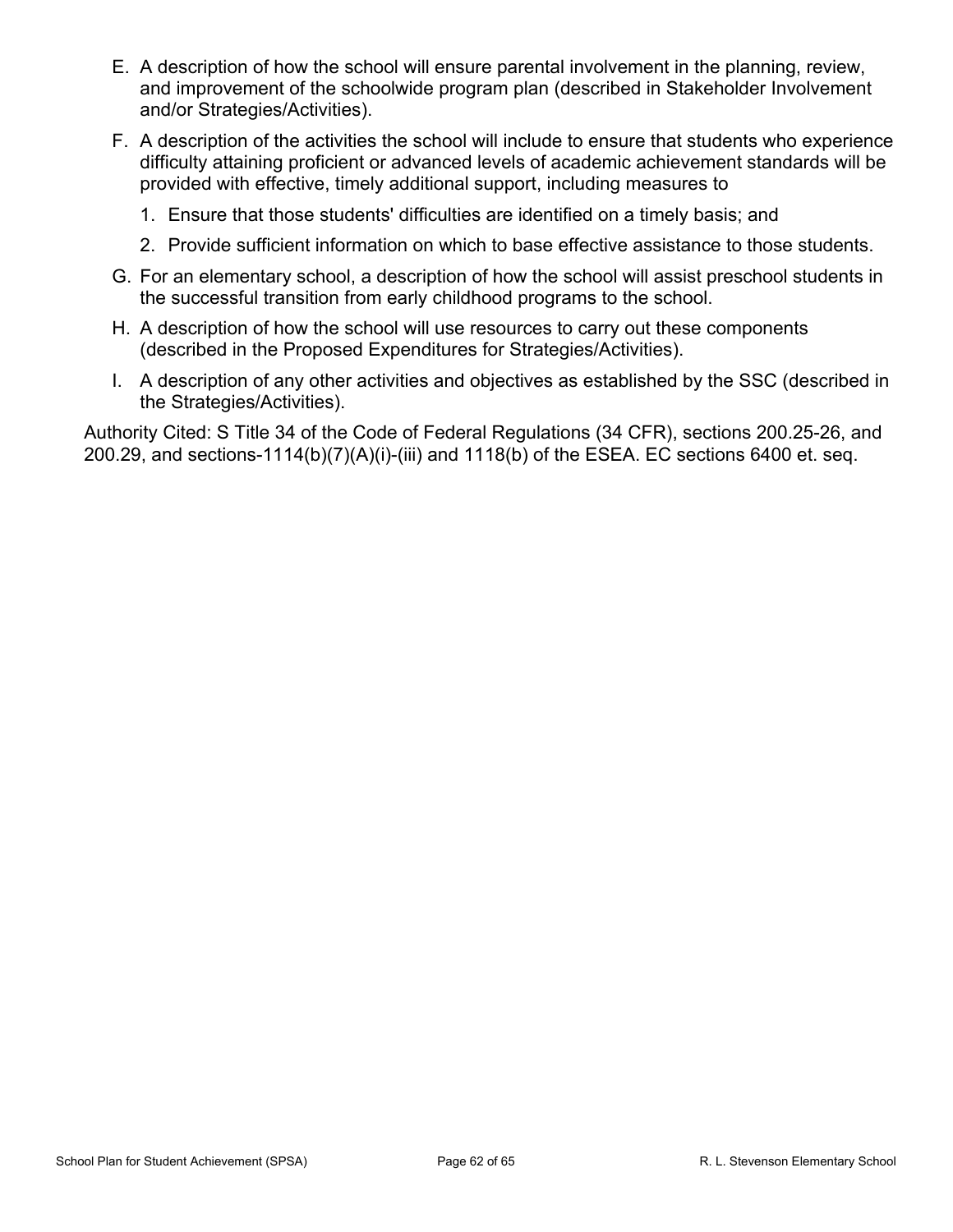# <span id="page-62-0"></span>**Appendix B:**

## **Plan Requirements for School to Meet Federal School Improvement Planning Requirements**

For questions or technical assistance related to meeting Federal School Improvement Planning Requirements, please contact the CDE's School Improvement and Support Office at SISO@cde.ca.gov.

## **Comprehensive Support and Improvement**

The LEA shall partner with stakeholders (including principals and other school leaders, teachers, and parents) to locally develop and implement the CSI plan for the school to improve student outcomes, and specifically address the metrics that led to eligibility for CSI (Stakeholder Involvement).

The CSI plan shall:

- 1. Be informed by all state indicators, including student performance against state-determined long-term goals (Goal, Identified Need, Expected Annual Measurable Outcomes, Annual Review and Update, as applicable);
- 2. Include evidence-based interventions (Strategies/Activities, Annual Review and Update, as applicable) (For resources related to evidence-based interventions, see the U.S. Department of Education's "Using Evidence to Strengthen Education Investments" at [https://www2.ed.gov/policy/elsec/leg/essa/guidanceuseseinvestment.pdf\)](https://www2.ed.gov/policy/elsec/leg/essa/guidanceuseseinvestment.pdf);
- 3. Be based on a school-level needs assessment (Goal, Identified Need, Expected Annual Measurable Outcomes, Annual Review and Update, as applicable); and
- 4. Identify resource inequities, which may include a review of LEA- and school-level budgeting, to be addressed through implementation of the CSI plan (Goal, Identified Need, Expected Annual Measurable Outcomes, Planned Strategies/Activities; and Annual Review and Update, as applicable).

Authority Cited: Sections 1003(e)(1)(A), 1003(i), 1111(c)(4)(B), and 1111(d)(1) of the ESSA.

### **Targeted Support and Improvement**

In partnership with stakeholders (including principals and other school leaders, teachers, and parents) the school shall develop and implement a school-level TSI plan to improve student outcomes for each subgroup of students that was the subject of identification (Stakeholder Involvement).

The TSI plan shall:

- 1. Be informed by all state indicators, including student performance against state-determined long-term goals (Goal, Identified Need, Expected Annual Measurable Outcomes, Annual Review and Update, as applicable); and
- 2. Include evidence-based interventions (Planned Strategies/Activities, Annual Review and Update, as applicable). (For resources related to evidence-based interventions, see the U.S. Department of Education's "Using Evidence to Strengthen Education Investments" [https://www2.ed.gov/policy/elsec/leg/essa/guidanceuseseinvestment.pdf.](https://www2.ed.gov/policy/elsec/leg/essa/guidanceuseseinvestment.pdf))

Authority Cited: Sections 1003(e)(1)(B), 1003(i), 1111(c)(4)(B) and 1111(d)(2) of the ESSA.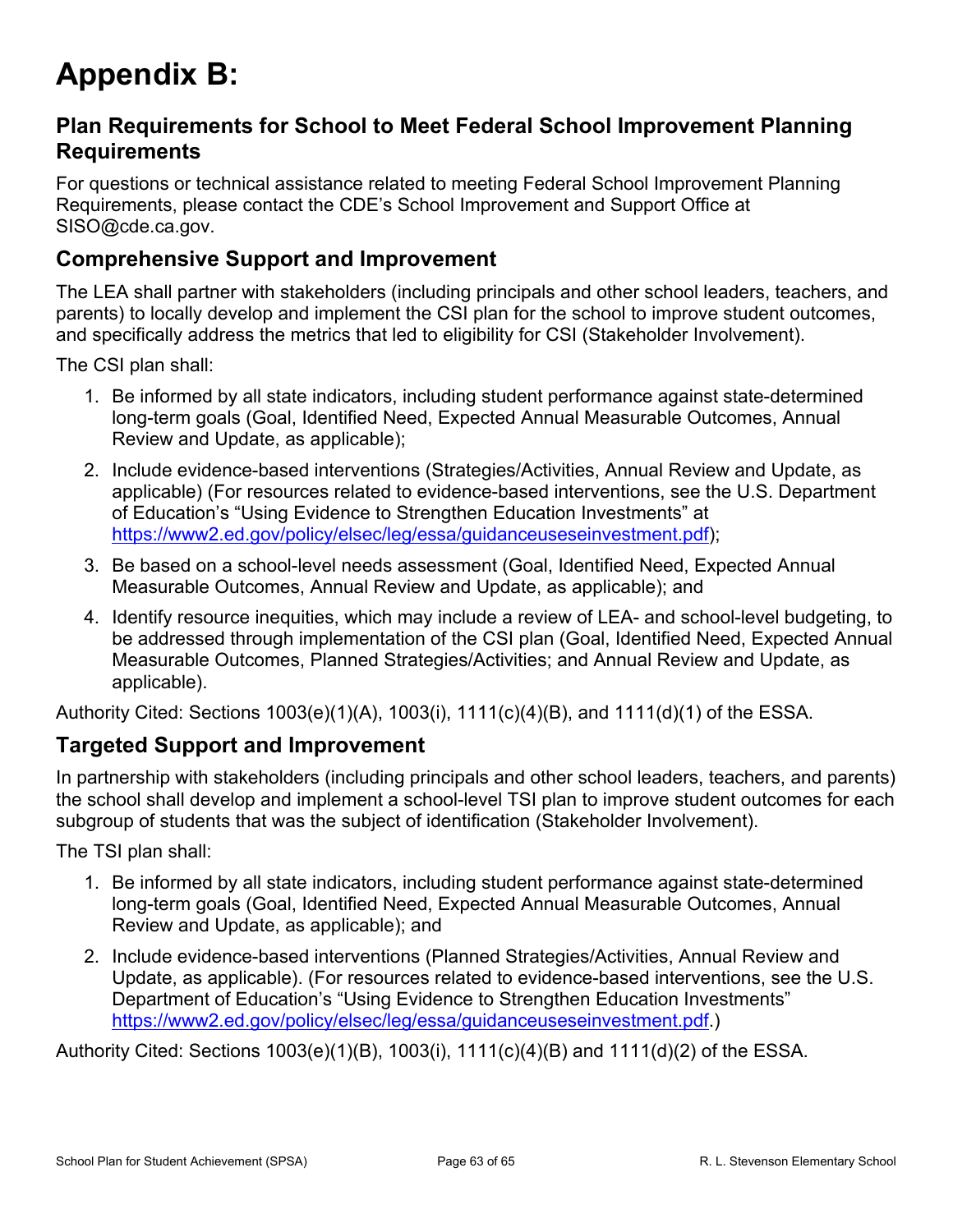## **Additional Targeted Support and Improvement**

A school identified for ATSI shall:

1. Identify resource inequities, which may include a review of LEA- and school-level budgeting, which will be addressed through implementation of its TSI plan (Goal, Identified Need, Expected Annual Measurable Outcomes, Planned Strategies/Activities, and Annual Review and Update, as applicable).

Authority Cited: Sections 1003(e)(1)(B), 1003(i), 1111(c)(4)(B), and 1111(d)(2)(c) of the ESSA.

### **Single School Districts and Charter Schools Identified for School Improvement**

Single school districts (SSDs) or charter schools that are identified for CSI, TSI, or ATSI, shall develop a SPSA that addresses the applicable requirements above as a condition of receiving funds (EC Section 64001[a] as amended by Assembly Bill [AB] 716, effective January 1, 2019).

However, a SSD or a charter school may streamline the process by combining state and federal requirements into one document which may include the local control and accountability plan (LCAP) and all federal planning requirements, provided that the combined plan is able to demonstrate that the legal requirements for each of the plans is met (EC Section 52062[a] as amended by AB 716, effective January 1, 2019).

Planning requirements for single school districts and charter schools choosing to exercise this option are available in the LCAP Instructions.

Authority Cited: EC sections 52062(a) and 64001(a), both as amended by AB 716, effective January 1, 2019.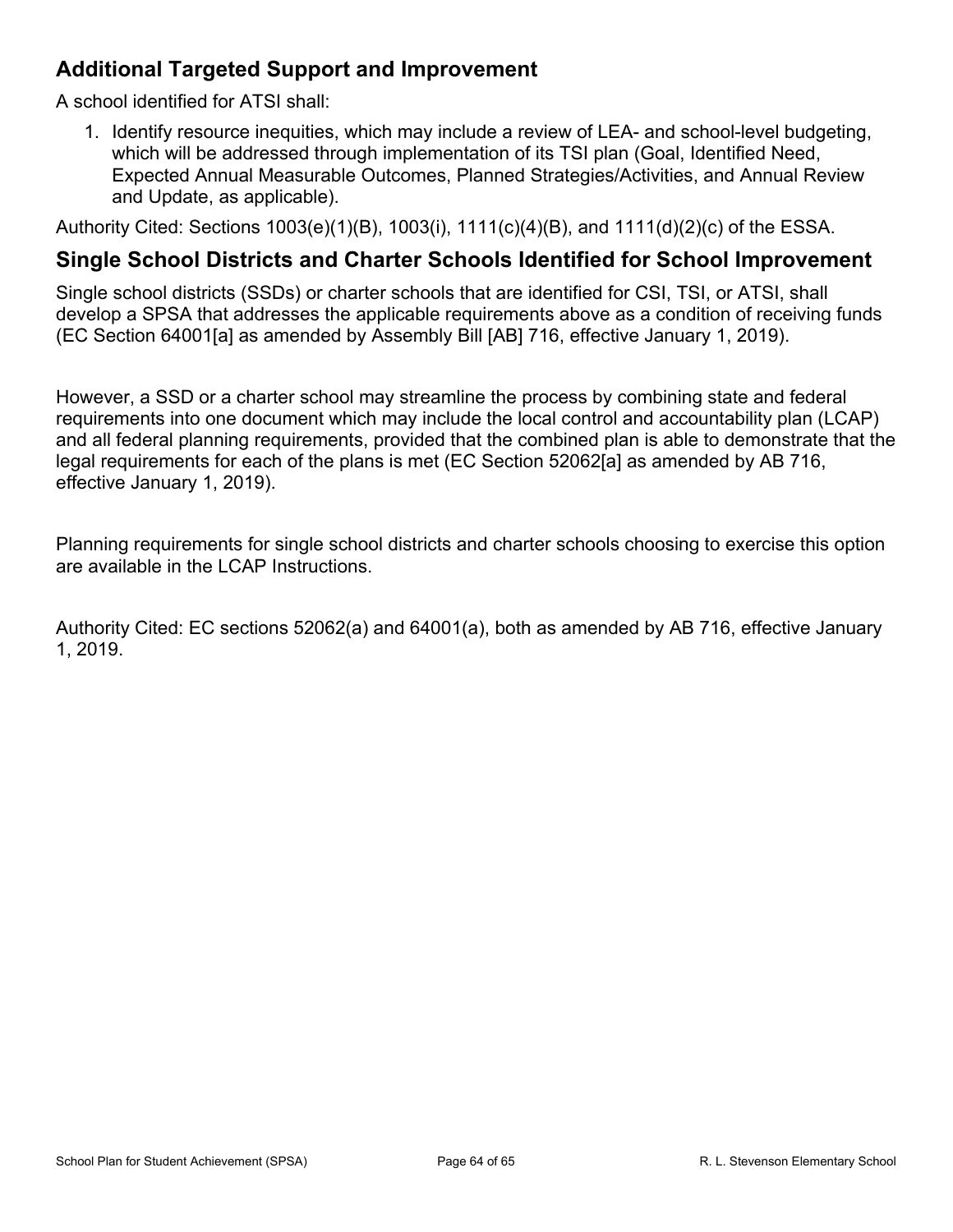## <span id="page-64-0"></span>**Appendix C: Select State and Federal Programs**

### **For a list of active programs, please see the following links:**

Programs included on the Consolidated Application: <https://www.cde.ca.gov/fg/aa/co/> ESSA Title I, Part A: School Improvement: <https://www.cde.ca.gov/sp/sw/t1/schoolsupport.asp> Available Funding: <https://www.cde.ca.gov/fg/fo/af/>

Developed by the California Department of Education, January 2019